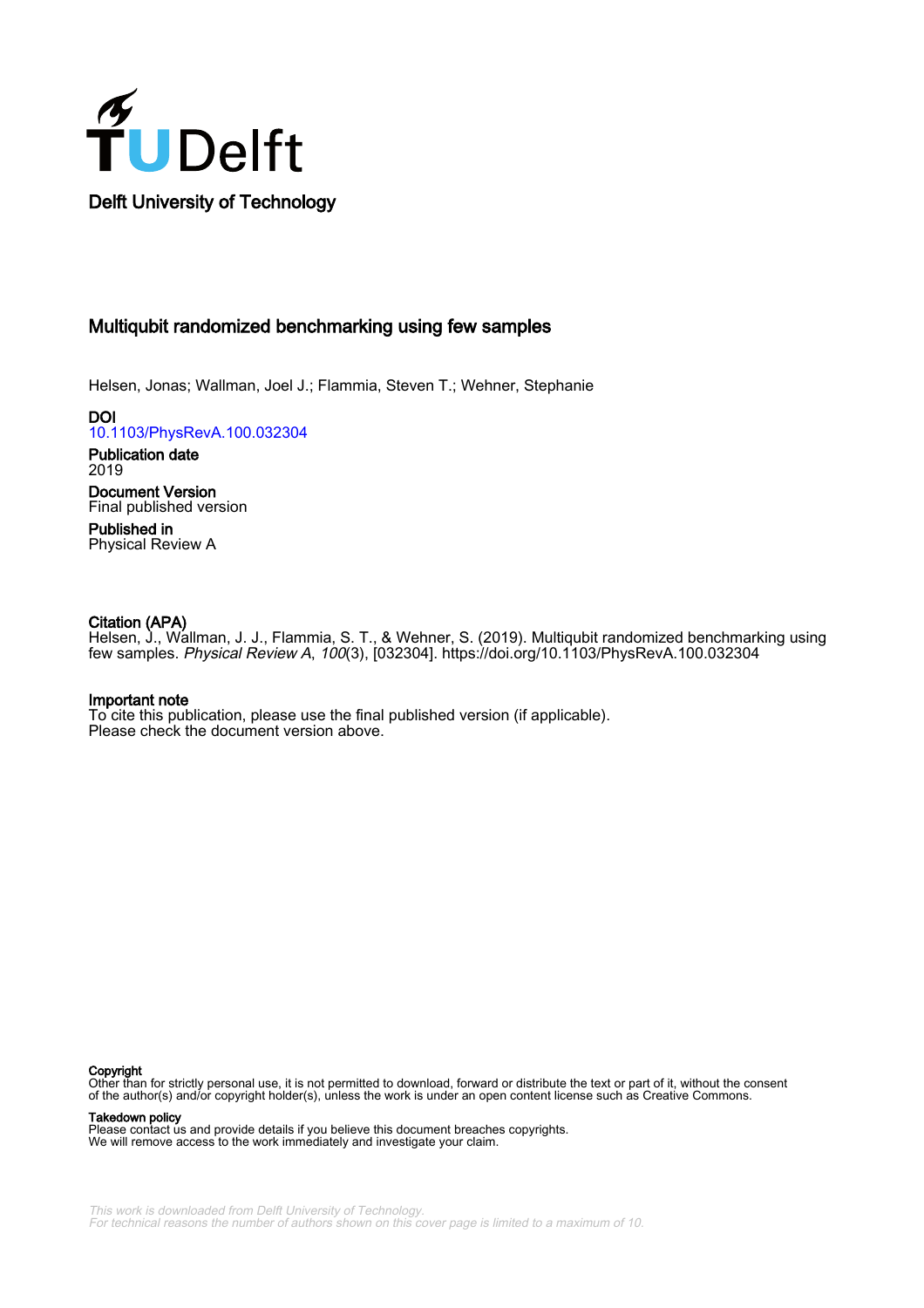# **Multiqubit randomized benchmarking using few samples**

Jo[n](https://orcid.org/0000-0001-7218-2585)as Helsen  $\bullet$ ,<sup>1</sup> Joel J. Wallman,<sup>2,3</sup> Steven T. Flammia,<sup>4,5</sup> and Stephanie Wehner<sup>1</sup>

<sup>1</sup>*QuTech, Delft University of Technology, Lorentzweg 1, 2628 CJ Delft, The Netherlands*

<sup>2</sup>*Institute for Quantum Computing, University of Waterloo, Waterloo, Ontario N2L 3G1, Canada*

<sup>3</sup>*Department of Applied Mathematics, University of Waterloo, Waterloo, Ontario N2L 3G1, Canada*

<sup>4</sup>*Centre for Engineered Quantum Systems, School of Physics, University of Sydney, Sydney, New South Wales 02142, Australia* <sup>5</sup>*Center for Theoretical Physics, Massachusetts Institute of Technology, Cambridge, Massachusetts 2006, USA*

(Received 13 July 2018; revised manuscript received 17 December 2018; published 3 September 2019)

Randomized benchmarking (RB) is an efficient and robust method to characterize gate errors in quantum circuits. Averaging over random sequences of gates leads to estimates of gate errors in terms of the average fidelity. These estimates are isolated from the state preparation and measurement errors that plague other methods such as channel tomography and direct fidelity estimation. A decisive factor in the feasibility of randomized benchmarking is the number of sampled sequences required to obtain rigorous confidence intervals. Previous bounds were either prohibitively loose or required the number of sampled sequences to scale exponentially with the number of qubits in order to obtain a fixed confidence interval at a fixed error rate. Here, we show that, with a small adaptation to the randomized benchmarking procedure, the number of sampled sequences required for a fixed confidence interval is dramatically smaller than could previously be justified. In particular, we show that the number of sampled sequences required is essentially independent of the number of qubits and scales favorably with the average error rate of the system under investigation. We also investigate the fitting procedure inherent to randomized benchmarking in light of our results and find that standard methods such as ordinary least squares optimization can give misleading results. We therefore recommend moving to more sophisticated fitting methods such as iteratively reweighted least squares optimization. Our results bring rigorous randomized benchmarking on systems with many qubits into the realm of experimental feasibility.

DOI: [10.1103/PhysRevA.100.032304](https://doi.org/10.1103/PhysRevA.100.032304)

## **I. INTRODUCTION**

One of the central problems in the creation of large-scale, functioning quantum computers is the need to accurately and efficiently diagnose the strength and character of the various types of noise affecting quantum operations that arise in experimental implementations. This noise can be due to many factors, such as imperfect manufacturing, suboptimal calibration, or uncontrolled coupling to the external world. Tools that diagnose and quantify these noise sources provide vital feedback on device and control design, leading to better quantum devices. They are also used as certification tools, quantifying a device's ability to, e.g., perform successful error correction or implement quantum algorithms. A variety of tools have been developed for this purpose, including state and channel tomography [\[1,2\]](#page-29-0), direct fidelity estimation (DFE) [\[3,4\]](#page-29-0), gate set tomography [\[5,6\]](#page-29-0), and randomized benchmarking (RB) [\[7–](#page-29-0)[9\]](#page-30-0) together with its tomographic extension, randomized benchmarking tomography [\[10\]](#page-30-0). All of these tools have different strengths and weaknesses. State and channel tomography allow the user to get a full characterization of the quantum state or channel of interest but are subject to state preparation and measurement (SPAM) errors, which place a noise floor on the accuracy of these characterizations. Moreover, these protocols require resources that scale exponentially with the number of qubits even for the more efficient variants using compressed sensing  $[11,12]$ , making them prohibitively

expensive for use in multiqubit systems. Randomized benchmarking tomography and gate set tomography remedy the SPAM issue but require even more resources.

This exponential scaling with the number of qubits is problematic because even though on most quantum computing platforms multiqubit gates are generally performed as circuits composed of one- and two-qubit gates, it is still vitally important to obtain aggregate measures of the behavior of multiqubit quantum circuits. One can in principle gauge the behavior of these circuit by characterizing their component gates, but such a characterization will typically give only loose bounds [\[13\]](#page-30-0) on the behavior of the full circuit (even disregarding the possibility of correlated errors inside the circuit [\[14\]](#page-30-0)). Therefore, there is a need for diagnostic tools that scale efficiently in the number of qubits. Protocols designed with such efficiency in mind, like DFE and RB, do not aspire to a full characterization of the system, but instead aim to estimate a single figure of merit that ideally captures relevant properties of the system under investigation. The figure of merit estimated by both DFE and RB is the average gate fidelity to some target state or gate. However, RB is also robust to SPAM errors (as opposed to DFE). This makes RB the protocol of choice for characterizing many candidate quantum computing platforms [\[8,15–18\]](#page-30-0). Variants of RB that estimate output purity  $[19]$  and leakage  $[20-22]$  have also been devised.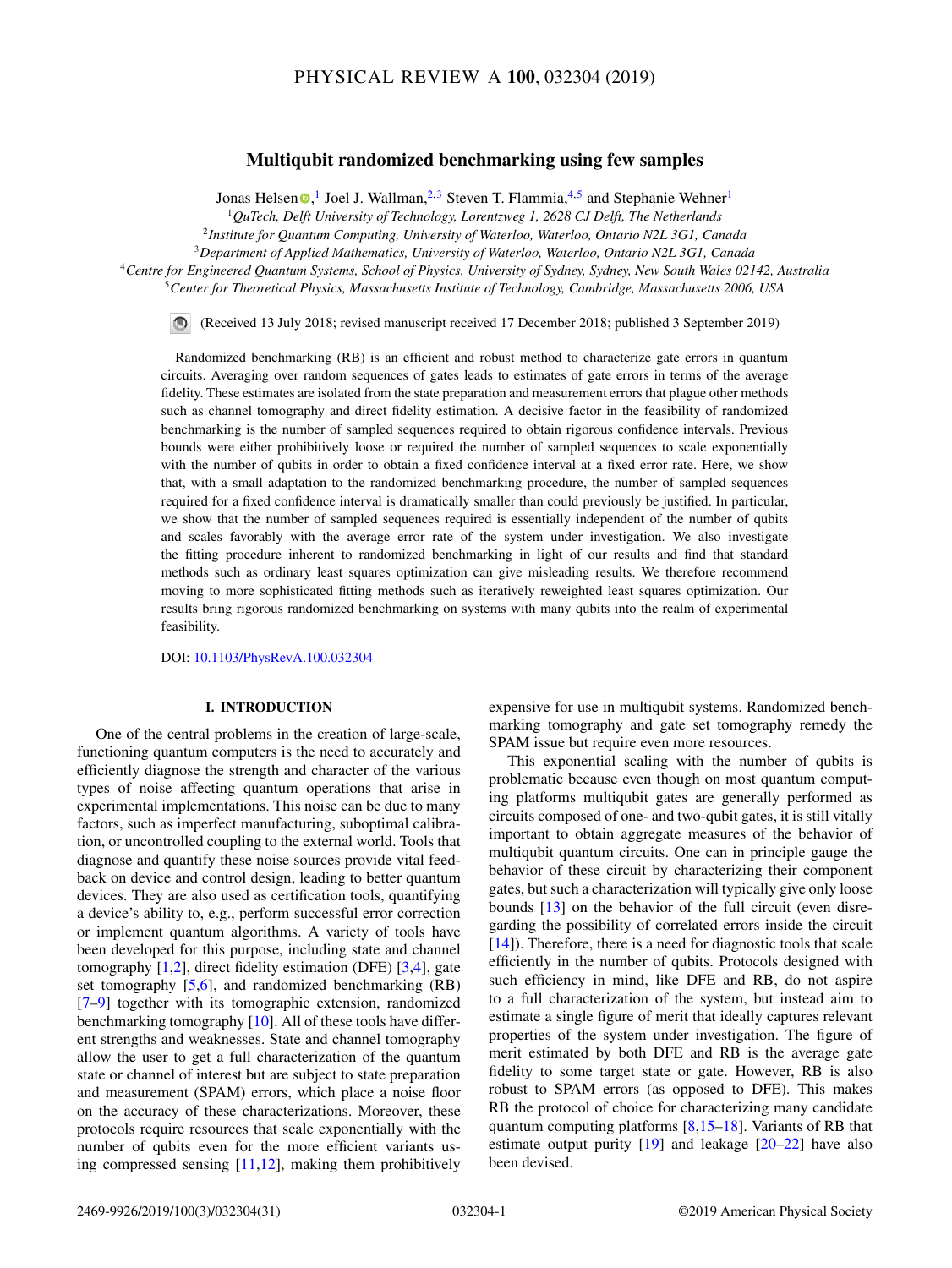<span id="page-2-0"></span>An important practical problem when using RB is choosing a number of random gate sequences that is sufficiently small to be practical experimentally and yet gives a good estimate of the gate fidelity. This problem becomes increasingly relevant as error rates improve since estimating small errors accurately ordinarily requires more samples. Early treatments of this problem demanded numbers of sequences that were orders of magnitude larger than were feasible in experiments [\[23\]](#page-30-0). A more specialized analysis allowed rigorous confidence intervals to be derived for a number of random sequences comparable to the number used in experiments [\[24\]](#page-30-0). However, this analysis only provided reasonable bounds on the number of sequences for short sequence lengths and for single-qubit experiments while more general multiqubit bounds had an unfavorable exponential scaling with the number of qubits being benchmarked. The restriction to short sequence lengths is also problematic because long sequences generally lead to better experimental fits [\[25,26\]](#page-30-0).

In this paper, we propose an adapted version of the standard RB protocol on the set of Clifford gates that requires little experimental overhead. For this protocol, we provide a bound on the number of random sequences required to obtain rigorous confidence intervals that is several orders of magnitude sharper than previous multiqubit bounds. Our result makes rigorous and efficient randomized benchmarking of multiqubit systems possible using a reasonable amount of experimental resources. In particular, our bounds are approximately independent of the number of qubits being benchmarked. As a special case, we also obtain bounds for the single-qubit version of RB that are valid for all sequence lengths and improve on the bounds of Ref. [\[24\]](#page-30-0) for long sequence lengths. The key to the analysis of the statistical performance is an understanding of the representations of the Clifford group, developed in a companion paper [\[27\]](#page-30-0). Similar representation-theoretic questions have also been studied independently by Zhu *et al.* [\[28\]](#page-30-0). We also prove a precise sense in which the derived bounds are optimal. Finally, we analyze the fitting procedure inherent to randomized benchmarking in light of our results. We conclude that randomized benchmarking yields data that violate the core assumptions of the ordinary least squares (OLS) fitting procedure, a standard tool for processing randomized benchmarking data [\[25\]](#page-30-0). This means using OLS to analyze RB data can lead to misleading results. As an alternative, we propose using the more sophisticated method of iteratively reweighted least squares optimization, which can be guaranteed to lead to correct results [\[29,30\]](#page-30-0).

In Sec. [II,](#page-4-0) we present an overview of the contributions of this paper [equations of note here are Eqs.  $(9)$  and  $(11)$ ] and explain their context. In Sec. [III,](#page-6-0) we discuss the implications of this bound for experiments and investigate it in various limits. Finally, in Sec. [IV,](#page-9-0) we discuss the derivation of these bounds and how to apply them in practice, notably with regard to the RB fitting procedure. We also prove that our results are optimal in some well specified sense. We focus on intuition and displace most of the technical proofs to the Appendices. We make heavy use of techniques from group and representation theory, which are of independent interest, but were derived in a more general setting than needed for the purpose of this paper. Readers interested in

the details of this part of the derivation are invited to the companion paper [\[27\]](#page-30-0) or the closely related work of Zhu *et al.* [\[28\]](#page-30-0).

#### **A. Figure of merit**

We begin by introducing the essential quantities we will use to state and derive our results. The central problem that RB addresses is how to efficiently obtain a rigorous figure of merit quantifying how close a physically performed operation  $\hat{U}$  (represented by a completely positive, trace-preserving (CPTP) map [\[1\]](#page-29-0)) is to an ideal target operation  $U$ , which is generally taken to be unitary, that is,  $U(\rho) = U \rho U^{\dagger}$  for some unitary *U* and for all density matrices  $\rho$ . The quality of a noisy implementation  $\tilde{U}$  relative to its ideal implementation  $U$  is quantified by the average (gate) fidelity,

$$
F_{\text{avg}}(\mathcal{U}, \tilde{\mathcal{U}}) := \int d\phi \operatorname{Tr}(\mathcal{U}(|\phi\rangle\langle\phi|)\tilde{\mathcal{U}}(|\phi\rangle\langle\phi|)), \qquad (1)
$$

where  $d\phi$  is the uniform Haar measure over pure quantum states.

It is convenient (and always possible) to write the physically performed operation  $\tilde{U}$  as the ideal operation  $U$  up to composition with a "noise operation;" that is, we write  $\tilde{U} = \mathcal{E} \circ \mathcal{U}$  where  $\mathcal{E}$  is a CPTP map. Note that in general the map  $\mathcal E$  can depend on the unitary  $\mathcal U$  being implemented. However, in this paper, we shall always consider  $\mathcal E$  to be the same for all possible unitary operations  $U$ . This is called a gate-independent noise model. We will also work with the more general noise model  $\mathcal{U} = \mathcal{L} \circ \mathcal{U} \circ \mathcal{R}$ , where  $\mathcal{R}, \mathcal{L}$ are CPTP maps. This ensures compatibility of our results with recent results on RB with gate-dependent noise [\[31,32\]](#page-30-0). However, we can always recover the presentation given here by choosing the right gauge. This is explained in Sec. [IV D.](#page-11-0) Because the map  $U$  is unitary, we can also write

$$
F_{\text{avg}}(\mathcal{U}, \tilde{\mathcal{U}}) = F_{\text{avg}}(\mathcal{E}, \mathcal{I}), \tag{2}
$$

where  $\mathcal I$  is the identity operation. A useful quantity is the average infidelity *r* defined as

$$
r(\mathcal{E}) := 1 - F_{\text{avg}}(\mathcal{E}, \mathcal{I}).
$$
\n(3)

We also use the quantity  $f = f(\mathcal{E})$  defined as

$$
f(\mathcal{E}) := \frac{dF_{\text{avg}}(\mathcal{E}, \mathcal{I}) - 1}{d - 1},\tag{4}
$$

where *d* is the dimension of the state space. One can think of *f* as the "depolarizing parameter" associated to the quantum channel  $\mathcal E$ . It is this quantity which randomized benchmarking can estimate. In the text, we will often drop the channel  $\mathcal E$  from the (in)fidelity and depolarizing parameter and simply write  $r(\mathcal{E}) = r$  because the only channel considered in the text is  $\mathcal E$ (or equivalently  $R\mathcal{L}$ ; see Sec. [IV D\)](#page-11-0).

We will also use another quantity associated to quantum channels called the unitarity:

$$
u(\mathcal{E}) := \frac{d}{d-1} \int d\phi \operatorname{Tr} [|\mathcal{E}(|\phi\rangle\langle\phi| - 1/d)|^2]. \tag{5}
$$

The unitarity has the property that  $u(\mathcal{E}) = 1$  if and only if the quantum channel  $\mathcal E$  is unitary [\[19\]](#page-30-0). We will again drop the argument and write  $u(\mathcal{E}) = u$ . Introducing this extra parameter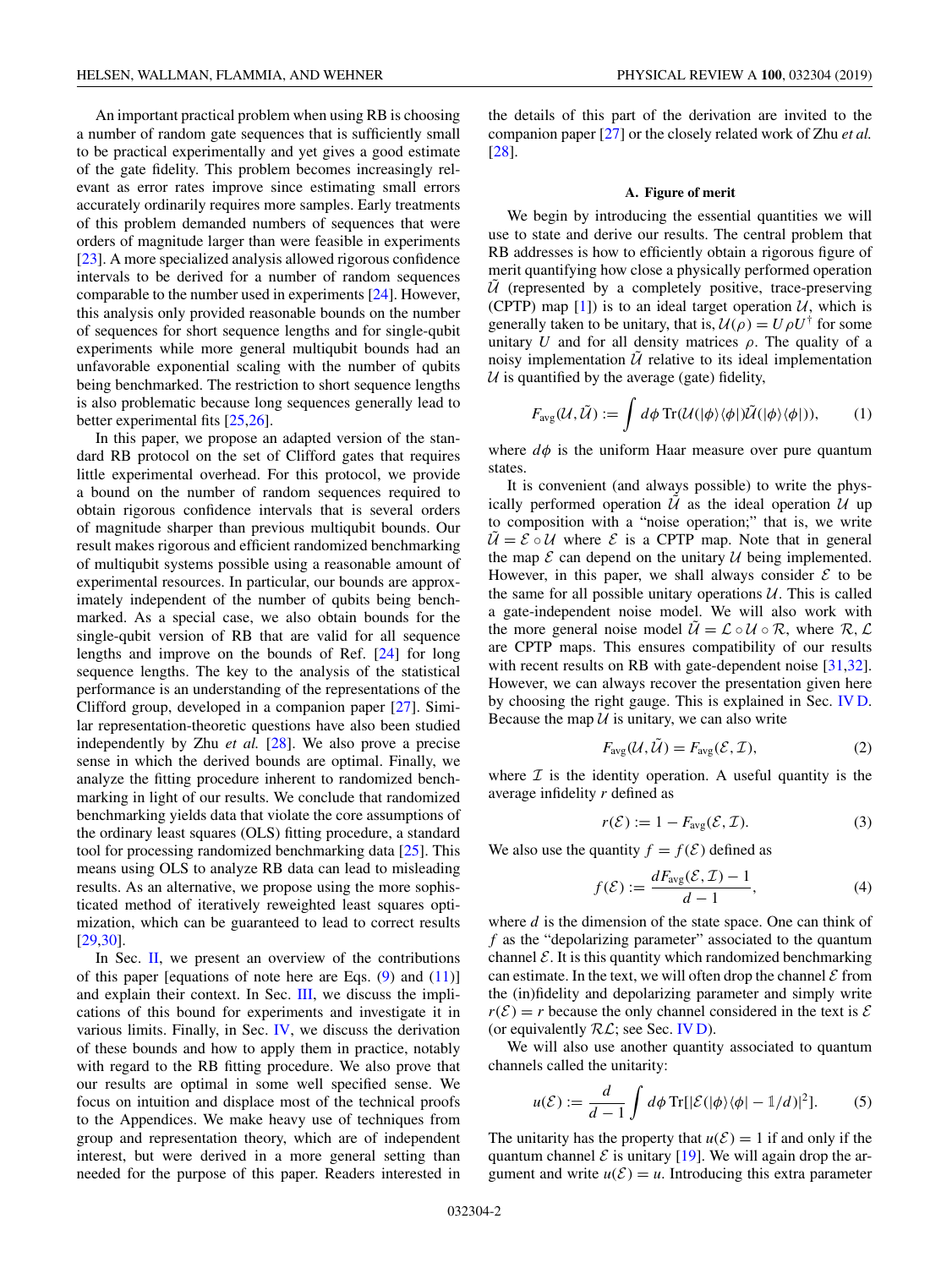- <span id="page-3-0"></span>1. Choose a random sequence  $\vec{G} = (G_1, \ldots, G_m)$  of m gates independently and uniformly at random from the q-qubit Clifford group C and compute the gate  $G_{m+1} = (G_m \dots G_1)^{\dagger}$ .
- 2. Prepare q qubits in a state  $\rho$  that maximizes Tr( $\rho$ **P**) [e.g.,  $\rho \approx 2^{-q}(I + P)$ ].
- 3. For  $t = 1, \ldots, m + 1$ , apply the gate  $G_t$  to  $\rho$ .
- 4. Measure the expectation value  $p_m(\vec{G})(\rho)$  of some observable  $Q \approx \mathbf{P}$  to a suitable precision (By repeating 1-3 for the same sequence  $L$  times)
- 5. Repeat these steps for the same string  $\vec{G}$  but for a different state  $\hat{\rho}$  [ideally,  $\rho \approx 2^{-q}(I \mathbf{P})$ ]. and compute  $k_m(\vec{G}) = \frac{1}{2} (p_m(\dot{\vec{G}})(\rho) - p_m(\vec{G})(\hat{\rho})).$
- 6. Repeat steps  $1-5$  a total of  $N$  times to estimate

$$
\mathbb{E}_{\vec{G}}(K_m) = |\mathsf{C}|^{-m} \sum_{\vec{G} \in \mathsf{C}^m} k_m(\vec{G})
$$

to a suitable precision (implicitly regarding the  $k_m(\vec{G})$  as realizations of a random variable  $K_m$ ). We call the empirical average over the N sampled Clifford sequences  $k_{m,N}$ 

7. Repeat steps  $1-6$  for multiple values of  $m$  and fit to the decay model

$$
\mathbb{E}_{\vec{G}}(K_m) = Af^m,
$$

where  $f = (dF_{\text{avg}}(\mathcal{E}, \mathcal{I}) - 1)/d - 1$  is the depolarizing parameter as given in eq. (4) [23] (and  $d = 2<sup>q</sup>$ ).

FIG. 1. Randomized benchmarking protocol. We perform randomized benchmarking using the Clifford group C; i.e., all gates that can be constructed by successive application of CNOT gates, Hadamard gates, and  $\pi/4$  phase gates. We assume the input states  $\rho$ ,  $(\hat{\rho})$  to be noisy implementations of the states  $2^{-q}(I + P)$ ,  $[2^{-q}(I - P)]$ , and *Q* is a noisy implementation of the observable **P** where **P** is a Pauli operator. We denote the length of an RB sequence by *m*, the amount of random sequences for a given *m* by *N*, and the amount of times a single sequence is repeated by *L*. The goal of this paper is to provide confidence intervals around the empirical average  $k_{m,N}$  assuming that individual realizations  $k_m(\vec{G})$  are estimated to very high precision (corresponding to the case  $L \to \infty$ ). In experimental implementations, running the same sequence many times  $(L)$  is typically easy, but running many different sequences  $(N)$  is hard  $[25]$ , meaning that the quantity that we want to minimize is *N*. See Sec. [IV](#page-9-0) for a detailed discussion of the construction of confidence regions around the empirical average  $k_{m,N}$ .

allows us to differentiate between situations where the noise is coherent or incoherent. Randomized benchmarking behaves fundamentally differently in each of these situations, as we explain in Sec. [IV G.](#page-13-0)

#### **B. The randomized benchmarking protocol**

In Fig. 1, we lay out our version of the randomized benchmarking protocol as it was analyzed in Refs. [\[8,23,24\]](#page-30-0). We will perform randomized benchmarking over the Clifford group on *q* qubits C. This is the group of unitary operations that can be constructed by considering all possible products of controlled-NOT (CNOT) gates, Hadamard gates, and  $\pi/4$  phase gates on the *q* qubits [\[33\]](#page-30-0). We make two essential changes to the standard randomized benchmarking protocol, both of which lead to better guarantees on the precision of randomized benchmarking:

(1) A first modification is to perform each randomized benchmarking sequence twice, but with different input states  $\rho$ ,  $\hat{\rho}$ , and then subtracting the result. This is equivalent to performing standard randomized benchmarking with the "input operator"  $v = \frac{1}{2}(\rho - \hat{\rho})$ . A similar idea was suggested in Refs.  $[8,26,34,35]$ . The factor  $(1/2)$  is not strictly necessary

but it allows for a fairer comparison between the original benchmarking protocol and our proposal [\[36\]](#page-30-0).

(2) Second, we do not assume the ideal measurement operator to be the projector on the  $|0...0\rangle$  state. Instead, we perform some stabilizer measurement related to a prechosen Pauli matrix **P**. An experimentally good choice would be, for instance,  $P = Z^{\otimes q}$  but our results hold for any choice of Pauli operator. Correspondingly we pick the input states to be some (impure) states  $\rho$ ,  $\hat{\rho}$  with support on the positive, respectively negative, eigenspaces of the Pauli operator **P**. That is, we would like to prepare the impure states  $\rho = \frac{I + P}{2d}$ ,  $\hat{\rho} = \frac{I - \mathbf{P}}{2d}$ .

Both of these adjustments are done with the purpose of lowering the experimental requirements for rigorous randomized benchmarking. Our first change to the RB protocol, performing randomized benchmarking with a state difference, has two beneficial effects: (1) It changes the regression problem inherent to randomized benchmarking from an exponential fit with a nonzero offset to an exponential fit [see Eq. [\(7\)](#page-4-0)]. This eliminates a fitting parameter, lowering experimental requirements. (2) It lowers the statistical fluctuations of randomized benchmarking regardless of what input states are actually used. This improvement is mostly noticeable in the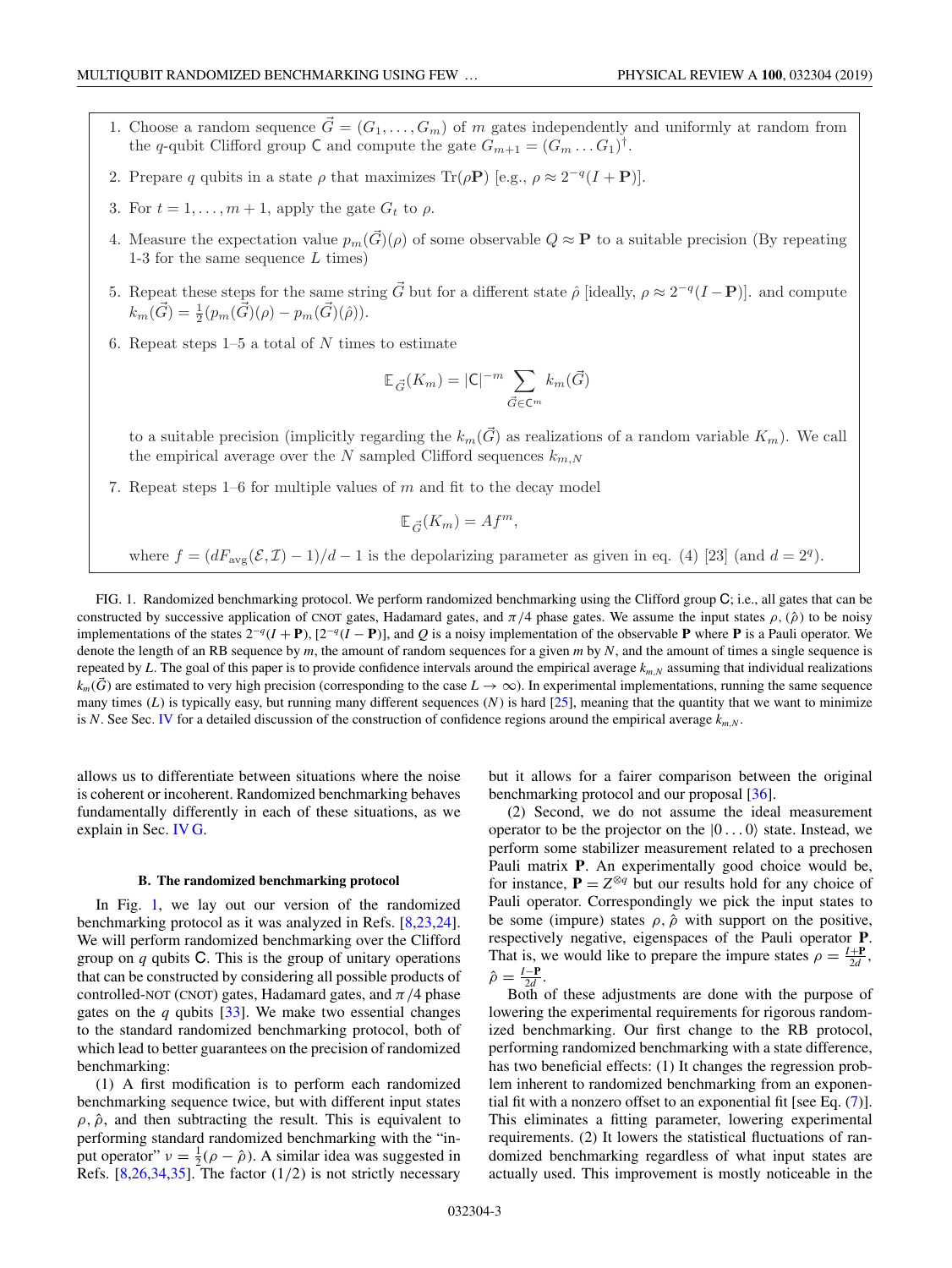<span id="page-4-0"></span>limit of long sequence lengths. We discuss this in more detail in Sec. [IV I.](#page-14-0)

A much stronger improvement to the statistical fluctuations inherent to randomized benchmarking stems from our second change to the RB protocol, preparing states and performing measurements proportional to  $1 + P$ , where **P** is a Pauli operator. This change allows us to prove a radically sharper bound on the statistical fluctuations induced by finite sampling relative to preparing other input states. This is discussed in Sec. [IV E](#page-11-0) [see in particular Eq. [\(36\)](#page-12-0)]. In Sec. [IV G,](#page-13-0) we argue that this behavior is not an artifact of our proof techniques but rather inherent to the statistical behavior of randomized benchmarking. Note that for a single qubit the state  $(I \pm P)/2$ is in fact a pure state for any choice of **P** [in particular,  $(I +$  $Z/2 = |0\rangle\langle 0|]$ . Note that (1) and (2) both reduce the amount of resources needed in a different and independent manner. Using a difference of two input states amounts to effectively "preparing" a traceless input operator. The tracelessness of this operator has two distinct effects. The first effect is that it fixes the constant offset of the decay to be zero, thereby eliminating a fitting parameter. The second effect, which is more subtle, is that it eliminates in the variance expression a representation (which has support on the identity matrix), and hence an extra term in the sequence variance. This means the sequence variance is reduced compared to the sequence variance of standard RB. This effect remains even in the case of imperfect state preparation, as the difference of two density matrices is always traceless (assuming no leakage during the preparation).

As seen in Fig. [1,](#page-3-0) the RB protocol starts by, for a given sequence of Clifford operations  $\vec{G}$  of length  $m$ , computing the expectation value  $p_m(G)(\rho)$  of an observable Q for two different input states  $\rho$  and  $\hat{\rho}$ . We subtract these two numbers to obtain a number  $k_m(\vec{G}) := \frac{1}{2} [p_m(\vec{G})(\rho) - p_m(\vec{G})(\hat{\rho})].$ Next, we obtain an average of this quantity over all possible sequences *G*:

$$
\mathbb{E}_{\vec{G}}(K_m) = |\mathsf{C}|^{-m} \sum_{\vec{G} \in \mathsf{C}^m} k_m(\vec{G}). \tag{6}
$$

This average over all possible Clifford strings of length *m* can be fitted for various values *m* to the exponential decay curve

$$
\mathbb{E}_{\vec{G}}(K_m) =_{\text{fit}} Af^m,\tag{7}
$$

with two fitting parameter *A* and *f* . In the case where all gates performed in the experiment suffer from the same noise, that is,  $\hat{G} = \mathcal{E} \circ \mathcal{G}$  for all Clifford operations  $\mathcal{G}$ , the number f can be interpreted as the depolarizing parameter of the channel  $\mathcal E$  [as defined in Eq. [\(4\)](#page-2-0)], giving an estimate of the average fidelity of the noisy operation  $\hat{G}$  with regard to its ideal version  $\mathcal{G}$ .

In practice, the number of possible sequences for a given *m* is too large to average over completely. Instead, one averages over a randomly sampled subset of sequences, which generates an empirical estimate  $k_{m,N}$ , the validity of which we can interpret using *confidence regions*. A confidence region, for some set confidence level  $1 - \delta$  and size  $\epsilon$ , is an interval  $[k_{m,N} - \epsilon, k_{m,N} + \epsilon]$  around the estimate  $k_{m,N}$  such that the probability that the (unknown) parameter  $\mathbb{E}_{\vec{G}}(K_m)$  lies in this

interval with probability greater than  $1 - \delta$ , i.e.,

$$
Prob[\mathbb{E}_{\vec{G}}(K_m) \in [k_{m,N} - \epsilon, k_{m,N} + \epsilon]] \geq 1 - \delta.
$$

These confidence intervals, obtained for various values of sequence length during the experiment can then be used in the fitting procedure, Eq. (7), to generate a confidence interval around the empirical estimate  $\hat{F}$  for the true channel average fidelity  $F_{\text{avg}}(\mathcal{E}, \mathcal{I})$ . This can be done using standard statistical procedures (see, e.g., Ref. [\[37\]](#page-30-0)). The number of random sequences *N* used to obtain  $k_{m,N}$  will depend on  $\epsilon$ and  $\delta$ , which are set before the beginning of the experiment, and in general also on some prior estimate of the infidelity *r* and unitarity *u*. The rest of the paper will be concerned with making this *N* as small as possible given  $\delta$  and  $\epsilon$  and (if possible) an *a priori* bound on the average infidelity *r*.

### **II. RESULTS**

In this section, we state the main contributions of the paper. We present practical bounds on the number of sequences required to obtain rigorous confidence intervals for randomized benchmarking using the Clifford group under the assumption that the expectation value difference  $k_m(G)$  for a given Clifford sequence  $\vec{G}$  is estimated easily to a very high precision. This means we assume that any uncertainty on the number  $k_m$  is mostly due to the fact that we only sample *N* sequences *G* [\[24,25\]](#page-30-0) or equivalently that the uncertainty on the number  $k_m(\bar{G})$  for a fixed sequence  $\bar{G}$  is negligible. In order to construct a  $1 - \delta$  confidence interval of size  $\epsilon$ around a randomized benchmarking sequence average *km*,*<sup>N</sup>* with sequence length *m*, system dimension *d*, and a prior estimate of the channel infidelity *r* and unitarity *u*, one needs to average over *N* random sequences where *N* is given by [\[38\]](#page-30-0)

$$
N(\delta, \epsilon, m, r, \chi, d) = -\ln(2/\delta) \left[ \ln \left( \frac{1}{1 - \epsilon} \right) \frac{1 - \epsilon}{\mathbb{V}^2 + 1} + \ln \left( \frac{\mathbb{V}^2}{\mathbb{V}^2 + \epsilon} \right) \frac{\mathbb{V}^2 + \epsilon}{\mathbb{V}^2 + 1} \right]^{-1}, \quad (8)
$$

where  $\nabla^2$  is the variance of the distribution of the samples  $k_m(\vec{G})$  from a uniform distribution over the Clifford sequences *G*. This variance is given below.

#### **A. The variance of randomized benchmarking**

The most important contribution of this paper is a bound on the number of sequences *N* needed for multiqubit randomized benchmarking. Previous bounds for multiqubit RB [\[23,24\]](#page-30-0) are either prohibitively loose or scale exponentially with the number of qubits. Our bounds, which are derived in detail in Theorem [1](#page-17-0) of the Appendices, resolve both these issues using techniques from representation theory, enabling multiqubit RB with practical numbers of random sequences.

#### *1. Variance bound for SPAM-free multiqubit RB*

For states and measurements that are (very close to) ideal, Sec. **IVE** yields a bound on the variance in terms of the sequence length *m*, the infidelity *r*, the unitarity *u*, and the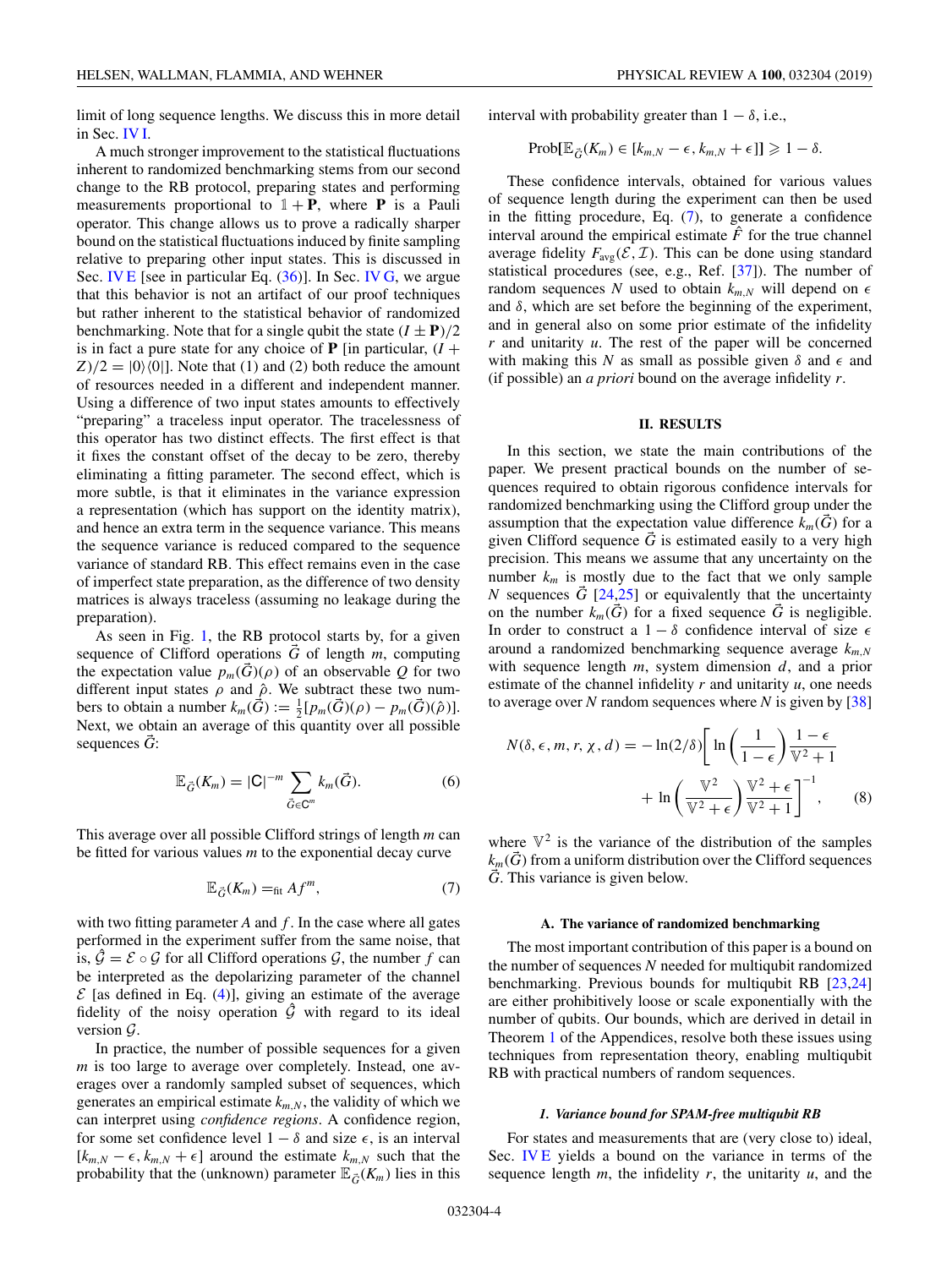<span id="page-5-0"></span>

FIG. 2. Improvements in dimensional and sequence length scaling. The number of sequences needed (on a log scale) to obtain a 99% confidence interval around  $p_{m,N}$  with  $\epsilon = 10^{-2}$  for a prior infidelity  $r = 10^{-3}$  as a function of (a) the sequence length *m* for a single qubit  $(q = 1)$  from Eq. (9) (full line red) compared to the single-qubit bound from Ref. [\[24,](#page-30-0) Eq. (6)] (dashed green) and a trivial bound that arises from noting that the distribution sampled from is bounded on the interval [0,1] and hence has a variance at most 1/4 (dot-dashed blue) and (b) the number of qubits from Eq.  $(11)$  (full line) for sequence length  $m = 100$  compared to the multiqubit bound from from Ref. [\[24,](#page-30-0) Eq. [\(4\)](#page-2-0)] (dashed green). In both cases, our bounds are asymptotically constant while the bounds from Ref. [\[24\]](#page-30-0) diverge. Our bounds are also substantially smaller than the trivial bound. For multiple qubits, we set the SPAM contribution to  $\eta = 0.05$  while for a single qubit we set the SPAM contribution to  $\eta = 0$  in both bounds. We also assumed the unitarity to be  $u = (1 + f^2)/2$ , where f is the depolarizing parameter, corresponding to somewhat but not fully coherent noise.

system size *d*. It is given by

$$
\mathbb{V}_m^2 \leq \frac{d^2 - 2}{4(d - 1)^2} r^2 m f^{m-1} + \frac{d^2}{(d - 1)^2} r^2 u^{m-2}
$$

$$
\times \frac{(m - 1)\left(\frac{f^2}{u}\right)^m - m\left(\frac{f^2}{u}\right)^{m-1} + 1}{(1 - f^2/u)^2}.
$$
(9)

This bound is asymptotically independent of system size *d*.

To illustrate the improvements due to our bound, consider a single qubit  $(d = 2)$  RB experiment with sequences of length  $m = 100$  and average infidelity  $r \le 10^{-4}$ . To obtain a rigorous 99% confidence interval of size  $\epsilon = 10^{-2}$  around  $p_{m,N}$ , Ref. [\[24\]](#page-30-0) reported that  $N = 145$  random sequences were needed (in the case of perfect state preparation and measurement), while our bounds imply that  $N = 173$  random sequences are sufficient. However, our bound has substantially better scaling with *m*. For instance, with  $m = 5000$ ,  $\epsilon = 0.05$ , and other parameters as above, our bound only requires  $N =$ 470 compared to the  $N = 1631$  required by the single-qubit bound of Ref. [\[24\]](#page-30-0). We illustrate the difference in scaling of the number of sequences needed for a given confidence interval with respect to sequence length *m* in Fig. 2.

A notable upper bound on Eq.  $(9)$ , which is easier to work with, is

$$
\mathbb{V}_m^2 \leqslant f^{m-1} \frac{(d^2 - 2)m}{4(d-1)^2} r^2 + u^{m-2} \frac{d^2 m(m-1)}{2(d-1)^2} r^2. \tag{10}
$$

This bound can be further weakened and simplified by setting  $u = 1$ , yielding an upper bound on the variance that is independent of the unitarity. This bound will, however, rapidly become trivial with increasing sequence length.

#### *2. Variance bound including SPAM*

The above variance bound is sensitive to SPAM errors, which introduce terms into the variance which scale linearly in the infidelity *r*. In Theorem [1](#page-17-0) of the Appendices, we prove that in the presence of SPAM errors the variance is bounded by

$$
\mathbb{V}_{\text{SPAM}}^2 \leq \frac{d^2 - 2}{4(d - 1)^2} r^2 m f^{m-1} + \frac{d^2 (1 + 4\eta) r^2 (m - 1) (\frac{f^2}{u})^m - m (\frac{f^2}{u})^{m-1} + 1}{(d - 1)^2} u^{m-2} + \frac{2\eta dm r}{d - 1} f^{m-1}.
$$
\n(11)

The correction factor  $\eta$  only depends on SPAM. As we show in Sec. [IV H,](#page-14-0) this SPAM dependence is impossible to avoid if one wants to retain the preferred quadratic scaling in infidelity *r*. This bound is also asymptotically independent of the number of qubits. This means we can perform rigorous randomized benchmarking even in the limit of very many qubits. We illustrate the difference in scaling with respect to system size in Fig. 2.

To illustrate the improvements our methods yield, we can again compare to Ref. [\[24\]](#page-30-0). Consider a system with four qubits, that is,  $d = 16$ , with sequence length  $m = 100$ , an *a priori* estimate of  $r \le 10^{-4}$ , and  $\eta = 0.05$ . For a 99% confidence region of size  $\epsilon = 10^{-2}$ , the previous best-known bound for multiple qubits [\[24\]](#page-30-0) would require  $N = 3 \times 10^5$ random sequences, while our dimension-independent bound from Eq. (11) only requires  $N = 249$ .

#### *3. Optimality of results*

We also prove (see Sec. [IV\)](#page-9-0) that for *arbitrary* SPAM a bound on the variance which is linear in the infidelity *r*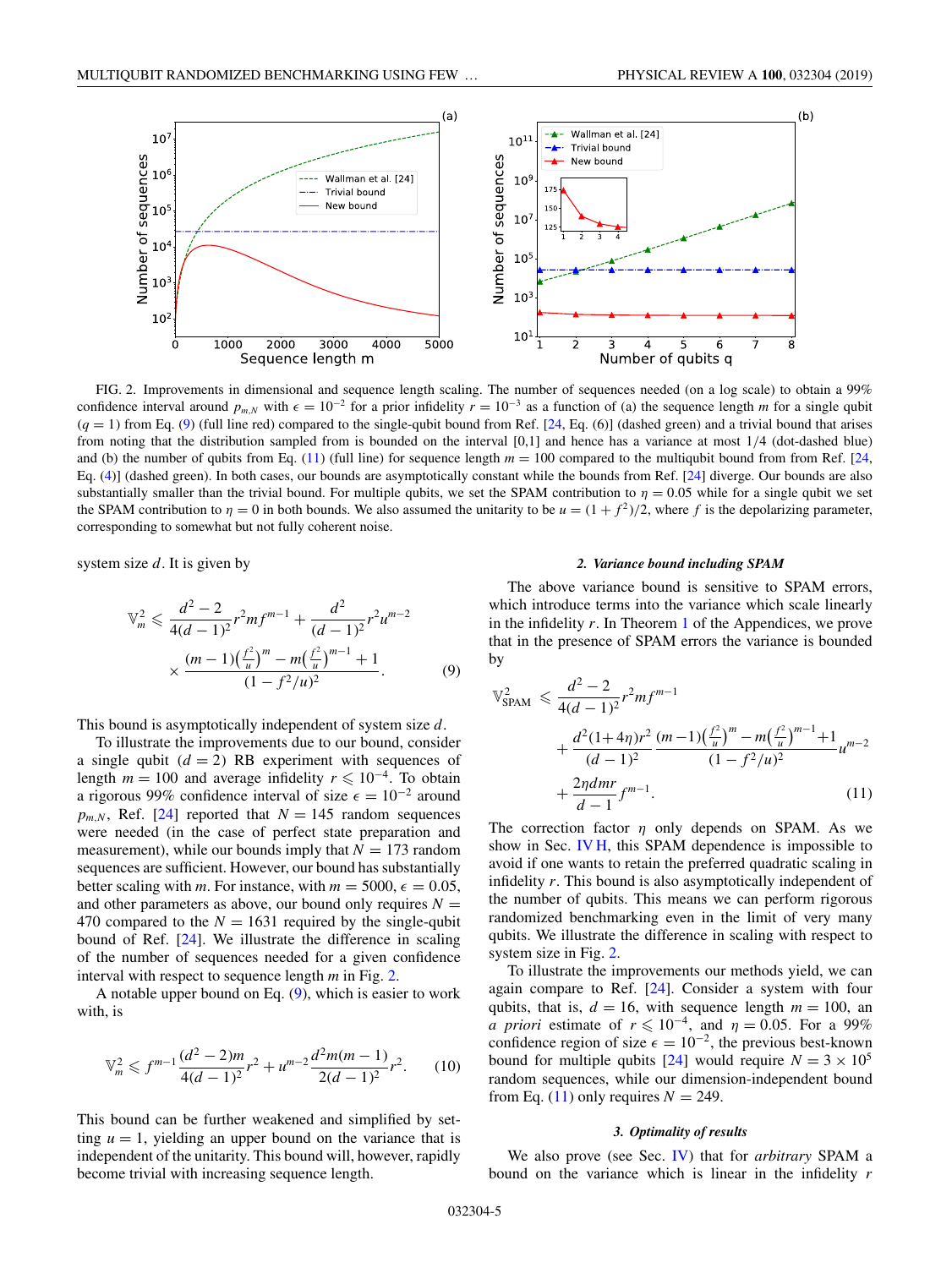<span id="page-6-0"></span>is in fact optimal. This means the result stated above is in some sense the best possible bound on the variance of a randomized benchmarking sequence. It is important to note that this optimality result also holds when RB is performed using a different set of gates than the Clifford group and also when one considers the standard protocol  $[8,9]$  as opposed to the protocol involving differences of quantum states which we presented in this paper.

Both the SPAM and SPAM-free variance bound also approach a constant independent of the infidelity *r* in the limit of large sequence length *m* when the unitarity is 1, that is, when the noise in the system is purely coherent. In Sec. [IV H,](#page-14-0) we argue that this behavior is not an artifact of the proof techniques used but is in fact a generic feature of a randomized benchmarking procedure with a unitary noise process.

#### *4. Fitting procedure*

In Sec. [IV C,](#page-10-0) we discuss the consequences of Eqs.  $(9)$ and [\(11\)](#page-5-0) on the fitting procedure used to fit the data  $\{k_{m,N}\}$ generated by Fig. [1](#page-3-0) to the RB fitting relation, Eq. [\(7\)](#page-4-0). Our results show that the variance of randomized benchmarking data is strongly heterogeneous with respect to the sequence length *m*. This invalidates the key assumption of homogeneity of variance (homoskedasticity) [\[30\]](#page-30-0) that is necessary for the correct functioning of ordinary least squares (OLS), the standard method used for fitting RB data [\[25\]](#page-30-0). Because of this, inferences drawn from OLS can give misleading results when applied to RB data. We recommend switching from OLS to the more sophisticated method of iteratively reweighted least squares, which can deal with nonhomoskedastic data.

### **III. DISCUSSION**

In this section, we will discuss the behavior of the variance bound Eqs.  $(9)$  and  $(11)$  in various regimes. Of interest are its scaling with respect to the number of qubits in the system, the presence of state preparation and measurement noise, and varying amounts of coherence in the noise process.

#### **A. Scaling with number of qubits.**

We begin by discussing the effect of the number of qubits in the system on the variance and the number of necessary sequences.

As illustrated in Fig. [2](#page-5-0) (red full line) and as can be seen from Eq. [\(9\)](#page-5-0), the derived bound is almost independent of the number of qubits *q* (where  $d = 2<sup>q</sup>$ ). In fact, the bound on the variance decreases asymptotically to a constant in the limit of many qubits despite the number of possible sequences (that is,  $|C|^m$ ) increasing exponentially with the number of qubits. This constitutes a notable improvement over previous multiqubit variance bounds with an explicit dependence on the infidelity (dashed green in Fig. [2\)](#page-5-0), given in Ref. [\[24\]](#page-30-0), which had a linear scaling with infidelity but scaled exponentially with the number of qubits. The qualitative behavior of the variance bound in terms of dimension matches a trivial bound on the number of sequences, which can be made by noting that the numbers  $k_{m,N}$  are sampled from a distribution bounded on an interval of unit size (and hence has variance at most 1/4

[dashed blue in Fig. [2\]](#page-5-0)) but is much sharper in absolute terms due to its quadratic dependence on the infidelity *r*.

To further illustrate the behavior of the bound, Fig.  $3(a)$ shows the number of sequences needed for a 99% confidence interval around  $k_{m,N}$  of size 5*r* versus the number of qubits in the system for various values of *r* ranging from  $5 \times 10^{-3}$  to 10<sup> $-4$ </sup> and sequence length *m* = 100. The size of  $\epsilon$  was chosen to reflect that for fixed sequence length a smaller infidelity will lead to the need for greater precision around  $k_{m,N}$  for a successful fit to the exponential Eq.  $(7)$  [\[25\]](#page-30-0). This plot was made using the unitarity independent bound in Eq. [\(10\)](#page-5-0) for ideal SPAM, but similar plots can be made for non-negligible SPAM errors using Eq. [\(11\)](#page-5-0). Note also that greater numbers of sequences are needed when the infidelity is small even though the variance in Eq. [\(9\)](#page-5-0) decreases with infidelity. This is due to our setting of the size of the confidence interval and reflects the statistical truism that more samples are in general needed to detect small differences.

### **B. Effects of SPAM terms**

In practice, it will always be the case that the input state difference ν and the output measurement POVM element *Q* are not ideal. This means that in general we must take into account the contributions from nonideal SPAM when calculating the number of required sequences. These contributions scale linearly in the infidelity  $r$  [see Eq.  $(11)$ ] rather than quadratically and so will increase the amount of required sequences. The degree to which ν and *Q* deviate from the ideal situation is captured by the prefactor  $\eta$  (see Sec. [IV](#page-9-0) for more on this factor). To illustrate the effect of the SPAM terms on the variance, we plot in Fig.  $3(b)$  the variance versus the infidelity *r* using Eq. [\(11\)](#page-5-0), taking the sequence length  $m =$ 100 and the dimension of the system  $d = 16$  (four qubits) for SPAM of size  $\eta \in \{0, 0.01, 0.05, 0.1, 0.5\}$ . From this plot, we note that for nonzero  $\eta$  the variance and hence the amount of sequences needed increase rapidly, especially in the regime of small *r*. This is due to the fact that increasing the SPAM contribution interpolates the variance between a regime where the terms quadratic in infidelity *r* are dominant and a regime where the terms linear in infidelity *r* are dominant. This means that, especially when dealing with systems with very small *r*, it is advantageous to try to suppress SPAM errors. In Sec. [IV G,](#page-13-0) we show that this type of quadratic-to-linear interpolation behavior is in fact optimal for the variance of randomized benchmarking.

#### **C. Scaling with sequence length**

Of more immediate relevance is the scaling of the bound with the sequence length. It is easy to see that the variance bound Eq. [\(9\)](#page-5-0) scales quadratically in the sequence length *m* for any noise process when the sequence length is small [see also Eq.  $(10)$ ] but when the sequence length is very long the precise nature of the noise under consideration heavily impacts the variance. If the noise is purely coherent, i.e., the unitarity  $u = 1$ , we see that the scaling of the second term in Eq. [\(9\)](#page-5-0) is set by the factor

$$
\frac{(m-1)f^{2m}-mf^{2(m-1)}+1}{(1-f^2)^2}.
$$
 (12)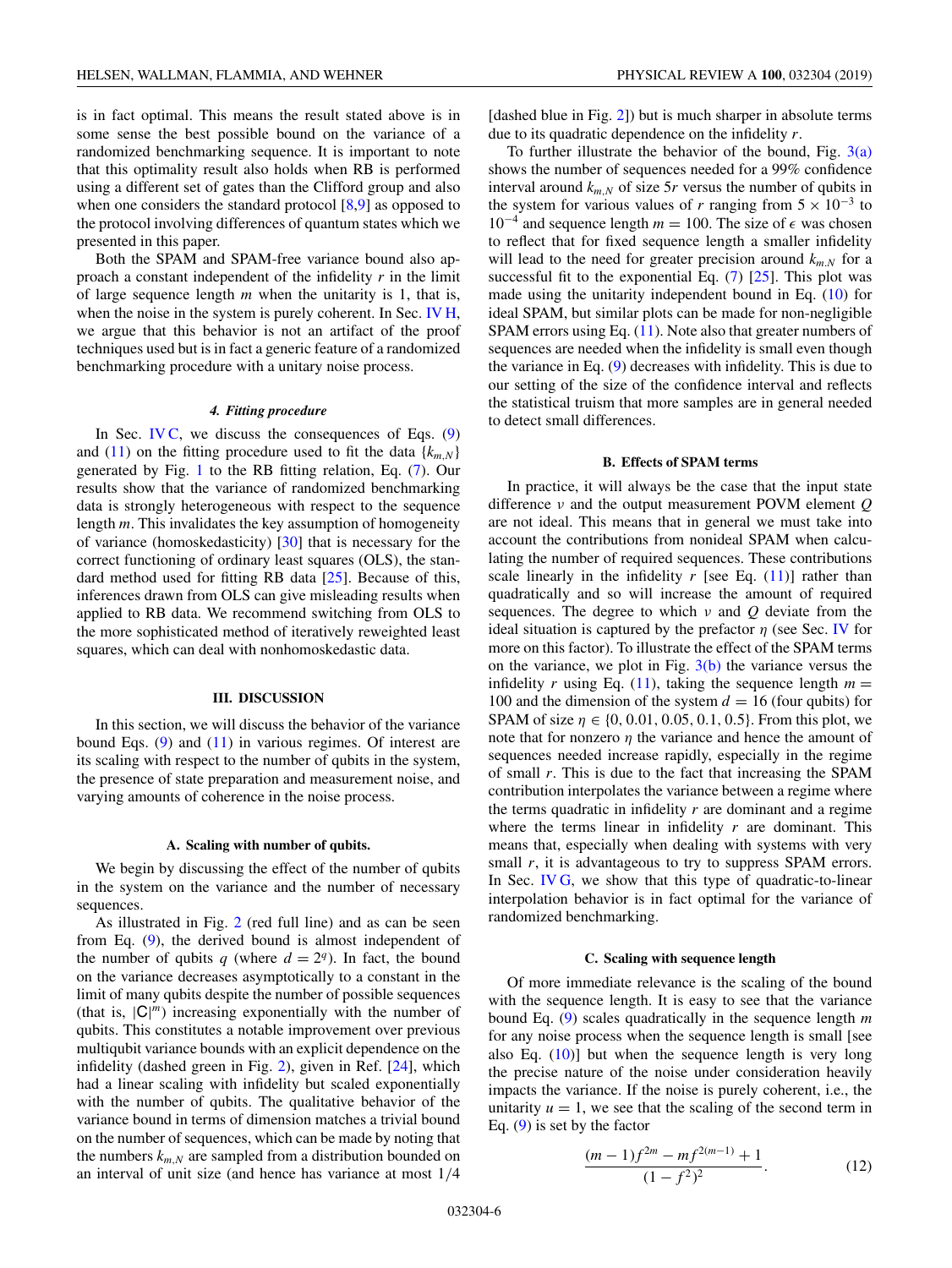<span id="page-7-0"></span>

FIG. 3. (a) Number of sequences needed for a 99% confidence interval of size  $\epsilon = 5r$  for various infidelities *r* (ranging from  $r = 5 \times 10^{-3}$ to  $r = 10^{-4}$ ), number of qubits  $q \in [1, 10]$ , and sequence length  $m = 100$  using Eq. [\(10\)](#page-5-0) under the assumption of negligible SPAM. (similar plots can be made without this assumption). The number of sequences needed increases with decreasing infidelity, reflecting the generic statistical rule that higher precision requires more samples. Note that even in the case of infidelity  $r = 2 \times 10^{-4}$  the number of sequences required is within experimental limits. (b) Variance, as given by Eq.  $(11)$ , vs infidelity *r* (taking  $d = 16$  and  $m = 100$  for illustration) for various levels of SPAM  $\eta \in \{0, 0.01, 0.05, 0.1, 0.5\}$ . Note that the size of the SPAM term has a strong influence on the variance and hence the number of sequences required, especially in the small-*r* limit. As indicated by the visual aids, this is due to the transition from a variance scaling quadratically in infidelity  $r$  (small  $\eta$ ) to a variance scaling linearly in the infidelity  $r$  (large  $\eta$ ).

In the limit of *m* going to infinity, this factor goes to

$$
\frac{1}{(1-f^2)^2} \approx O(1/r^2),\tag{13}
$$

which means the variance Eq. [\(9\)](#page-5-0) converges to a constant independent of the infidelity *r*. This behavior for unitary noise is strikingly different from the behavior for incoherent noise, that is,  $u < 1$ . Here, we see that the variance in the limit of long sequences is dominated by the exponential terms  $u^{m-2}$  and  $f^{2(m-1)}$ . Since *f* and *u* are strictly less than 1 by the assumption of incoherence, the variance will decay to zero in the limit of long sequences. As  $u \ge f^2$  for all possible noise processes [\[19\]](#page-30-0), the decay rate will be dominated by the size of the unitarity. This is also evident in Fig.  $4(a)$ . In this figure, we see the number of sequences needed [as given by Eq. [\(9\)](#page-5-0)] versus sequence length *m* for fixed infidelity  $r = 0.1$  and dimension  $d = 16$ , and a fixed confidence interval  $\delta = 0.99$ ,  $\epsilon = 0.01$  but for different values of the unitarity *u*. Here, we have chosen  $u = [\kappa + (1 - \kappa)f^2]$ for  $\kappa \in \{0.2, 0.4, 0.6, 0.8, 1\}$  corresponding to the situations where the noise is relatively incoherent going all the way up to a situation where the unitarity is 1. We see that for  $u < 1$ the number of sequences needed first rises quadratically, tops out, and subsequently decays to zero, whereas in the case of  $u = 1$  the number of sequences needed keeps rising with sequence length *m* until it tops out at some asymptotic value. In Sec. [IV H,](#page-14-0) we argue that this behavior is not a feature of the variance bound but rather a feature of the variance of randomized benchmarking itself. Therefore, in the case of highly unitary noise, we recommend performing more experiments at shorter sequence lengths rather than trying to map out the entire decay curve.

Another noteworthy feature of the variance bound Eq. [\(9\)](#page-5-0) is the fact that, for nonunitary noise (that is,  $u < 1$ ), it is in general not monotonically increasing in infidelity *r*. Rather, for a fixed sequence length, the variance increases at first with increasing infidelity but then peaks and decays toward zero. This behavior is illustrated in Fig.  $4(b)$ . Here, we plot a contour plot of the variance with infidelity on the *y* axis  $(r \in [0.01, 0.1])$  and sequence length *m* on the *y* axis (*m*  $\in$ [1, 100]) and have set the unitarity to  $u = (f^2 + 1)/2$  corresponding to relatively incoherent noise. The takeaway from this plot is that it is not enough to have an upper bound on the infidelity to get an upper bound on the variance; rather, one must have both upper and lower bounds on the variance to make full use of the bound Eq. [\(9\)](#page-5-0). Note that the looser upper bound Eq. [\(10\)](#page-5-0) does not share this behavior and always yields an upper bound on the variance given an upper bound on the infidelity *r*.

On the other hand, when the underlying noise process is unitary, that is,  $u = 1$ , the variance does increase monotonically with increasing *r*. This strikingly different behavior is illustrated in Fig.  $4(c)$ . Here, we plot a contour plot of the variance with infidelity on the *y* axis ( $r \in [0.01, 0.1]$ ) and sequence length *m* on the *y* axis ( $m \in [1, 100]$ ) and have set the unitarity to  $u = 1$  corresponding to fully coherent noise.

#### **D. Future work**

An important caveat when applying the confidence bounds is the assumption of gate- and time-independent noise (this can be relaxed to Markovian, gate-independent noise [\[24\]](#page-30-0)). This is an assumption that many analyses of RB suffer from to various degrees; hence, a major open problem would be to generalize the current bounds to encompass more general noise models. Note, however, that since our upper bound captures the correct functional behavior of the RB variance with respect to sequence length (for gate- and time-independent noise) one could in principle check if these assumptions hold true by computing estimates for the variance at each sequence length (from the measured data) and checking if these estimates deviate significantly from the proposed functional form.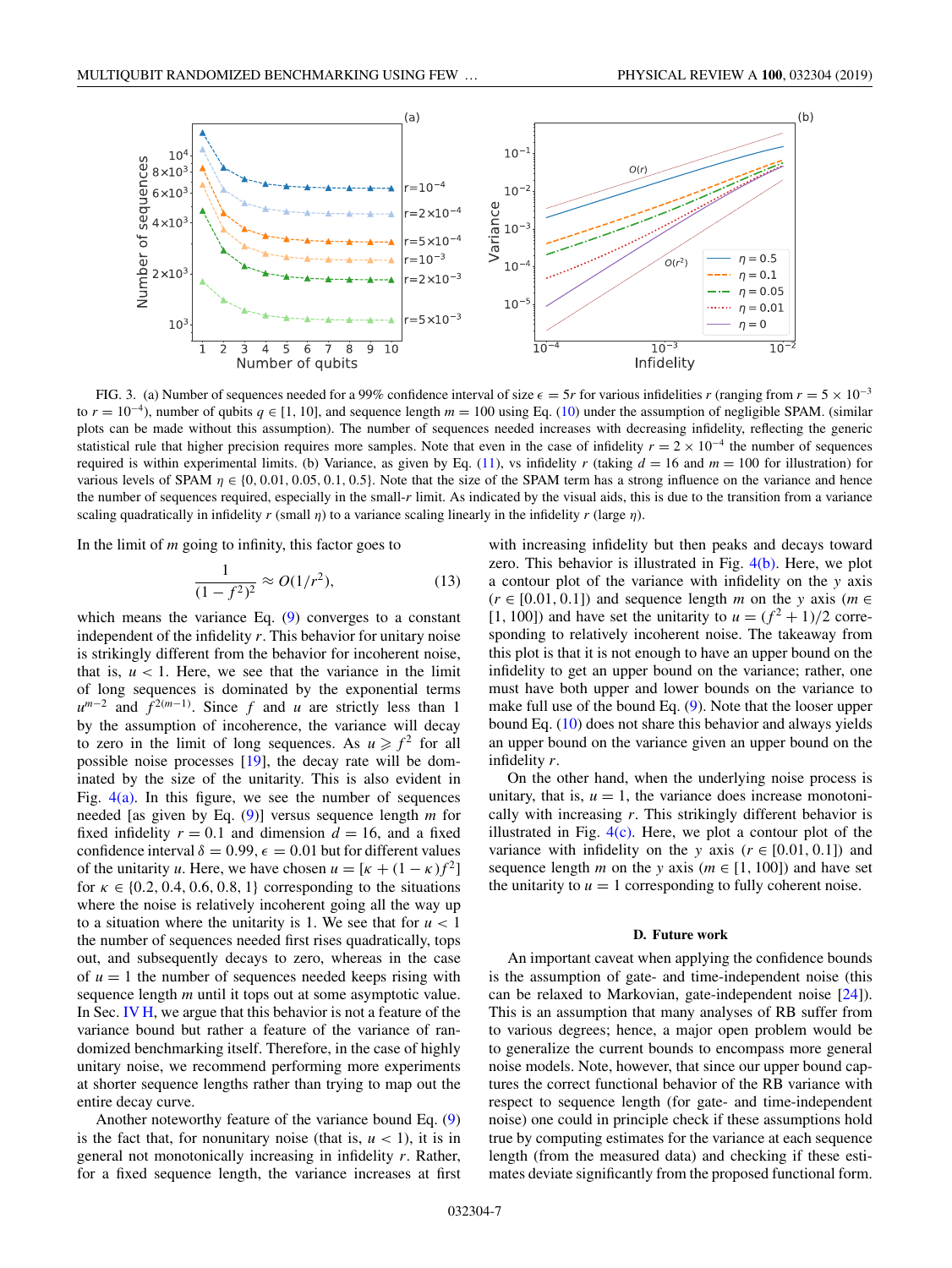<span id="page-8-0"></span>

FIG. 4. (a) Number of sequences needed for a 99% confidence interval of size  $\epsilon = 0.01$  around  $k_{m,N}$  for various values of the unitarity [given by a linear interpolation between  $f^2$  and 1 where  $\kappa = 1$  corresponds to  $u = 1$  (unitary noise) and  $\kappa = 0$  corresponds to  $u = f^2$ (depolarizing noise)] for fixed infidelity  $r = 0.01$  and sequence length in the interval  $m \in [1, 10000]$  (log scale) using the variance Eq. [\(9\)](#page-5-0). We also assume  $d = 16$  (four qubits) and ideal SPAM ( $\eta = 0$ ). Note that the number of sequences differs radically for  $u = 1$  (unitary noise). In the case of  $u < 1$ , the number of sequences needed rises with increasing sequence length  $m$ , peaks, and then decays to zero but for  $u = 1$ the number of sequences keeps rising with increasing sequence length *m* until it converges to a nonzero constant (which will be independent of *r*). In Sec. [IV H,](#page-14-0) we argue that this is expected behavior for randomized benchmarking with unitary noise. [(b), (c)] Contour plot of the variance bound with infidelity on the *y* axis ( $r \in [0.01, 0.1]$ ) and sequence length *m* on the *y* axis ( $m \in [1, 100]$ ). For panel (b), we have set the unitarity to  $u = (1 + f^2)/2$  corresponding to relatively incoherent noise, and for panel (c), we have set the unitarity  $u = 1$  corresponding to coherent noise. Note again the radical difference in behavior. For  $u = 1$ , the variance rises monotonically in the sequence length *m* to a constant independent of the infidelity *r*. Moreover, the variance is monotonically increasing in infidelity *r*. However, for incoherent noise, the variance will peak strongly around  $mr \approx 1$  and then decay to zero with increasing sequence length  $m$ . This means that both upper and lower bounds on the infidelity are required to make full use of the bound in Eq. [\(9\)](#page-5-0). The looser bound of Eq. [\(10\)](#page-5-0) does not share this property and can be used with only an upper bound on the infidelity *r*.

Recent work has also argued that the exponential behavior of randomized benchmarking is robust against Markovian gate-dependent fluctuations [\[31\]](#page-30-0). This, however, comes at a substantial increase in mathematical complexity. We suspect that similar robustness statements can be made for the variance of randomized benchmarking but new mathematical tools will be needed (perhaps using the Fourier analysis framework proposed recently in Ref. [\[39\]](#page-30-0)) to make this suspicion rigorous.

Our work can be straightforwardly extended to interleaved RB (IRB) [\[40\]](#page-30-0). However, the dominant source of error in the interleaved RB protocol is usually systematic rather than stochastic (because the protocol does not yield an estimate of the interleaved gate fidelity but rather provides upper and lower bounds). Interleaved RB essentially consists of two RB experiments: a reference experiment and an interleaved experiment, the latter of which has an extra "interleaved gate" inserted between the random gates of the standard RB protocol. Hence, the fidelity extracted from the second experiment corresponds to the fidelity of the composition of the noise due to the random gates and the noise due to the interleaved gate. An estimate of the fidelity of the interleaved gate is then extracted by considering the ratio of the fidelity of the random gates (from the reference experiment) and the fidelity of the above composition. However, the fidelity of a composition of two noise maps is in general not equal to the product of the fidelities of the individual maps and can, depending on the specifics of the noise processes, differ quite radically. Hence, in the absence of more knowledge about the underlying noise processes, IRB gives an inaccurate estimate of the fidelity of the interleaved gate. This inaccuracy is not remedied by

reducing the imprecision of the fidelity estimates (for a fixed amount of resources), which is what we provide here. And since the inaccuracy due to this lack of fidelity composition can be much larger than the imprecision for even a modest amount of resources, it is less useful to spend significant energy on increasing precision in IRB.

Moreover, it should be noted that while randomized benchmarking is efficient in the complexity theoretical sense (i.e., the amount of resources needed scales polynomially with the number of qubits in the system), the amount of resources required is still significant, and no RB experiment has been performed beyond three qubits so far [\[14\]](#page-30-0). Recently, several protocols have been devised and implemented that are similar to randomized benchmarking but less resource intensive [\[41–43\]](#page-30-0), making larger scale characterization of multiqubit systems possible. We suspect the bounds derived in this paper can be adapted to these new proposal but we leave this for future work.

Also, successful and rigorous randomized benchmarking not only depends on the number of random sequences needed per sequence length but also on the fitting procedure used to fit the points generated by randomized benchmarking of various lengths to a decay curve in order to extract an estimate of the average gate fidelity. Finding the optimal way to perform this fitting procedure is still an open problem [\[25\]](#page-30-0). Accounting for heteroskedasticity, as we have done here, can be considered a first step in this direction. Performing this accounting is standard practice in statistics but does not seem to be in widespread use in the experimental community. One could also consider directly estimating the variance at each sequence length from obtained data and then using these estimates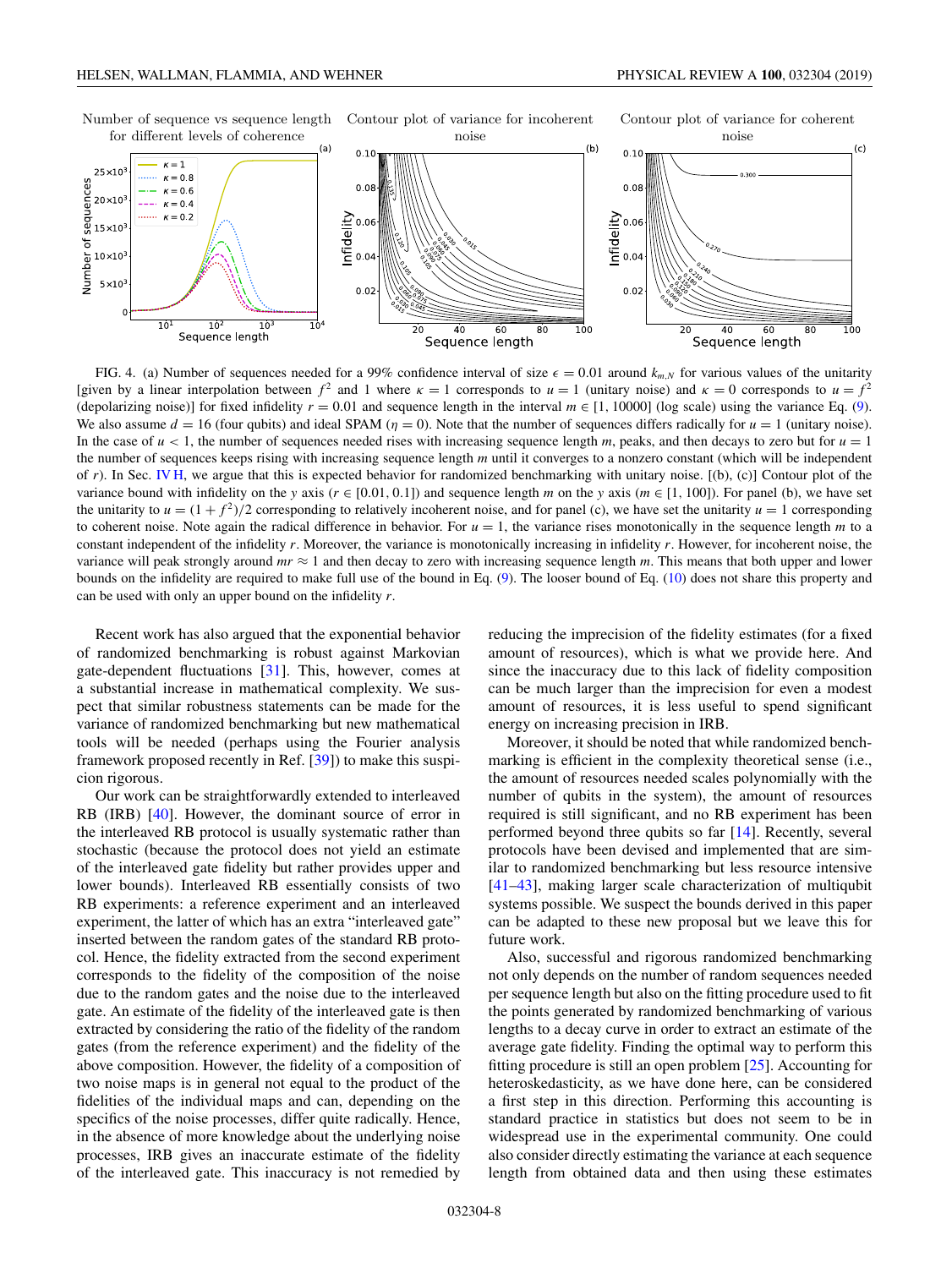<span id="page-9-0"></span>directly as inputs to a weighted least-squares fitting procedure. We, however, believe that the parametric model we propose here will be more efficient in terms of data needed for a fixed precision.

Finally, a major theoretical open problem is the extension of the present bounds to nonqubit systems, different varieties of randomized benchmarking [\[44–](#page-30-0)[46\]](#page-31-0), and different 2-designs  $[44,47,48]$  $[44,47,48]$  or even orthogonal 2-designs  $[49,50]$ . If these 2designs are assumed to be groups, similar techniques from representation theory might be used [\[51\]](#page-31-0), but how this would be done is currently unknown.

### **IV. METHODS**

In this section, we will discuss our contributions in detail and explain how to apply them in an experimental setting. We will give a high-level overview of the proof of the bound on the variance of a randomized benchmarking sequence; full details can be found in the Appendices. We will also discuss the behavior of noise terms in the case of non-ideal SPAM and prove that the bounds we obtain are in some sense optimal. Finally, we briefly comment on how the variance changes when performing regular randomized benchmarking [using an input state  $\rho$  rather than an input state difference  $v = \frac{1}{2} (\rho - \tilde{\rho})$ ].

### **A. Estimation theory**

In this section, we review confidence intervals and relate the bounding of confidence intervals to the bounding of the variance of a distribution. The first thing of note is that all the variance bounds stated in Sec. [II](#page-4-0) are dependent on the infidelity *r*. The appearance of *r* in the bound might strike one as odd since this is precisely the quantity one tries to estimate through RB. It is, however, a general feature of estimation theory that one needs some knowledge of the quantity one tries to estimate in order to use nontrivial estimation methods [\[37\]](#page-30-0). Note also that while our results are stated in frequentist language, they should also be translatable to Bayesian language, that is, as credible regions on the infidelity given prior beliefs as in Ref. [\[26\]](#page-30-0), for example. Bayesian methods are more natural because our bounds depend on prior information about the infidelity; however, a full Bayesian treatment would involve the fitting process, obscuring our primary technical result, i.e., the variance bounds.

Let us now discuss how to use the variance bounds to construct confidence intervals around numbers  $k_{m,N}$ . We can in general define a  $1 - \delta$  confidence interval of size  $\epsilon$  to be

$$
\Pr[|k_{m,N} - \mathbb{E}_{\vec{G}}(K_m)| \leq \epsilon] \geq 1 - \delta. \tag{14}
$$

Once we have an upper bound on the variance  $\mathbb{V}_m^2$  of an RB distribution, we can relate this to an upper bound on number of required sequences through the use of concentration inequalities.

Note that for the case of randomized benchmarking there are two sets of confidence parameters.  $(\delta_N, \epsilon_N)$  is associated with estimating the average over all possible Clifford sequences, where the relevant parameter is the number of performed sequences *N* and  $(\delta_L, \epsilon_L)$  is associated with getting an estimate for the survival probability difference  $k_m(\bar{G})$  for a

given fixed sequence. Here, the relevant parameter is *L*, the number of times a single sequence is performed. Since in practice  $L < \infty$ , there will be some finite ( $\delta_L, \epsilon_L$ ) confidence region around the survival probability difference  $k_m(\vec{G})$  for a given sequence  $\vec{G}$ . So in general, when looking at a  $\epsilon, \delta$ confidence region for an RB procedure of a given length, one should look at  $(\epsilon_N + \epsilon_L, \delta_N + \delta_L)$  confidence regions. In what follows, we will assume that *L* is high enough such that  $\epsilon_L$ ,  $\delta_L$ are negligible relative to  $(\delta_N, \epsilon_N)$ . This approach is motivated by experimental realities where it is usually much easier to perform a single string of Cliffords many times quickly than it is to generate, store, and implement a large number of random sequences.

For a given variance  $\nabla^2$ , we can relate the number of sequences *N* needed to obtain  $1 - \delta$  confidence intervals of size  $\epsilon$  using the following concentration inequality due to Hoeffding [\[38\]](#page-30-0):

$$
\Pr[|k_{m,N}-\mathbb{E}_{\vec{G}}(K_m)|\geqslant \epsilon] \leqslant \delta \leqslant 2H(\mathbb{V}^2,\epsilon)^N,\qquad(15)
$$

with

$$
H(\mathbb{V}^2, \epsilon) = \left(\frac{1}{1-\epsilon}\right)^{\frac{1-\epsilon}{\mathbb{V}^2+1}} \left(\frac{\mathbb{V}^2}{\mathbb{V}^2+\epsilon}\right)^{\frac{\mathbb{V}^2+\epsilon}{\mathbb{V}^2+1}}.
$$
 (16)

We can invert this statement to express the number of necessary sequences *N* as a function of  $\delta$ ,  $r$ ,  $\epsilon$  as

$$
N = -\frac{\ln(2/\delta)}{\ln(H(\mathbb{V}^2, \epsilon))}.
$$
 (17)

Note that this expression can also be inverted to yield a bound on  $\delta$ ,  $\epsilon$  in terms of a given number of samples *N*. This identity heavily depends on the size of the variance  $\mathbb{V}_m^2$ .

#### **B. State preparation and measurement costs**

We have argued that our adapted RB protocol allows for a reduction in the number of needed sequences to make rigorous estimates. However, implicit in this cost reduction argument is the assumption that estimating the number  $k_m(\bar{G})$  for a fixed sequence  $\vec{G}$  is not more costly than estimating the number  $p_m(\vec{G})$ . Here, we justify this assumption for the two changes we made to the randomized benchmarking protocol: using a state difference as input and using an impure input state defined by a single Pauli matrix. In the following, we forgo rigor in favor of intuition. We are, however, only applying standard statistical techniques that can easily be made rigorous.

### *1. State difference*

At first glance, one might think that estimating the same sequence twice for difference input states as we propose yields a twofold overhead in the number of samples per sequence. To see that this is not the case, consider the variance  $\mathbb{V}^2$ associated with estimating the expectation value for a single sequence for a single state  $\rho$ . From the standard rules of error addition, we now have for the state difference  $v = (\rho - \hat{\rho})/2$ that

$$
\mathbb{V}_{\nu}^{2} = \mathbb{V}_{(\rho - \hat{\rho})/2}^{2} = \frac{1}{2^{2}} (\mathbb{V}_{\rho}^{2} + \mathbb{V}_{\hat{\rho}}^{2}), \tag{18}
$$

since the random variables associated to  $\rho$  and  $\hat{\rho}$  are independently distributed (making the covariance zero). Now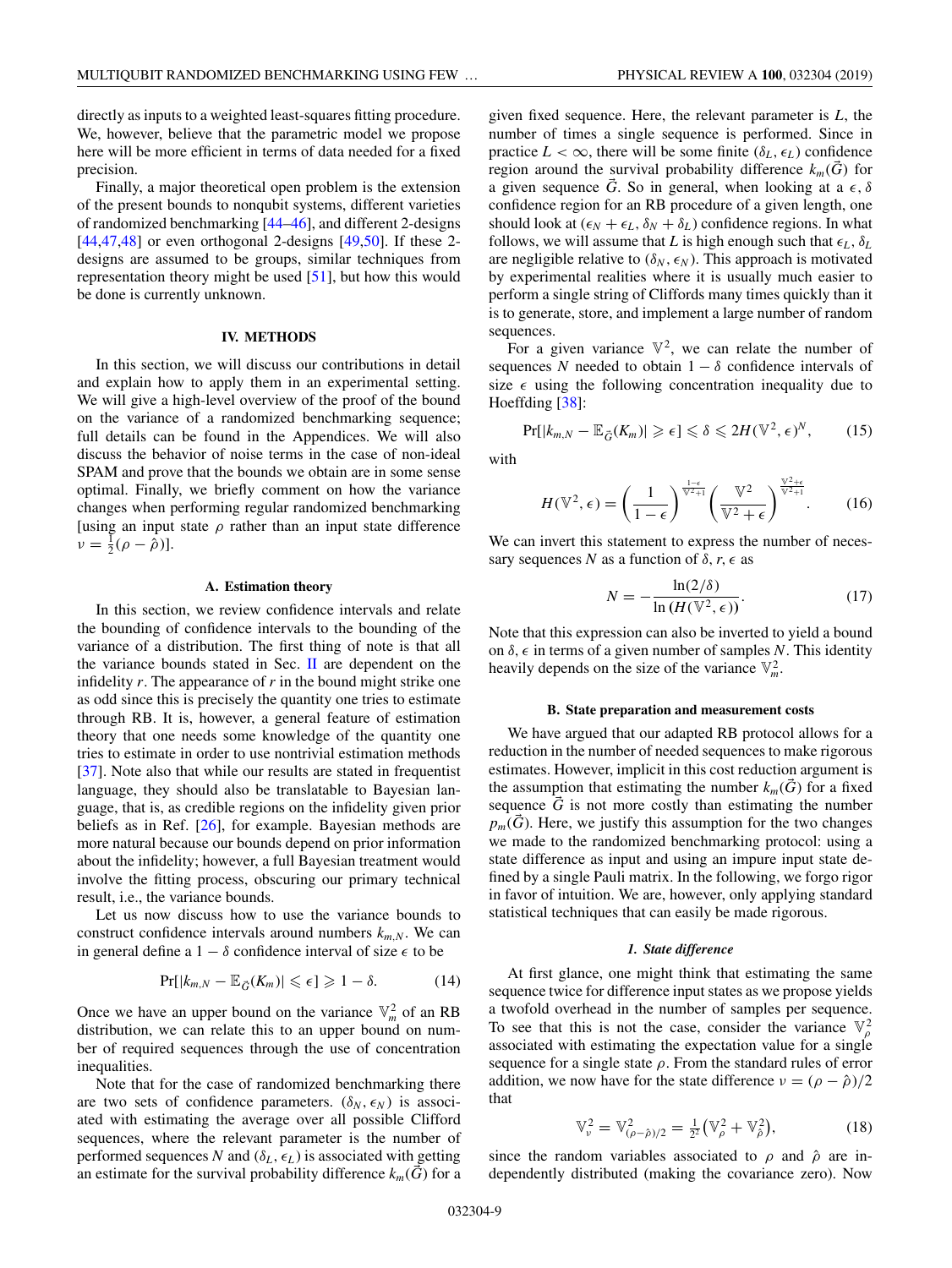<span id="page-10-0"></span>assuming that  $\rho$  incurs the largest variance, we get

$$
\mathbb{V}^2_{\nu} \leqslant \frac{1}{2} \mathbb{V}^2_{\rho},\tag{19}
$$

which means that estimating the expectation value of a single sequence for a difference of states is statistically not harder than estimating it for a single state.

#### *2. Optimal input state and measurement*

In our adapted RB procedure, we call for preparing the input states  $\rho = \frac{\mathbb{1} + \mathbf{P}}{2}$ ,  $\rho = \frac{\mathbb{1} - \mathbf{P}}{2}$  for some Pauli matrix **P** and measuring the output operator **P**. This is different from standard RB where one is asked to prepare and project onto the all zero state  $|0...0\rangle\langle0...0|$ . We argue that performing RB this way is not more costly than using the standard approach. For concreteness, we shall set  $P = Z^{\otimes q}$ . Measuring the expectation value of the operator  $Z^{\otimes q}$  is trivial; one simply measures all qubits in the standard basis (as one would do in standard RB) and then computes the parity of the outcome. Since standard basis states with even parity precisely span the positive eigenspace of  $Z^{\otimes q}$ , this amounts to measuring the expectation value of  $Z^{\otimes q}$ . Preparing the states  $\rho = \frac{1+Z^{\otimes q}}{2}$ ,  $\rho =$  $\frac{1-Z^{\otimes q}}{2}$  is a little more involved. The state *ρ* is a probabilistic mixture of all computational basis states  $|x\rangle$  of even parity. By the linearity of expectation, one could compute (for a fixed Clifford sequence  $\vec{G}$ ) the survival probability  $p_m(\vec{G}, |x\rangle)$  and then compute  $p_m(\vec{G}, \rho) = 2^{-q/2} \sum_{x} p_m(\vec{G}, |x\rangle)$ . This requires measuring  $2^{2/q}$  expectation values  $p_m(\vec{G},x)$ ), making this approach not scalable. We can remedy this by realizing that we are only interested in a good estimate of the mean  $p_m(G, \rho)$ . Considering  $p_m(\vec{G}, |x\rangle)$  to be the mean of a Bernoulli random variable with outcomes 0 and 1, and thus  $p_m(G, \rho)$  to be the mean of a normalized binomial distribution, we can estimate this mean efficiently by sampling  $|x\rangle$  at random (with even parity), estimating  $p_m(\vec{G}, |x\rangle)$ , and then computing the empirical mean. Moreover, since we do not need to know the means  $p_m(\vec{G}, x|)$  very well to get a good estimate of  $p_m(\vec{G}, \rho)$ the amount of single data points (clicks) gathered to estimate  $p_m(G, \rho)$  is not higher than it would be to accurately estimate  $p_m(\vec{G}, |\psi\rangle)$  for  $|\psi\rangle$  some pure state.

#### **C. The fitting procedure**

In the previous section, we outlined how to use the bound Eq. [\(9\)](#page-5-0) to construct confidence intervals around  $k_{m,N}$ . However, we have not yet discussed how to integrate the variance bound Eq. [\(9\)](#page-5-0) into the fitting procedure required by Eq. [\(7\)](#page-4-0). A fitting procedure is any method that takes in the set of data points  $\{k_{m,N}\}_m$ , with  $m \in M$ , where M is some set of integers and outputs a tuple  $(A^*, f^*)$  such that  $A^* f^{*m}$  is a "good" description of the data  $\{k_{m,N}\}_m$ . There are many ways to approach this problem (we refer readers to Ref. [\[30\]](#page-30-0) for a good overview), and finding an optimal procedure is outside the scope of this paper. However, we would like to discuss the most commonly used fitting procedure: ordinary least squares (OLS) in the light of the bounds Eqs.  $(9)$  and  $(11)$ .

### *1. Ordinary least squares*

Given data  ${k_{m,N}}_m$  and the function  $F(A, f) = Af^m$ , the OLS procedure returns estimates  $(\hat{A}, \hat{f})$ . Through a linearization procedure, as outlined for RB in Ref. [\[25\]](#page-30-0), confidence intervals can then be constructed around these estimates. However, for this procedure to yield correct results, each data point  $k_{m,N}$  must be distributed around  $\mathbb{E}_{\vec{G}}(K_m)$  with *the same variance* [\[30,](#page-30-0) Chapter 2.8]. This assumption, called *homoskedasticity* in the statistics literature, is not universally valid for randomized benchmarking data  $\{k_{m,N}\}_{m}$ . This shows in the functional form of the upper bound Eq. [\(9\)](#page-5-0), which strongly depends on the sequence length, and from Eq. [\(36\)](#page-12-0) one can see that this is not an artifact of bounding techniques but rather an innate feature of RB data. Moreover, OLS assumes that the variance of  $k_{m,N}$  is independent of the fitting parameters  $A$ ,  $f$ , an assumption which is also explicitly violated in RB data. The violation of these two assumptions (homoskedasticity and independence of fitting parameters) creates problems when performing OLS on the RB data  ${k_{m,N}}_m$ . In particular, OLS no longer provides an unbiased estimate of the standard error on the fitting parameters  $(f, A)$ [\[30,](#page-30-0) Chapter 3.3], which can lead to misestimation of confidence intervals around the fitting parameters. Therefore, we recommend using a more sophisticated approach.

#### *2. Iteratively reweighted least squares*

Heteroskedasticity (violation of homoskedasticity) and functional dependence of the data distribution on the fitting parameters are well-studied problems, and many robust solutions are available. Here, we will focus on one particular solution called Iteratively Reweighted Least-Squares (IRLS). For the purposes of this construction, we will assume that the data  $\{k_{m,N}\}_m$  is drawn from a random variable with mean  $\mathbb{E}_{\vec{G}}(K_m)$  and variance  $\mathbb{V}_m^2(m,r)/N$ . IRLS constructs estimates for the parameters  $(A, f)$  by minimizing the function

$$
\min_{A,f} \sum_{m \in \mathsf{M}} w_m (k_{m,N} - A f^m)^2, \tag{20}
$$

where the weights  $w_m$  can depend on  $f$  and  $A$ . Under the assumption that Eq. [\(9\)](#page-5-0) is the actual variance  $\mathbb{V}_m^2$  up to a constant factor we can set the weights [\[30,](#page-30-0) Sec. 2.8.8] to be  $w_m = w(f, u, m) = 1/\sigma(f, u, m)$  where  $\sigma$  is the right-hand side of Eq. [\(9\)](#page-5-0) [if one suspects that  $\eta \neq 0$ , Eq. [\(11\)](#page-5-0) can be used instead]. We note that this procedure is fairly robust against misspecification of the weights, and moreover that  $\sigma$  captures the behavior of  $\mathbb{V}_m^2$  with respect to the sequence length very well (see Sec. [IV E\)](#page-11-0). IRLS now proceeds in the following manner:

It as been shown [\[29,](#page-30-0) p. 45] (under some mild regularity conditions) that this algorithm converges to estimates  $\hat{A}$ ,  $\hat{f}$ . If the weights  $w_m$  are exactly proportional to the variance  $\mathbb{V}_m^2$ , then these estimates are asymptotically consistent. In Appendix  $\overline{B}3$ , we provide a detailed estimate of how close the estimate  $\hat{f}$  is to the real depolarizing parameter  $f$  in terms of the number of data points in  $\{k_{m,N}\}_m$  and the number of sequences *N* sampled per data point.

Finally, we would like to note that we have in this procedure kept the number of sequences *N* constant for varying *N*. It is, however, possible to let *N* depend on the sequence length *m*. One choice would be to vary *N* proportionally to  $\mathbb{V}_0^2$ (assuming a good estimate of *f* is available). In this scenario, since  $k_{m,N}$  is drawn from a distribution with variance  $\mathbb{V}_m^2/N$ ,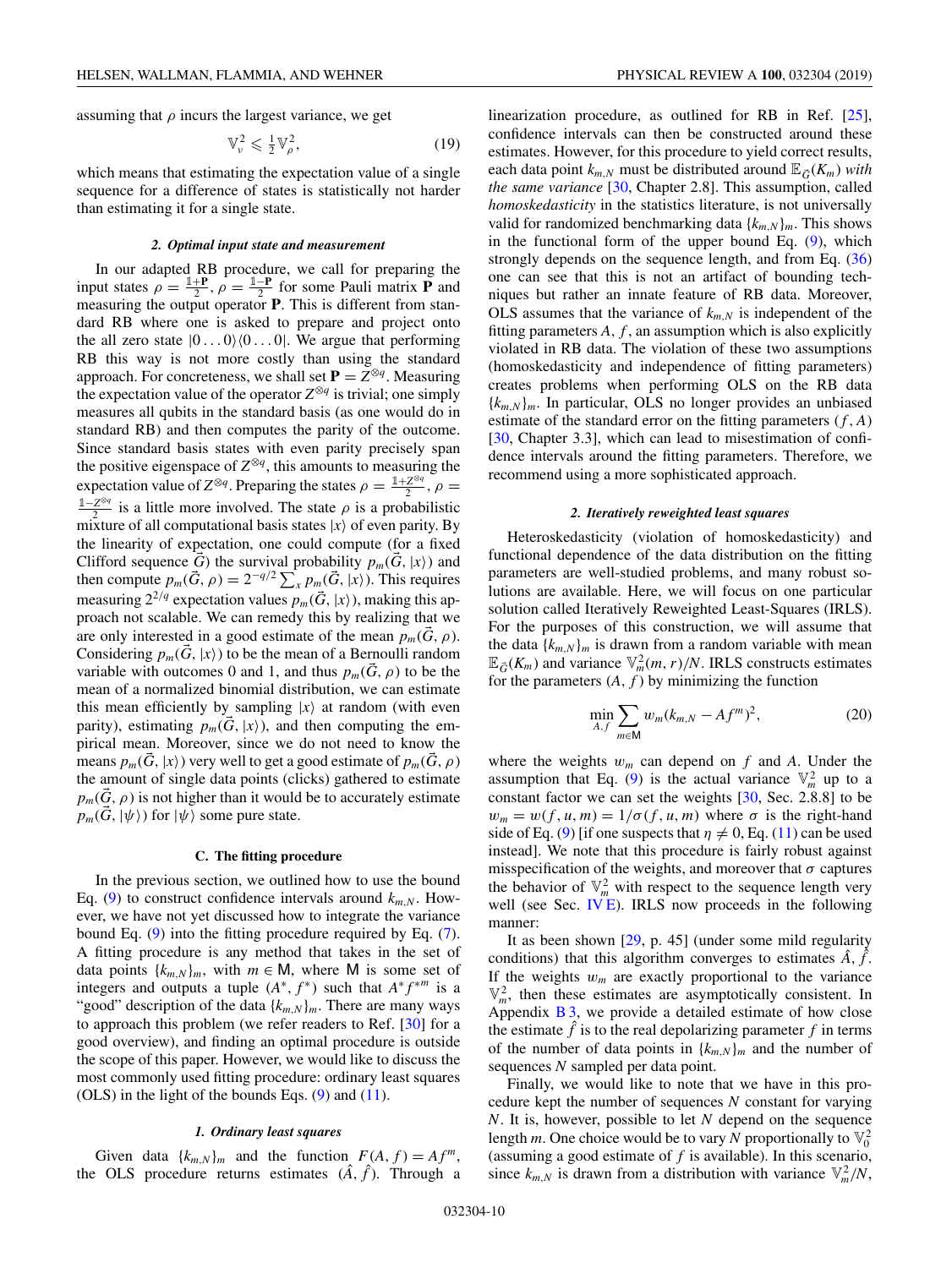<span id="page-11-0"></span>this would remedy the issue with heteroskedasticity and OLS could be used to provide reliable fitting.

### **D. Gate-dependent noise and gauge invariance**

In recent work [\[31,32\]](#page-30-0), it has been noted that the relation between the parameter estimated by randomized benchmarking and the average fidelity is less than straightforward when the noise channel is allowed to depend on the gate being implemented, that is,  $\tilde{\mathcal{G}} = \mathcal{E}_G \mathcal{G}$ . At the heart of the issue is that the only quantities measurable in the laboratory, probabilities of the form Tr  $(Q\tilde{G}(\rho))$  for a state  $\rho$  and an observable *Q*, are *gauge invariant*. That is, for any invertible superoperator S, we have that

$$
Tr(Q\tilde{\mathcal{G}}(\rho)) = Tr(\mathcal{S}^{-1}(Q)\mathcal{S}\tilde{\mathcal{G}}\mathcal{S}^{-1}(\mathcal{S}(\rho))).
$$
 (21)

This difficulty can be remedied by considering a more general noise model. Instead of choosing  $\tilde{\mathcal{G}} = \mathcal{EG}$ , one chooses  $\tilde{\mathcal{G}} = \mathcal{L}_{G} \mathcal{G} \mathcal{R}_{G}$  for superoperators  $\mathcal{R}_{G}, \mathcal{L}_{G}$  [\[31\]](#page-30-0). The individual operators  $\mathcal{R}_G$ ,  $\mathcal{L}_G$  are not gauge invariant but the combined operator  $\mathcal{R}_G \mathcal{L}_G$  is. Since in this paper we deal exclusively with gate-independent noise, we can choose the gauge such that  $\mathcal{L} = \mathcal{I}$  and  $\mathcal{R} = \mathcal{E}$  but our results also hold for the more general choice of gauge with the express caveat that our bounds then work in terms of the infidelity *r* and unitarity *u* of the noise in between gates  $RL$ . That is, we have  $r =$  $r(RL)$  and  $u = u(RL)$ . It is possible to see this explicitly by making the substitution  $\mathcal{E} \to \mathcal{RL}$  in all steps of the derivation of the variance bound in Sec. IV E (and Theorem [1](#page-17-0) in the Appendices).

#### **E. Variance bound**

In this section, we present a derivation of the multiqubit variance bound in Eq. [\(9\)](#page-5-0) under the assumption of ideal input difference operator  $v = \frac{1}{2}(\rho - \hat{\rho})$  and output POVM element *Q*, i.e.,

$$
v = \frac{\mathbf{P}}{2d},\tag{22}
$$

$$
Q = \frac{1}{2}(\mathbb{1} + \mathbf{P}),\tag{23}
$$

where **P** is some prespecified target Pauli matrix (Fig. [1\)](#page-3-0). Under these ideal conditions, we can guarantee that the variance scales quadratically in the infidelity *r*. We will focus on intuition and relegate most technical work to the Appendices. For the remainder of the text, we will choose a basis for the space of linear operators  $\mathcal{M}_d$ . This means we can think of density matrices and POVM elements as column and row vectors which we denote with a Diraclike notation, i.e.,  $v \rightarrow$  $|v\rangle$  and  $Q \rightarrow \langle Q|$ . Quantum channels can then be though of as matrices acting on vectors (which represent density matrices). Moreover, in this picture, composition of channels corresponds to matrix multiplication. When measuring the state  $\mathcal{E}(\rho)$  using a two-component POVM {*Q*, 1 – *Q*} for some quantum channel  $\mathcal{E}$ , state  $\rho$ , and positive operator  $Q$ , we can write the expectation value Tr  $(Q\mathcal{E}(\rho))$  as a vector inner product,

$$
Tr(Q\mathcal{E}(\rho)) = \langle Q|\mathcal{E}(\rho)\rangle = \langle Q|\mathcal{E}|\rho\rangle \tag{24}
$$

where we abuse notation by referring to the matrix representation of the quantum channel  $\mathcal E$  as  $\mathcal E$  as well. This is variously called the affine or Liouville representation [\[24,](#page-30-0)[52\]](#page-31-0).

We assume that every experimental implementation of a Clifford gate  $\tilde{\mathcal{G}}$  can be written as  $\tilde{\mathcal{G}} = \mathcal{EG}$  for some fixed CPTP map  $\mathcal{E}$ , where  $G$  is the ideal Clifford gate. That is, we assume the noise is Markovian, constant, and independent of the target gate. These assumptions can be relaxed partially [\[24,25,31](#page-30-0)[,53\]](#page-31-0).

The key to randomized benchmarking is that randomly applying elements of the Clifford group C and then inverting produces, on average, the depolarizing channel [\[54\]](#page-31-0)

$$
\mathcal{D}_f(\rho) = f\rho + \frac{1 - f}{d} \mathbb{1}_d; \tag{25}
$$

that is, we have

$$
\sum_{G \in \mathbf{C}_q} \mathcal{G}^\dagger \mathcal{E} \mathcal{G} = \mathcal{D}_f \tag{26}
$$

with the depolarizing parameter *f* related to the fidelity by [\[55\]](#page-31-0)

$$
F_{\text{avg}}(\mathcal{E}, \mathcal{I}) = \frac{(d-1)f + 1}{d} \,. \tag{27}
$$

Therefore, applying a sequence of independently random gates and then inverting produces  $\mathcal{D}_{f^m}$  on average. Hence, the expectation value of any operator decays as  $f<sup>m</sup>$  on average.

The value of  $k_m(\bar{G})$  for a fixed sequence of Clifford gates *G* (as defined in Fig. [1\)](#page-3-0), and the variance over  $G \in \mathbb{C}_q$  are

$$
k_m(\vec{G}) = \langle Q | \mathcal{G}_m^{\dagger} \mathcal{E} \mathcal{G}_m \cdots \mathcal{G}_1^{\dagger} \mathcal{E} \mathcal{G}_1 | \nu \rangle \rangle, \tag{28}
$$

$$
\mathbb{V}_m^2 = \mathbb{E}_{\vec{G}}[k_m(\vec{G})^2] - [\mathbb{E}_{\vec{G}}(k_m(\vec{G}))]^2, \tag{29}
$$

respectively. We can use the identity  $a^2 = a \otimes a$  for  $a \in \mathbb{C}$ , the distributivity and associativity of the tensor product, and the linearity of quantum channels to write this as [\[24,](#page-30-0)[56\]](#page-31-0)

$$
\mathbb{V}_m^2 = \langle \! \langle \mathcal{Q}^{\otimes 2} \big| T_{\mathsf{C}} (\mathcal{E}^{\otimes 2})^m - [T_{\mathsf{C}} (\mathcal{E})^m]^{\otimes 2} \big| \nu^{\otimes 2} \rangle \! \rangle, \qquad (30)
$$

where

$$
T_{\mathsf{C}}(\mathcal{E}) = \frac{1}{|\mathsf{C}_q|} \sum_{G \in \mathsf{C}_q} \mathcal{G}^\dagger \mathcal{E} \mathcal{G} = \mathcal{D}_f,\tag{31}
$$

$$
T_{\mathbf{C}}(\mathcal{E}^{\otimes 2}) = \frac{1}{|\mathbf{C}_q|} \sum_{G \in \mathbf{C}_q} \mathcal{G}^{\dagger \otimes 2} \mathcal{E}^{\otimes 2} \mathcal{G}^{\otimes 2}.
$$
 (32)

The superoperator  $T_C(\mathcal{E})$  is often referred to as the *twirl* of the quantum channel  $\mathcal{E}$ .

At this point, our analysis diverges from that of Ref. [\[24\]](#page-30-0). First, note that for our modified scheme,  $v^{\otimes 2}$  is traceless and symmetric under the interchange of the tensor factors (we will refer to such a matrix as a traceless symmetric matrix) so

$$
[T_{\mathsf{C}}(\mathcal{E})^m]^{\otimes 2}|\nu^{\otimes 2}\rangle = f^{2m}|\nu^{\otimes 2}\rangle\!\rangle. \tag{33}
$$

Furthermore,  $T_C(\mathcal{E}^{\otimes 2})$  preserves the trace and symmetry under interchange of tensor factors. Therefore, we can define  $T_{TS}(\mathcal{E}^{\otimes 2})$  to be the restriction of  $T_{C}(\mathcal{E}^{\otimes 2})$  to the space of traceless symmetric matrices. As we prove in Lemma [2](#page-17-0) and Ref. [\[27\]](#page-30-0), the representation  $\mathcal{G}^{\otimes 2}$  of the Clifford group restricted to the traceless symmetric subspace decomposes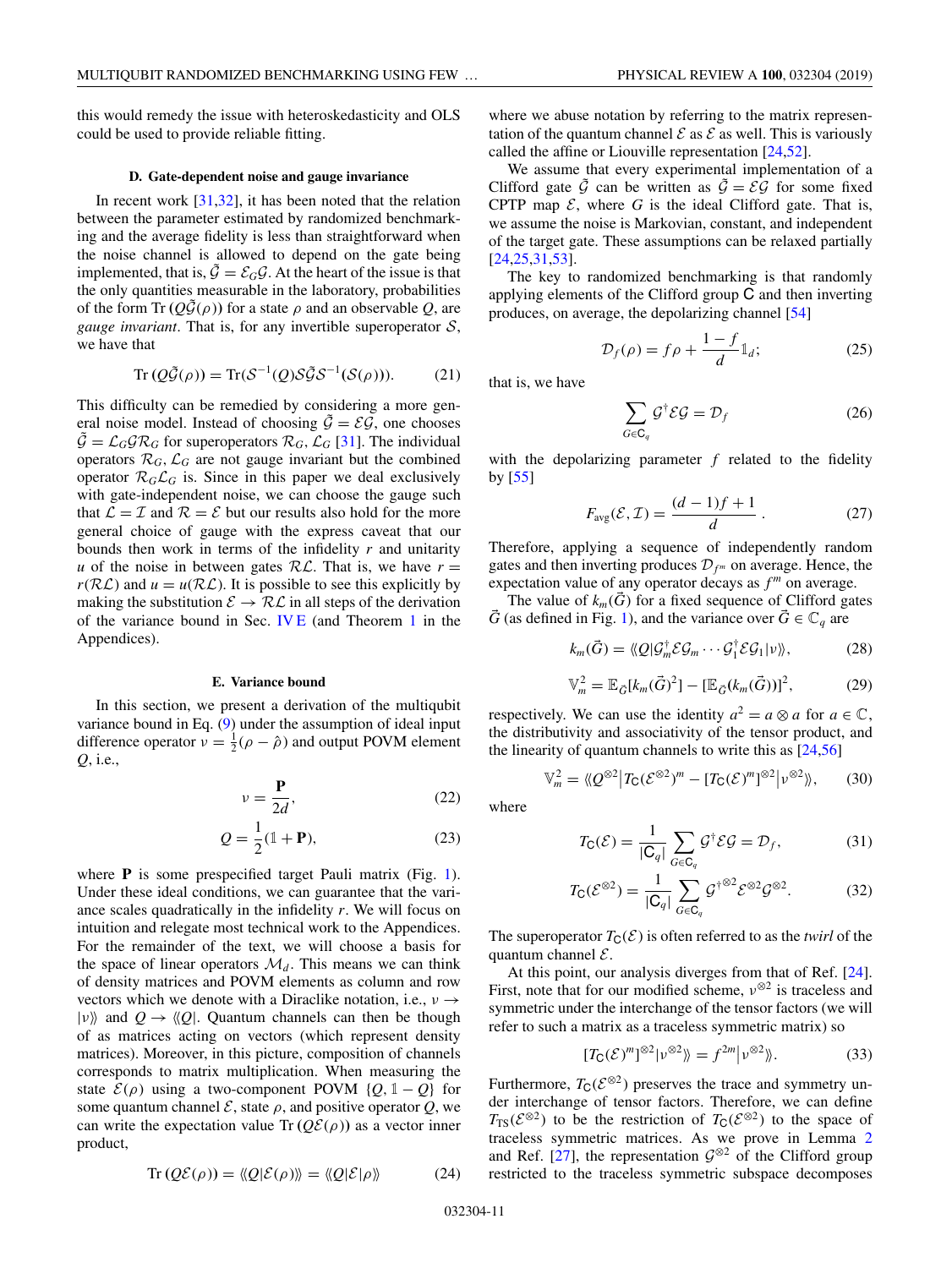<span id="page-12-0"></span>into inequivalent irreducible representations. Therefore, by Schur's lemma (see the Appendices for an explanation of Schur's lemma),

$$
T_{\rm TS}(\mathcal{E}^{\otimes 2}) = \sum_{i \in \mathcal{Z}} \chi_i \mathcal{P}_i,\tag{34}
$$

where  $\mathcal Z$  indexes the irreducible subrepresentations of  $\mathcal G^{\otimes 2}$  on the space of traceless symmetric matrices,  $P_i$  are projectors associated to each representation, and  $\chi_i = \chi_i(\mathcal{E}) \in \mathbb{R}$  are numbers that depend on the quantum channel  $\mathcal{E}$  [\[57\]](#page-31-0). As the  $P_i$  are orthogonal projectors that span the space of traceless symmetric matrices, we can write the variance as

$$
\mathbb{V}_m^2 = \sum_{i \in \mathcal{Z}} \langle \langle \mathcal{Q}^{\otimes 2} | \mathcal{P}_i | \nu^{\otimes 2} \rangle \rangle (\chi_i^m - f^{2m}). \tag{35}
$$

Now we use a telescoping series trick (Lemma [7](#page-28-0) and in particular Corollary [1\)](#page-29-0) on the last factor to write this as

$$
\mathbb{V}_m^2 = \sum_{i \in \mathcal{Z}} \langle \! \langle Q^{\otimes 2} | \mathcal{P}_i | v^{\otimes 2} \rangle \! \rangle \left[ m f^{2(m-1)} (\chi_i - f^2) \right] \tag{36}
$$

+ 
$$
(\chi_i - f^2)^2 \sum_{j=1}^m (j-1) \chi_i^{m-j} f^{2(j-2)} \Bigg].
$$
 (37)

Here, we see that getting a sharp bound on the variance will depend on getting sharp bounds on the difference between the  $\chi_i$  prefactors and the square of the depolarizing parameter  $f^2$ . Before we start giving upper bounds to Eq. (36), we would like to note that the behavior of Eq.  $(36)$  with respect to the sequence length *m* is very well matched to that of the final upper bounds given in Eqs.  $(9)$  and  $(11)$ . This justifies the use of Eqs.  $(9)$  and  $(11)$  to set the weights in Algorithm 1.

**Algorithm 1** Iteratively reweighted least squares.

**Input:** Initial estimates  $f_0$ ,  $u_0$ ,  $A_0$  and a dataset  $k_{m,N}$ **Output:** Final estimates  $\hat{f}$ ,  $\hat{A}$ 1: **Set**  $f_{-1}$  **=** 0 2: **Set**  $i = 0$ 3: // Optimization loop (here  $\epsilon$  is some preset sensitivity) 4: **while**  $|f_{i-1} - f_i|$  ≥  $\in$  **do** 5: **Set**  $w_m = w(f_i, u_i, m) = \sigma(f_i, u_i, m)^{-1}$ 6: Optimize Eq. [\(20\)](#page-10-0) with weights  $w_m$  to get  $A_{i+1}$ ,  $f_{i+1}$ 7: Estimate  $u_{i+1}$  by fitting  $\sigma(f_{i+1}, u_i, m)/N$  to the empirical variance of *km*,*<sup>N</sup>* 8: **Set**  $i = i + 1$ 9: **end while** 10: **Set**  $\hat{A} = A_i, \hat{f} = f_i$ 11: **return**  $\hat{A}$ ,  $\hat{f}$ 

Up to this point, the derivation has been valid for any input state difference ν and output positive operator *Q*. However, now we will restrict discussion to the case of ideal *Q* and ν. For the general case of nonideal *Q* and ν, see the Appendices. In the case of ideal *Q* and ν, we can use Lemmas [3](#page-21-0) and [4](#page-22-0) to

upper bound

$$
\sum_{i\in\mathcal{Z}} \langle \langle Q^{\otimes 2} | \mathcal{P}_i | v^{\otimes 2} \rangle \rangle (\chi_i - f^2) \leq \frac{1}{4} \frac{d^2 - 1}{(d-1)^2} r^2, \qquad (38)
$$

where  $r = 1 - F_{avg}(\mathcal{E}, I)$  is the infidelity of the quantum channel. We would like to note here that Lemma [3](#page-21-0) can only be applied if  $\nu$  (*Q*) are proportional to **P** (1+**P**). Moreover, we will see in Sec. [IV G](#page-13-0) that without this assumption the variance of RB will scale linearly in infidelity *r*. Continuing the calculation, for  $r \leq \frac{1}{3}$ , we can say that (Lemma [6\)](#page-25-0)

$$
|\chi_i - f^2| \leqslant \frac{2dr}{d-1}.\tag{39}
$$

Hence, we can say

$$
\mathbb{V}_m^2 \le m f^{2(m-1)} \frac{d^2 - 2}{4(d-1)^2} r^2 + \sum_{i \in \mathcal{Z}} \frac{4d^2 r^2 \langle \langle Q^{\otimes 2} | \mathcal{P}_i | \nu^{\otimes 2} \rangle \rangle}{(d-1)^2}
$$

$$
\times \sum_{j=1}^m (j-1) \chi_i^{m-j} f^{2(j-2)} \tag{40}
$$

for ideal *Q* and *v*. Now, we only need to deal with the  $\chi_i$ factors in the sum. To do this, we will use the fact that every  $\chi_i$  term is upper bounded by the unitarity *u* of the quantum channel  $\mathcal E$ . This is derived in Lemma [5](#page-24-0) in the Appendices. Inserting this, we get

$$
\mathbb{V}_m^2 \le m f^{2(m-1)} \frac{d^2 - 2}{4(d-1)^2} r^2 + \sum_{i \in \mathbb{Z}} \frac{4d^2 r^2 \langle \langle Q^{\otimes 2} | \mathcal{P}_i | \nu^{\otimes 2} \rangle \rangle}{(d-1)^2}
$$

$$
\times \sum_{j=1}^m (j-1) u^{m-j} f^{2(j-2)}.
$$
(41)

Now, we factor  $u^{m-2}$  out of the sum over *j* and use the fact that this sum has a closed form. Using this and Lemma [3](#page-21-0) to bound the projector inner products, we obtain a final bound on the variance

$$
\mathbb{V}_m^2 \le m f^{2(m-1)} \frac{d^2 - 2}{4(d-1)^2} r^2 + \frac{d^2}{(d-1)^2} r^2 u^{m-2}
$$

$$
\times \frac{(m-1) \left(\frac{f^2}{u}\right)^m - m \left(\frac{f^2}{u}\right)^{m-1} + 1}{\left[1 - \left(\frac{f^2}{u}\right)\right]^2},\tag{42}
$$

which is the bound we set out to find. To obtain from this the bound given in Eq. [\(10\)](#page-5-0), we note that  $u \ge f^2$  and moreover that the fractional term in Eq.  $(42)$  is monotonically decreasing in  $u$  (for fixed  $f^2$ ) and reaches a limiting value of  $m(m-1)/2$  in the limit of  $u \to f^2$ . (This can be seen by using l'Hôpital's rule).

#### **F. State preparation and measurement**

When  $Q, \nu$  do not satisfy Eq. [\(22\)](#page-11-0) (which will always happen in practice), the above derivation will not hold exactly and the deviation of  $Q$ ,  $\nu$  from their ideal forms will introduce terms of order η*r*, i.e., terms which scale linearly and not quadratically in the infidelity *r*. Deriving an expression of the variance taking into account these these contributions is a little tedious so we will relegate it to the Appendices and instead discuss the form of the prefactor  $\eta$ . Let  $\nu$  be some nonideal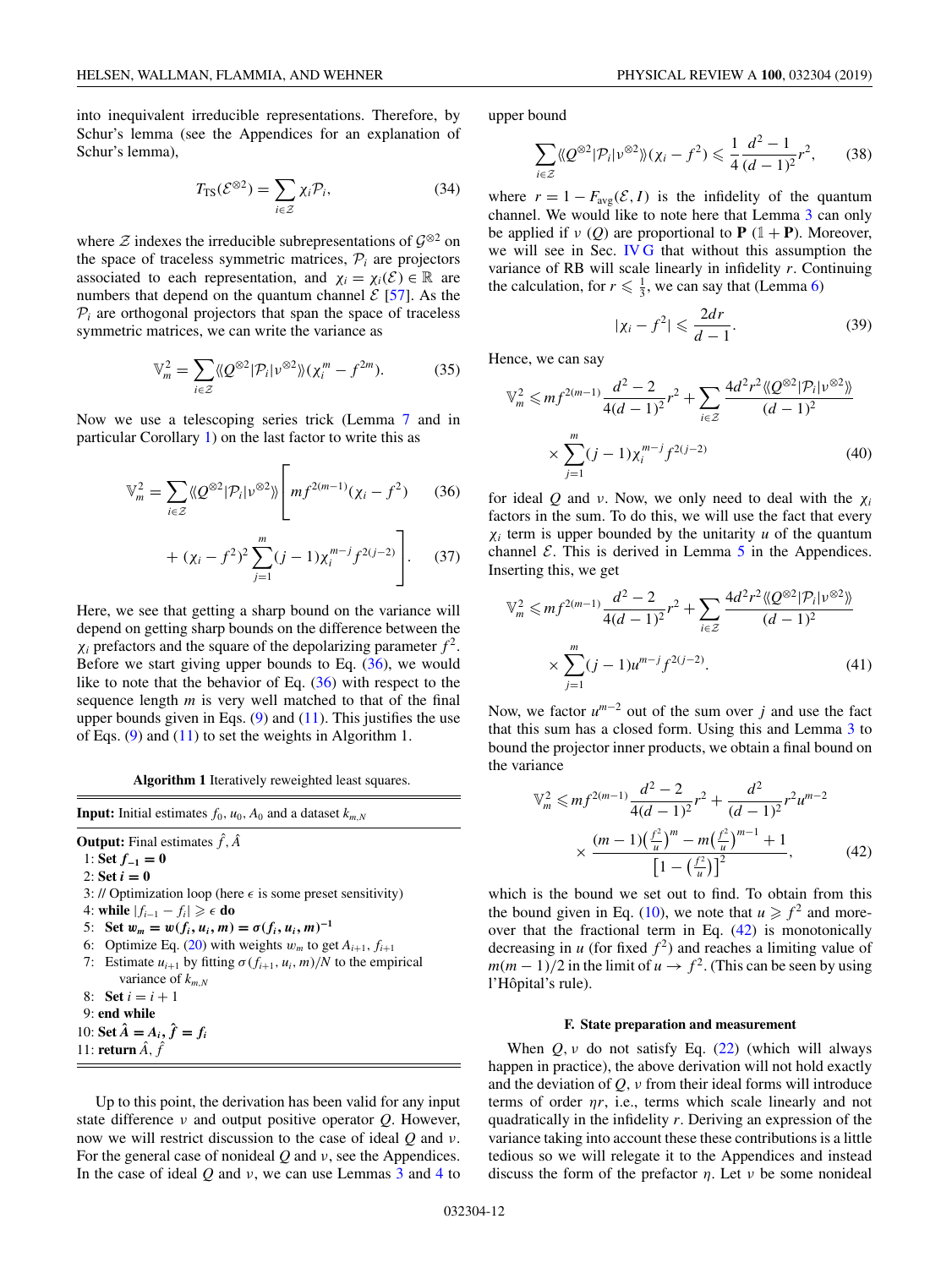<span id="page-13-0"></span>input state difference and let *Q* be some nonideal observable. Note from Eq.  $(22)$  that the ideal input state difference  $\nu$ and output POVM *Q* are related to a prechosen "target Pauli matrix" **P**. We hence have

$$
Q_{\rm id} = \frac{1}{2}(1 + \mathbf{P}),\tag{43}
$$

$$
v_{\rm id} = \frac{\mathbf{P}}{2d},\tag{44}
$$

the ideal *Q* and ν. Suppressing some prefactors [the exact expression can be found in Eq. [\(B34\)](#page-20-0) in the Appendices], we get the following approximate expression for the SPAM factor η:

$$
\eta \approx \|Q - Q_{\text{id}}\|_2 \|\nu - \nu_{\text{id}}\|_2
$$
  
+ 
$$
\|Q - Q_{\text{id}}\|_2^2 + \|\nu - \nu_{\text{id}}\|_2^2,
$$
 (45)

where  $\|\cdot\|_2$  is the Schatten-2 norm [\[52\]](#page-31-0) and *Q*, *v* are the nonideal operators that are actually implemented. There are several important things to notice here:

(1)  $\eta$  goes to zero in the limit of ideal *Q*, *v*. This justifies our choice of the ideal  $Q$  and  $\nu$  as being defined in terms of a single Pauli matrix rather than preparing and measuring in the  $|0\rangle$  state as was the case in the original randomized benchmarking proposal [\[23\]](#page-30-0).

(2)  $\eta$  scales quadratically in the deviation from the ideal of *Q* and *v*. This means that for small deviations  $\eta$  is likely to be small.

(3)  $\eta$  is nonzero for nonideal *Q* even when *v* is ideal and vice versa. This is unfortunate as it means that both state preparation and measurement must be good to ensure small variance. However, as we argue in Sec. IV G, this is actually optimal.

To get a feel for how the parameter  $\eta$  behaves, we discuss a particular error model for state preparation and measurement errors, inspired by recent research in superconducting qubits [\[58\]](#page-31-0). Here, we see that the dominant error source when preparing states in the computational basis is given by decay to the ground state when in the excited  $(|1\rangle)$  state and residual excitations when preparing the ground  $(|0\rangle)$  state. The dominant contribution to measurement errors when measuring in the computational basis are here discrimination errors (mistaking 0 for 1 and vice versa) as well as errors due to finite sampling. When performing our version of RB and choosing **P** = *Z*, we see that  $v_{\text{id}} = (0)(0) - (1)(1)/2$  and hence we want to ideally prepare the states  $|0\rangle\langle 0|$  and  $|1\rangle\langle 1|$ . Following Ref. [\[58\]](#page-31-0), we assume 0.5% residual excitations when preparing the  $|0\rangle\langle 0|$  state, 0.8% decay to the ground when preparing  $|1\rangle\langle 1|$ , and a 1% discrimination error (modeled by a symmetric bit-flip channel). (Here we use the discrimination fidelity given in Ref. [\[59\]](#page-31-0)). Plugging these numbers into the assumed error models and calculating  $\eta$  using Eq. [\(B34\)](#page-20-0) in the Appendices, we see that in this case  $\eta = 0.001$ . Hence, we can say that under realistic scenarios  $\eta$  will be quite small. It is possible to make a more fine-grained analysis of the SPAM term  $\eta$  as it is defined under Eq. [\(B13\)](#page-18-0), as opposed to upper bounding it. However, this is likely to be rather involved and given that  $\eta$  is already small in realistic scenarios we have opted not to pursue this here.

#### **G. Optimality of maximal variance**

In this section, we will argue that the bounds on the variance in the case of nonideal SPAM are optimal in the sense that it is impossible for the variance to scale better than linearly in the infidelity *r* for arbitrary noise maps when the input POVM element *Q* is nonideal, even when the input state difference  $\nu$  is ideal. The same reasoning will also hold for nonideal ν even when *Q* is ideal. (More generally, the reasoning below will also work when randomized benchmarking is performed using a state rather than a state difference but we will not show this explicitly here).

Consider the variance as in Eq.  $(30)$  for a randomized benchmarking experiment with a quantum channel  $\mathcal E$  with infidelity *r* and for simplicity set the sequence length  $m = 1$ (the argument will work for general *m*). Then, we have an expression for the variance

$$
\mathbb{V}^2 = \langle \! \langle \mathcal{Q}^{\otimes 2} | T_{\mathsf{C}}(\mathcal{E}^{\otimes 2}) - T_{\mathsf{C}}(\mathcal{E})^{\otimes 2} | \nu^{\otimes 2} \rangle \! \rangle \tag{46}
$$

with the  $T_C(\mathcal{E}^{\otimes 2})$ ,  $T_C(\mathcal{E})^{\otimes 2}$  defined in Eq. [\(31\)](#page-11-0). Now, consider setting  $v = v_{id}$  and maximizing over the POVM element *Q*. That is, consider

$$
\mathbb{V}^2 = \max_{0 \leq \mathcal{Q} \leq \mathbb{I}} \langle \mathcal{Q}^{\otimes 2} | T_{\mathsf{C}}(\mathcal{E}^{\otimes 2}) - T_{\mathsf{C}}(\mathcal{E})^{\otimes 2} | \nu_{\text{id}}^{\otimes 2} \rangle.
$$

Now, note that for any unitary *U* the operator  $U(Q) = UQU^{\dagger}$ is also a POVM element. This means we can write

$$
\mathbb{V}^{2} = \max_{0 \leq \varrho \leq 1} \langle \varrho^{\otimes 2} | T_{C}(\mathcal{E}^{\otimes 2}) - T_{C}(\mathcal{E})^{\otimes 2} | \nu_{id}^{\otimes 2} \rangle
$$
  
\n
$$
= \max_{0 \leq \varrho \leq 1} \langle \langle \mathcal{U}(Q) \rangle^{\otimes 2} | T_{C}(\mathcal{E}^{\otimes 2}) - T_{C}(\mathcal{E})^{\otimes 2} | \nu_{id}^{\otimes 2} \rangle
$$
  
\n
$$
\geq \max_{0 \leq \varrho \leq 1} \langle \langle \int dU(\mathcal{U}(Q))^{\otimes 2} | T_{C}(\mathcal{E}^{\otimes 2}) - T_{C}(\mathcal{E})^{\otimes 2} | \nu_{id}^{\otimes 2} \rangle \rangle,
$$

where we used the linearity of the inner product and the definition of maximum and the integral is taken over the uniform or Haar measure of the unitary group. Now, we use a well-known fact from the representation theory of the unitary group which states that the integrated operator  $\int dU(\mathcal{U}(Q))$ is precisely proportional to one of the projectors defined in Eq. [\(34\)](#page-12-0). [\[19\]](#page-30-0). In particular, it is proportional to the rank 1 projector  $P_{tr} = |\Delta\rangle\rangle\langle\langle\Delta|$ , where  $\Delta \in \mathcal{M}_d$  is some matrix operator (see Lemma [2](#page-17-0) in the Appendices) and tr is an element of the set  $Z$  which indexed the irreducible representations of the Clifford group in Eq.  $(34)$ . This means we can write using Eq. [\(35\)](#page-12-0)

$$
\mathbb{V}^2 \ge \max_{0 \le Q \le 1} \sum_{i \in \mathcal{Z}} \alpha(Q) \langle \! \langle \Delta | \mathcal{P}_i | \nu \rangle \! \rangle (\chi_i - f^2)
$$
\n
$$
= \max_{0 \le Q \le 1} \alpha(Q) \langle \! \langle \Delta | \mathcal{P}_{tr} | \nu \rangle \! \rangle (\chi_{tr} - f^2), \tag{47}
$$

where  $\alpha(Q)$  is some positive prefactor function of  $Q$ . From Lemma [5](#page-24-0) and Ref. [\[19\]](#page-30-0), it can be seen that  $\chi_{tr}$  is precisely the unitarity *u* of the quantum channel  $\mathcal{E}$ . If we now consider  $\mathcal{E}$ to be a unitary channel (that is,  $u = 1$ ), we get (ignoring the prefactors, which can be proven to be strictly positive),

$$
\mathbb{V}^2 \approx 1 - f^2 = \frac{dr}{d-1} \bigg( 2 - \frac{dr}{d-1} \bigg),\tag{48}
$$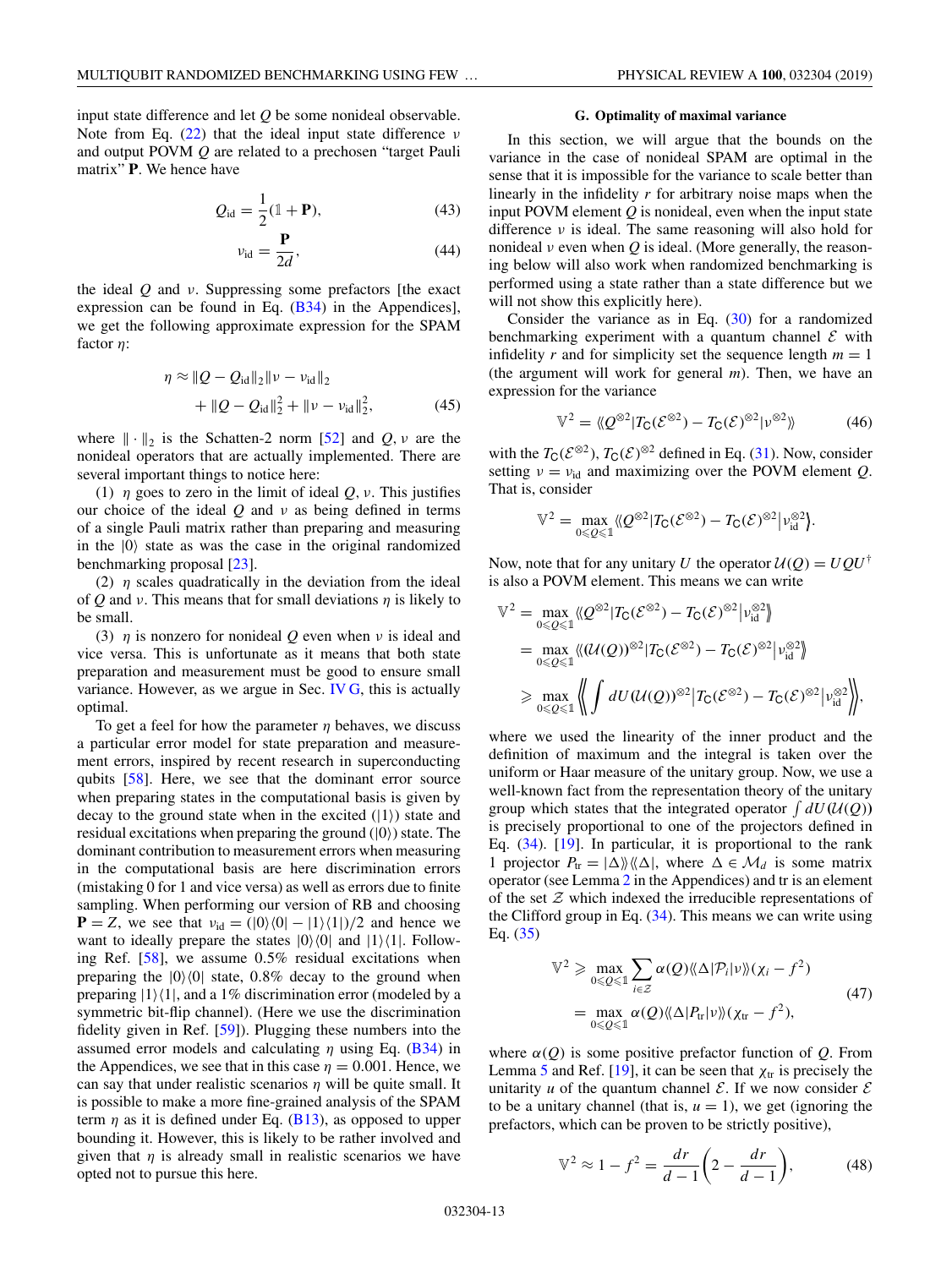<span id="page-14-0"></span>which is linear in infidelity *r*. Hence, when the POVM element *Q* is allowed to vary freely, a linear scaling of the variance with the infidelity *r* cannot be avoided even when the input state difference  $\nu$  is ideal. One can perform a similar thought experiment maximizing over  $\nu$  while setting  $Q = Q_{id}$  and get the same result. Hence, the expression for  $\eta$  we discussed in the above section is essentially optimal.

#### **H. Asymptotic behavior of the variance**

When looking at the bound on the variance, Eq. [\(9\)](#page-5-0), the difference between unitary and nonunitary noise is striking. When the noise is nonunitary, and thus  $u < 1$ , the upper bound on the variance (and hence the variance itself) decays exponentially to zero in the sequence length *m*, but when the noise process is unitary the variance keeps increasing and eventually saturates on a constant that is independent of the infidelity of the noise process. Here, we argue that this is not an artifact of the bounding techniques but rather a fundamental feature of performing randomized benchmarking over unitary noise. Moreover, this effect is independent of whether RB is performed using a state difference input  $\nu$  or a state input  $\rho$  (as in standard RB).

Consider a unitary noise process  $U(X) = U X U^{\dagger}$  for all  $X \in \mathcal{M}_d$  with infidelity  $r > 0$  (that is,  $\mathcal{U}$  is not the identity). Now consider a randomized benchmarking experiment of sequence length *m*. That is, for a random sequence of Clifford unitaries  $G_1, \ldots, G_m$ , we perform the unitary

$$
V_m = U(G_m \dots G_1)^{\dagger} U G_m U \dots U G_1. \tag{49}
$$

Following the reasoning of Ref.  $[23]$ , we can write  $V_m$  as

$$
V_m = U G'_m U G'_m \dots G'_1 U G'_1, \tag{50}
$$

where the unitaries  $G'_m \dots G'_1$  are sampled uniformly at random from the Clifford group. We can equally well think of the unitary  $U^{\dagger}V_m$  as being the product of *m* uniformly random samples from the set

$$
\mathbf{G}_U = \{ G^\dagger U G \mid G \in \mathbf{C} \}. \tag{51}
$$

Note that this set depends on the unitary *U*. In Ref. [\[60\]](#page-31-0), it was shown that the distribution of the product of *m* unitaries sampled uniformly at random from a set of unitaries converges to the Haar measure (uniform measure) on the unitary group in the limit of large *m* as long as this set contains a *universal* set of gates. Note that this convergence phenomenon is independent of the initial set [\[61\]](#page-31-0).

Note now that as long as the unitary *U* is not a Clifford gate, the set  $G_U$  will contain a universal gate set [\[1\]](#page-29-0). This means that the distribution from which  $V_m$  is sampled will converge to the Haar measure in limit of long sequence length (the extra  $U^{\dagger}$  factor gets absorbed into the Haar measure). This will happen independently of the unitary *U* (as long as *U* is not Clifford). From this, we can conclude that the variance of randomized benchmarking with unitary noise must, in the limit of long sequences, converge to the variance of the randomized benchmarking expectation value over the Haar measure independently of what the original unitary noise process is. Note again that the above argument is independent of whether RB is performed using a state difference input or a state input.

#### **I. Relation to regular randomized benchmarking**

When performing regular randomized benchmarking, that is, using an input state  $\rho = \frac{1}{2}(\mathbb{1} + P)$  rather than an input state difference  $v = \frac{P}{2}$ , the upper bounds on the variance given in Eqs.  $(9)$  and  $(11)$  still hold provided an extra additive term is added to them. This term will stem from the addition of an extra superoperator (that is not a projector) in the sum in Eq. [\(34\)](#page-12-0), which stem from the appearance of two equivalent trivial subrepresentations of the two-copy representation  $\mathcal{G}^{\otimes 2}$ of the Clifford group. This term is of the form

$$
T = \frac{1}{4} ||\mathcal{E}(1/d) - 1/d||_2^2 \frac{1 - u^m}{1 - u}
$$
  
 
$$
\leq \frac{(d+1)^2}{2d^2} r^2 \frac{1 - u^m}{1 - u},
$$
 (52)

where  $\mathcal E$  is the noise process under investigation, with infidelity *r*, unitarity *u*, and system dimension *d*. Here,  $\|\mathcal{E}(\mathbb{1}/d) - \mathbb{1}/d\|_2^2$  is a measure of how "nonunital" the quantum channel  $\mathcal E$  is, that is, how far its output deviates from the identity when the identity is the input. This measure can be upper bounded using Ref. [\[62,](#page-31-0) Theorem 3] and is already implicitly analyzed in Ref. [\[24\]](#page-30-0). We will not prove the above explicitly but it can be derived straightforwardly by following the derivation in Theorem [1](#page-17-0) using  $\rho$  as input state. Note, however, that the upper bound on *T* does not decay to zero exponentially but rather converges to a nonzero constant even for nonunitary channels. This is not a feature of the upper bound itself but rather of the long sequence behavior of standard randomized benchmarking. It was proven in Ref. [\[24,](#page-30-0) Theorem 17] that the upper bound *T* is actually saturated for almost all nonunitary channels. Moreover, for physically relevant noise models such as amplitude damping *T* can be quite substantial. This very different behavior in the limit of long sequence lengths further motivates the use the state difference ν for rigorous randomized benchmarking.

#### **ACKNOWLEDGMENTS**

We would like to thank Le Phuc Thinh, Jeremy Ribeiro, and David Elkouss for enlightening discussions. We would also like to thank Bas Dirkse for pointing out several errors in an earlier version of this paper and diligently checking all proofs in the newest version. We would also like to thank Ramiro Sagastizabal and Adriaan Rol for their suggestions on the dominant SPAM errors in superconducting qubits. J.H. and S.W. are funded by STW Netherlands, NWO VIDI, and an ERC Starting Grant. This research was supported by the U.S. Army Research Office through Grants No. W911NF-14- 1-0098 and No. W911NF-14-1-0103. S.T.F. was supported by the Australian Research Council via EQuS Project No. CE11001013 and by the Australian Research Council Future Fellowship No. FT130101744.

### **APPENDIX A: PRELIMINARIES**

#### **1. Clifford and Pauli groups**

In this section, we recall definitions for the Pauli and Clifford groups on *q* qubits. We begin by defining the Pauli group.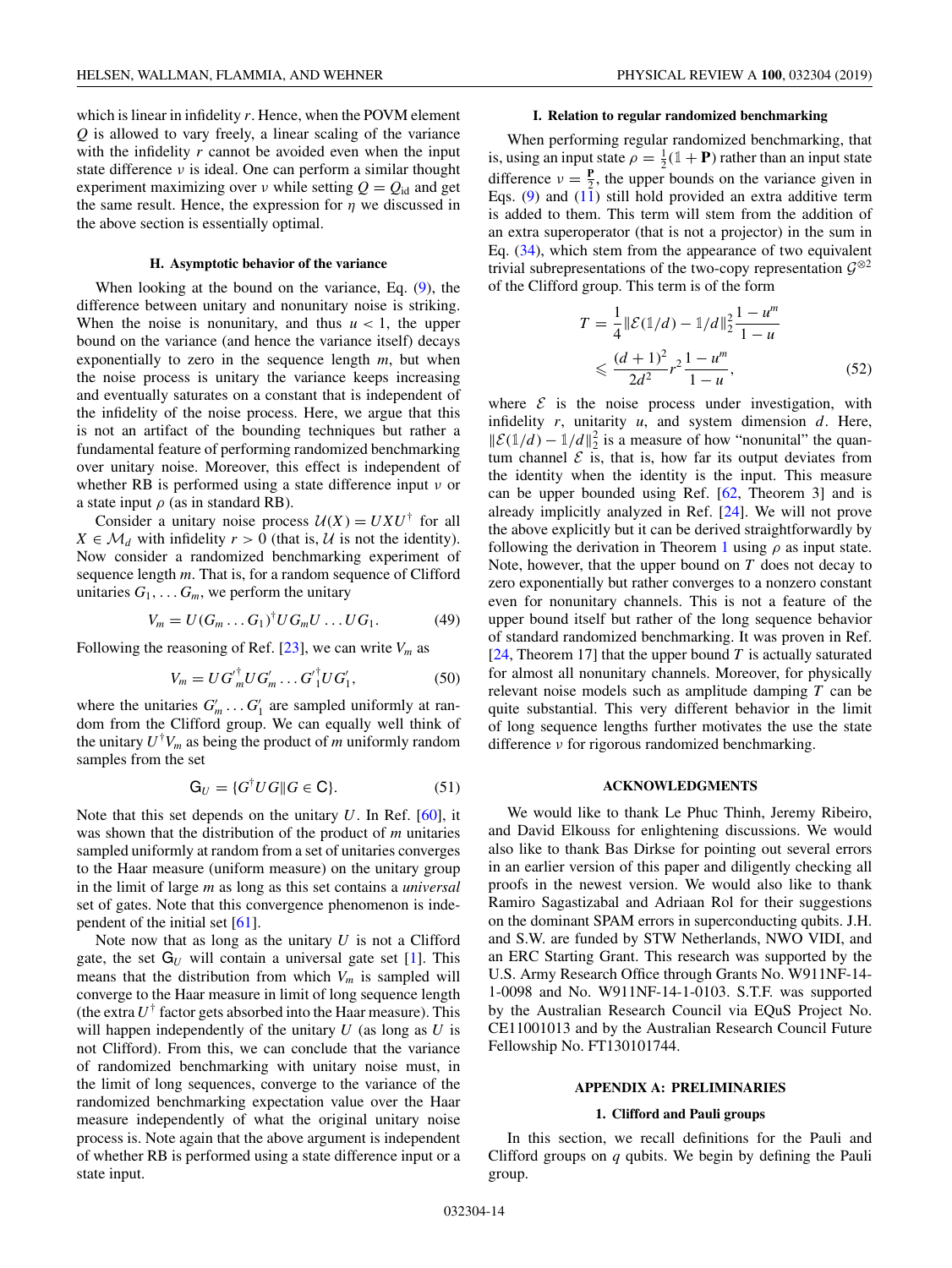<span id="page-15-0"></span>
$$
Xv_l = v_{l+1}
$$
,  $Zv_l = (-1)^l v_l$ ,  $Yv_l = iZXv_l = i(-1)^{l+1} v_{l+1}$ ,

for  $l \in \{0, 1\}$  and addition over indices is taken modulo 2. Note that *X*, *Y*, *Z*  $\in$  *U*(2). The *q*-qubit Pauli group  $\mathcal{P}_q$  is now defined as the subgroup of the unitary group  $U(2<sup>q</sup>)$ consisting of all *q*-fold tensor products of *q* elements of  $P_1 :=$  $\langle X, Z, i\mathbb{1}_2 \rangle$ . . The contract of the contract of  $\mathbb{R}^n$ 

Elements  $P, P'$  of the Pauli group have the property that they either *commute* or *anticommute*, that is

$$
[P, P'] := PP' - P'P = 0 \quad \text{or} \quad \{P, P'\} := PP' + P'P = 0.
$$
\n(A1)

We also define  $\hat{\mathcal{P}}_q$  as the subset of  $\mathcal{P}_q$  consisting of all *q*fold tensor products of element of the set  $\{1, X, Y, Z\}$ , i.e.,  $\hat{\mathcal{P}}_q = \{1, X, Y, Z\}^{\otimes q}$ . Note that the Hermitian subset  $\hat{\mathcal{P}}_q$  of the Pauli group forms a basis for the Hilbert space  $\mathcal{M}_d$ . We can turn this into an orthonormal basis under the Hilbert-Schmidt inner product, which is defined as

$$
\langle A, B \rangle := \text{Tr}(A^{\dagger}B), \quad \forall A, B \in \mathcal{M}_d. \tag{A2}
$$

To see this, note that  $Tr(P) = 0$  for all  $P \in \mathcal{P}_q/\{\mathbb{1}\}$  and that  $Tr(1) = d$ . We introduce the set of *normalized* Hermitian Pauli matrices,

$$
\sigma_0 := \frac{1}{\sqrt{d}}, \quad \sigma_q := \left\{ \frac{P}{\sqrt{d}} | P \in \hat{\mathcal{P}}_q \backslash \{ \mathbb{1} \} \right\}, \tag{A3}
$$

where we have given the normalized identity its own symbol for later convenience. We will denote the elements of the set  $\sigma_q$  by Greek letters ( $\sigma$ ,  $\tau$ ,  $\nu$ , ...). We also, for later convenience, introduce the *normalized* matrix product of two normalized Pauli matrices as

$$
\sigma \cdot \tau := \sqrt{d}\sigma \tau \quad \sigma, \tau \in \sigma_q \cup \sigma_0. \tag{A4}
$$

Note that  $\sigma \cdot \tau \in \pm \sigma_q \cup \sigma_0$  if  $[\sigma, \tau] = 0$  and  $i\sigma \cdot \tau \in \pm \sigma_q$ if  $\{\sigma, \tau\} = 0$ . Lastly, we define the following parametrized subsets of  $\sigma_q$ . For all  $\tau \in \sigma_q$ , we define

$$
\mathbf{N}_{\tau} := \{ \sigma \in \sigma_q | \{\sigma, \tau\} = 0 \},\tag{A5}
$$

$$
\mathbf{C}_{\tau} := \{ \sigma \in \sigma_q \setminus \{\tau\} | [\sigma, \tau] = 0 \}. \tag{A6}
$$

Note that we have  $|\mathbf{N}_{\tau}| = \frac{d^2}{2}$ ,  $|\mathbf{C}_{\tau}| = \frac{d^2}{2} - 2$ , and  $\mathbf{C}_{\tau}$  and  $\mathbf{N}_{\tau}$ are disjoint for all  $\tau \in \sigma_q$ . We also have for  $\sigma, \sigma' \in \sigma_q$  and  $\sigma \neq \sigma'$  that  $|\mathbf{C}_{\sigma} \cap \mathbf{C}_{\sigma'}| = \frac{d^2}{4} - 3$ . For a proof of this, see Ref. [\[27,](#page-30-0) Lemma 1].

Next we define the Clifford group:

*Definition 2.* The *q*-qubit Clifford group  $C_q$  is the normalizer (up to complex phases) of  $\mathcal{P}_q$  in U(2<sup>*q*</sup>), that is,

$$
\mathsf{C}_q := \{ U \in \mathrm{U}(2^q) | U \mathcal{P}_q U^{\dagger} \subseteq \mathcal{P}_q \} / U(1).
$$

The Clifford group is also often introduced as the group generated by the Hadamard (H),  $\pi/4$  phase gate and CNOT gates on all qubits. These are equivalent definitions (up to global phases) [\[63\]](#page-31-0).

For a more expansive introduction to the Pauli and Clifford groups, see, e.g., Ref. [\[63\]](#page-31-0) and references therein.

#### **2. Representation theory**

We recall some useful facts about the representations of finite groups. For a more in depth treatment of this topic, we refer to Refs. [\[64,65\]](#page-31-0). Let G be a finite group and let *V* be some finite-dimensional complex vector space. Let also  $GL(V)$  be the group of invertible linear transformations of  $V$ . We can define a *representation*  $\phi$  of the group *G* on the space *V* as a map

$$
\phi : G \to GL(V) : g \mapsto \phi(g) \tag{A7}
$$

that has the property

$$
\phi(g)\phi(h) = \phi(gh), \quad \forall g, h \in \mathbf{G}.\tag{A8}
$$

In general, we will assume the operators  $\phi(g)$  to be unitary. If there is a nontrivial subspace *W* of *V* such that

$$
\phi(g)W \subset W, \qquad \forall g \in \mathbf{G}, \tag{A9}
$$

then the representation  $\phi$  is called *reducible*. The restriction of  $\phi$  to the subspace *W* is also a representation, which we call a *subrepresentation* of  $\phi$ . If there are no nontrivial subspaces *W* such that Eq. (A9) holds, the representation  $\phi$  is called *irreducible*. Two representations  $\phi$ ,  $\phi'$  of a group *G* on spaces *V*,*V* are called *equivalent* if there exists an invertible linear map  $T: V \rightarrow V'$  such that

$$
T \circ \phi(g) = \phi'(g) \circ T, \quad \forall g \in G. \tag{A10}
$$

We can also define the twirl  $\mathcal{T}_{\phi}(A)$  of a linear map  $A: V \to V$ with respect to the representation  $\phi$  to be

$$
\mathcal{T}_{\phi}(A) := \frac{1}{|G|} \sum_{g \in G} \phi(g) A \phi(g)^{\dagger}.
$$
 (A11)

The following corollary of Schur's lemma, an essential result from representation theory  $[64,65]$ , allows us to evaluate twirls over certain types of representations.

*Lemma 1.* Let G be a finite group and let  $\phi$  be a representation of G on a complex vector space *V* with decomposition

$$
\phi(g) \simeq \bigoplus_{i} \phi_i(g), \quad \forall g \in \mathbf{G}, \tag{A12}
$$

into inequivalent irreducible subrepresentations  $\phi_i$ . Then, for any linear operator  $A$  from  $V$  to  $V$ , the twirl of  $A$  over  $G$  takes the form

$$
\mathcal{T}_{\phi}(A) = \frac{1}{|G|} \sum_{g \in G} \phi(g) A \phi(g)^{\dagger} = \sum_{i} \frac{\text{Tr}(AP_{i})}{\text{Tr}(P_{i})} P_{i}, \quad (A13)
$$

where  $P_i$  is the projector onto the subspace carrying the irreducible subrepresentation  $\phi_i$ . In the rest of the text, we will often denote the prefactor  $Tr(A P_i)/Tr(P_i)$  by  $\chi_i$ .

#### **3. Liouville representation of quantum channels**

Quantum channels [\[1\]](#page-29-0) are completely positive and tracepreserving (CPTP) linear maps  $\mathcal{E}: \mathcal{M}_d \to \mathcal{M}_d$ . We will denote quantum channels by calligraphic font throughout. The canonical example of a quantum channel is conjugation by a unitary *U*, which we denote by the corresponding calligraphic letter, i.e.,  $U(\rho) = U \rho U^{\dagger}$  for all density matrices  $\rho$ . We will denote the noisy implementation of a channel by an overset

-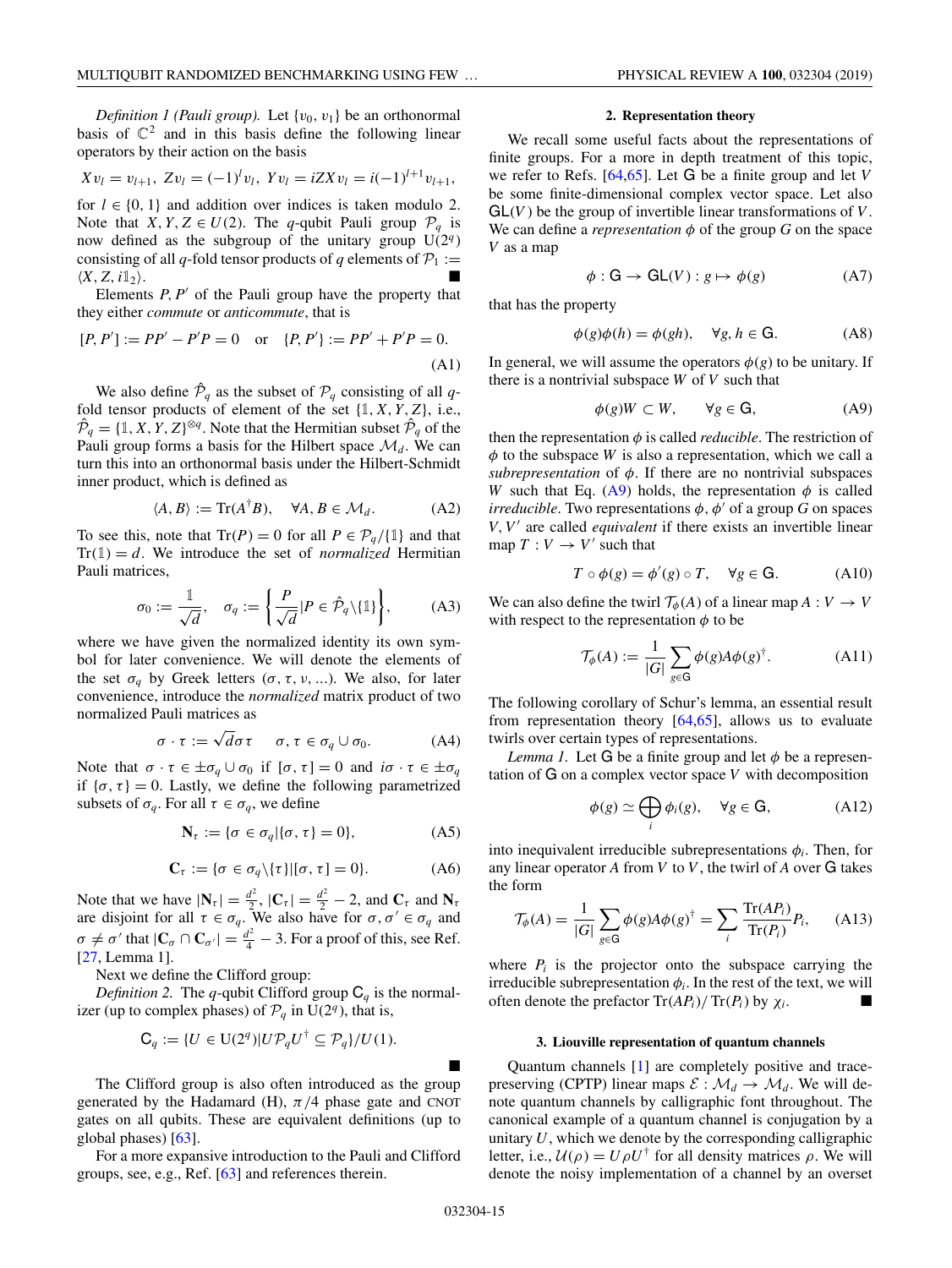<span id="page-16-0"></span>tilde; e.g.,  $\tilde{G}$  denotes a noisy implementation some ideal quantum channel channel G.

It is often useful to think of quantum channels as matrices acting on vectors. This is variously known as the Liouville [\[24\]](#page-30-0) or affine [\[52\]](#page-31-0) representation. This representation corresponds to fixing an orthonormal basis for M*<sup>d</sup>* according to the Hilbert-Schmidt or trace-inner product and then expressing elements of  $\mathcal{M}_d$  as vectors in  $\mathbb{C}^{d^2}$ . The Hilbert-Schmidt inner product is again defined as

$$
\langle A, B \rangle := \text{Tr}(AB^{\dagger}), \quad \forall A, B \in \mathcal{M}_d. \tag{A14}
$$

Now, let  ${B_j}_j$  for  $j \in \mathbb{Z}_{d^2}$  be an orthonormal basis for  $\mathbb{C}^{d \times d}$ with respect to the Hilbert-Schmidt inner product. We can construct a map  $|\cdot\rangle\!\rangle : \mathcal{M}_d \to \mathbb{C}^{d^2}$  by setting  $|B_j\rangle\!\rangle = e_j$ , where  $e_j$  is the *j*th canonical basis vector for  $\mathbb{C}^{d^2}$ . Linearly extending the map  $|\cdot\rangle$  to all elements  $M \in \mathcal{M}_d$ , we get

$$
|M\rangle\rangle = \sum_{j} \text{Tr}(B_j^{\dagger} M)|B_j\rangle\rangle. \tag{A15}
$$

Defining  $\langle M | = | M \rangle \rangle^{\dagger}$ , we then have

$$
\langle M|N\rangle\rangle = \langle M,N\rangle = \text{Tr}(M^{\dagger}N), \tag{A16}
$$

so that the Hilbert-Schmidt inner product is equivalent to the standard vector inner product.

We will generally construct the Liouville representation using the basis spanned by the *normalized* (with respect to the Hilbert-Schmidt inner product) Pauli matrices  $\{\sigma_0\} \cup \sigma_q$ , where  $\sigma_0 := I_d / \sqrt{d}$  with  $d = 2^q$  is the normalized identity matrix and

$$
\sigma_q := \frac{1}{\sqrt{d}} \{I_2, X, Y, Z\}^{\otimes q} \setminus \{\sigma_0\},\tag{A17}
$$

is the set of normalized Hermitian Pauli matrices excluding the identity.

As any quantum channel  $\mathcal E$  is a linear map from  $\mathcal M_d$  to  $\mathcal{M}_d$ , we have

$$
|\mathcal{E}(\rho)\rangle = \sum_{\sigma \in \sigma_q \cup \sigma_0} |\mathcal{E}(\sigma)\rangle\rangle\langle\langle \sigma | \rho \rangle\rangle, \tag{A18}
$$

so that we can represent  $\mathcal E$  by the matrix

$$
\mathcal{E} = \sum_{\sigma \in \sigma_q \cup \sigma_0} |\mathcal{E}(\sigma)\rangle\langle\langle \sigma|, \tag{A19}
$$

where we abuse notation by using the same symbol to refer to an abstract channel and its matrix representation. The action of a channel  $\mathcal E$  on a density matrix  $\rho$  now corresponds to the standard matrix action on the vector  $|\rho\rangle$ ; hence, for a density matrix  $\rho$  and a POVM element *Q* in  $\mathcal{M}_d$ , we have

$$
\mathcal{E}|\rho\rangle\!\rangle = |\mathcal{E}(\rho)\rangle\!\rangle,\tag{A20}
$$

$$
Tr(Q\mathcal{E}(\rho)) = \langle Q|\mathcal{E}|\rho\rangle. \tag{A21}
$$

The Liouville representation has the nice properties (as can be easily checked) that the composition of quantum channels is equivalent to matrix multiplication of their Liouville matrices and that tensor products of channels correspond to tensor products of the corresponding Liouville matrices, that is, for all channels  $\mathcal{E}_1$  and  $\mathcal{E}_2$  and all  $A \in \mathcal{M}_d$ ,

$$
|\mathcal{E}_1 \circ \mathcal{E}_2(A)\rangle = \mathcal{E}_1 \mathcal{E}_2 |A\rangle,
$$
  

$$
|\mathcal{E}_1 \otimes \mathcal{E}_2(A^{\otimes 2})\rangle = \mathcal{E}_1 \otimes \mathcal{E}_2 |A^{\otimes 2}\rangle.
$$
 (A22)

In the Liouville picture, the depolarizing parameter and the unitarity [\[19\]](#page-30-0) of a quantum channel  $\mathcal E$  are

$$
f(\mathcal{E}) = \frac{1}{d^2 - 1} \sum_{\tau \in \sigma_q} \langle \langle \sigma | \mathcal{E} | \sigma \rangle \rangle, \tag{A23}
$$

$$
u(\mathcal{E}) = \frac{1}{d^2 - 1} \sum_{\tau \in \sigma_q} \langle \langle \sigma | \mathcal{E} \mathcal{E}^\dagger | \sigma \rangle \rangle, \tag{A24}
$$

and the Liouville representation of a depolarizing channel with depolarizing parameter *f* is given by [\[24\]](#page-30-0)

$$
\mathcal{D}_f = |\sigma_0\rangle\langle\langle\sigma_0| + f \sum_{\tau \in \sigma_q} |\tau\rangle\rangle\langle\langle\tau|.
$$
 (A25)

#### **4. Traceless-symmetric representation**

In the rest of the text, we will often work with quantum channels which have a tensor product structure. That is, we will often be dealing with channels of the form

$$
\mathcal{W} := \sum_{i} \lambda_i \mathcal{E}_i^{\otimes 2},\tag{A26}
$$

where  $\mathcal{E}_i$  is a CPTP map for all *i* and  $\lambda_i \in \mathbb{C}$  is some abstract parameter. Note that  $\hat{W}$  is now a linear map from  $\mathcal{M}_d^{\otimes 2}$ to  $\mathcal{M}_d^{\otimes 2}$ . Maps of these forms have a number of useful properties which we will now consider. We begin by defining the *traceless-symmetric* subspace  $V_{TS}$ , which is a subspace of  $\mathcal{M}_d^{\otimes 2}$  of the form

$$
V_{\text{TS}} := \text{Span}\left\{ S_{\sigma,\tau} := \frac{1}{\sqrt{2}} (|\sigma \tau \rangle + |\tau \sigma \rangle \rangle |\sigma, \tau \in \sigma_q \right\},\tag{A27}
$$

where we have suppressed the tensor product (that is,  $\sigma \tau :=$  $\sigma \otimes \tau$ ). The traceless-symmetric subspace has several desirable properties which we note here. First, let  $\rho, \hat{\rho} \in \mathcal{M}_d$  be density matrices and call their difference  $v := \rho - \hat{\rho}$ ; then, we have that

$$
|\nu^{\otimes 2}\rangle = |(\rho - \hat{\rho})^{\otimes 2}\rangle \rangle \in V_{\text{TS}}.\tag{A28}
$$

Moreover, for any quantum channel  $W$  of the form defined in Eq. (A26), we have that

$$
\mathcal{W}|v\rangle\!\rangle \in V_{\rm TS}, \qquad \forall |v\rangle\!\rangle \in V_{\rm TS}, \tag{A29}
$$

or equivalently we have that

$$
\mathcal{P}_{TS}\mathcal{W} = \mathcal{WP}_{TS},\tag{A30}
$$

where  $P_{TS}$  is the projector onto the space  $V_{TS}$  (note that  $P_{TS}$ is a linear map from  $\mathcal{M}_d^{\otimes 2}$  to  $\mathcal{M}_d^{\otimes 2}$ ). This observation follows from the fact than  $W$  is a linear combination of twofold tensor products of quantum channels (which preserve the trace and map operators that are symmetric under interchange of the two copies of  $\mathcal{M}_d^{\otimes 2}$  to operators that are symmetric under interchange of the two copies of  $\mathcal{M}_d^{\otimes 2}$ ).

We will in particular be interested in how a representation of of the Clifford group C behaves on the traceless symmetric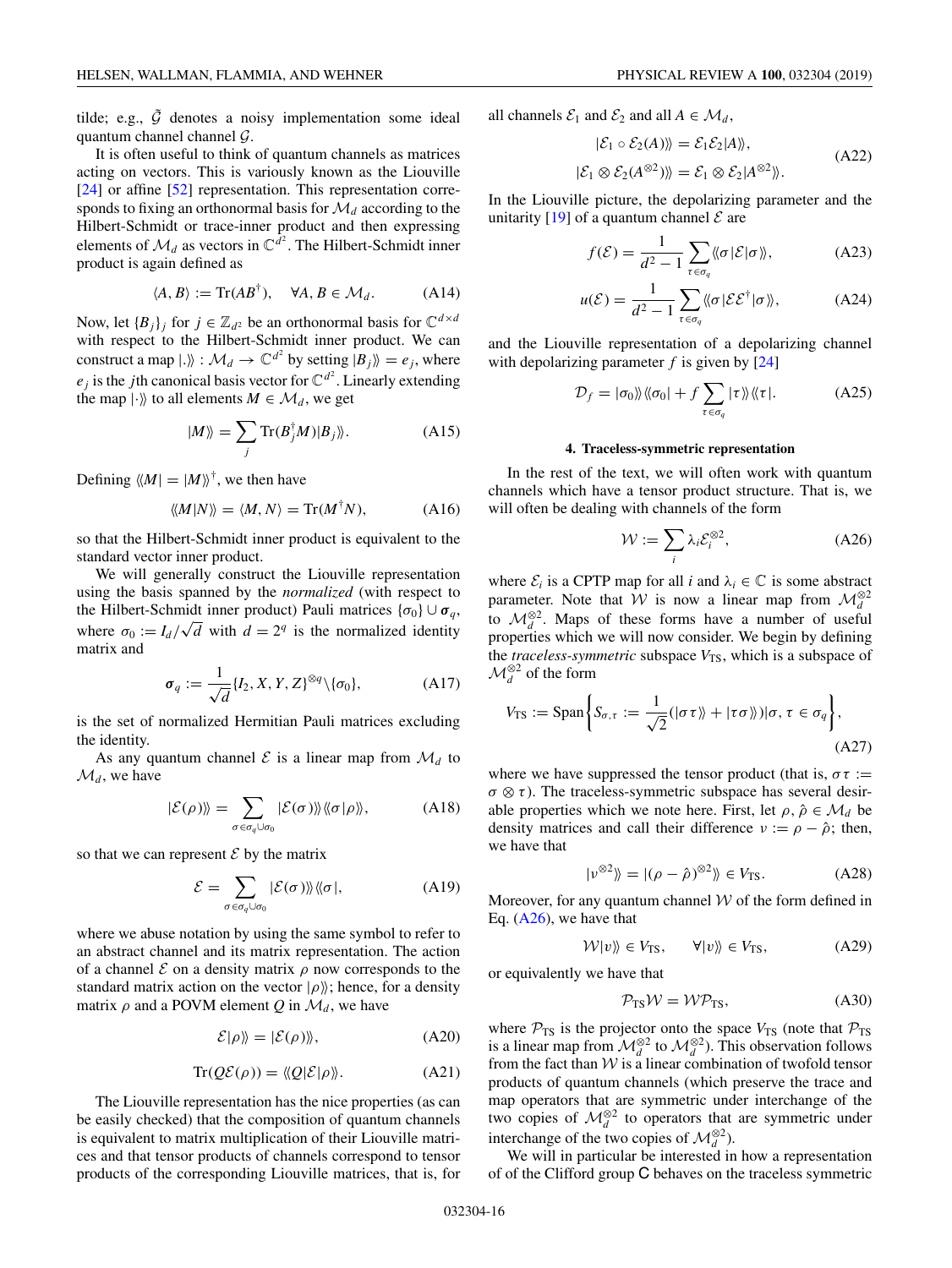<span id="page-17-0"></span>subspace. Define the twofold tensor product representation of the Clifford group on  $\mathcal{M}_d^{\otimes 2}$  as

$$
\phi_2: G \longrightarrow \mathcal{G}^{\otimes 2} \tag{A31}
$$

for all *G* in  $\mathcal G$  is the Liouville representation of *G* for all  $G \in$ C. This representation has a natural restriction to the subspace  $V_{\text{TS}}$  since  $\mathcal{G}^{\otimes 2}$  is of the form described in Eq. [\(A26\)](#page-16-0). We can define the subrepresentation  $\phi_{TS}$  of  $\phi_2$  as

$$
\phi_{\rm TS}: G \longrightarrow \mathcal{P}_{\rm TS} \mathcal{G}^{\otimes 2} \mathcal{P}_{\rm TS} \tag{A32}
$$

for all  $G \in \mathbb{C}$ . This representation is in general not irreducible but decomposes further into a collection of irreducible subrepresentations. In Ref. [\[27\]](#page-30-0), we derived these irreducible subrepresentations of  $\phi_{TS}$  and studied their properties. In the following lemma, we will quote several results from Ref. [\[27\]](#page-30-0) which will be useful for our purposes.

*Lemma 2.* Let C be the Clifford group and let  $\phi_{TS}$  be the traceless symmetric representation. This representation is a direct sum of three subrepresentations  $\phi_d$  (diagonal),  $\phi_{\text{[S]}}$ (symmetric commuting), and  $\phi_{\{S\}}$  (symmetric anticommuting) acting on the spaces

$$
V_{d} := \text{Span}\{ |\sigma \sigma \rangle | \sigma \in \sigma_{q} \}, \qquad \text{(diagonal)}
$$
\n
$$
V_{[S]} := \text{Span}\{ S_{\nu, \nu \cdot \tau} | \tau \in \sigma_{q}, \quad \nu \in \mathbf{C}_{\tau} \}, \qquad \text{(symmetric commuting)}
$$
\n
$$
V_{[S]} := \text{Span}\{ S_{\nu, i\nu \cdot \tau} | \tau \in \sigma_{q}, \quad \nu \in \mathbf{N}_{\tau} \}.
$$

$$
(symmetric anticommuting)
$$

The diagonal subrepresentation  $\phi_d$  decomposes into three subrepresentations denoted by  $\phi_{tr}, \phi_1, \phi_2$  with  $\phi_{tr}$  the trivial representation spanned by

$$
V_{\text{tr}} = \left\{ \frac{1}{\sqrt{d^2 - 1}} \sum_{\tau \in \sigma_q} |\tau \tau \rangle \right\}.
$$
 (trivial)

We will index these representations by the set  $\mathcal{Z}_d :=$  ${x, 1, 2}.$ 

The symmetric commuting representation  $\phi_{[S]}$  decomposes into three irreducible subrepresentations denoted as  $\phi_{[adj]}$ ,  $\phi_{[1]}$ ,  $\phi_{[2]}$ . We will index these representations by the set  $\mathcal{Z}_{[S]} := \{ [adj], [1], [2] \}$ . The spaces carrying these representations can be written as a direct sum of subspaces in the following way:

$$
V_i = \bigoplus_{\tau \in \sigma_q} V_i^{\tau},\tag{A33}
$$

where  $V_i^{\tau} \subset V^{[\tau]}$  with

$$
V^{[\tau]} := \text{Span}\{S_{\nu,\nu\cdot\tau} | \nu \in \mathbf{C}_{\tau}\}. \tag{A34}
$$

The symmetric anticommuting representation  $\phi_{\{S\}}$  decomposes into two irreducible subrepresentations denoted as  $\phi_{\{1\}}, \phi_{\{2\}}$ . We will index these representations by the set  $\mathcal{Z}_{\{S\}} := \{\{1\},\{2\}\}\.$  The spaces carrying these representations can be written as a direct sum of subspaces in the following way:

$$
V_i = \bigoplus_{\tau \in \sigma_q} V_i^{\tau},\tag{A35}
$$

where  $V_i^{\tau} \subset V^{\{\tau\}}$  with

$$
V^{\{\tau\}} := \text{Span}\{S_{\nu,i\nu\cdot\tau} | \nu \in \mathbf{N}_{\tau}\}. \tag{A36}
$$

Finally, we denote the set indexing all irreducible subrepresentations of  $\phi_{TS}$  as  $\mathcal{Z} = \mathcal{Z}_d \cup \mathcal{Z}_{[S]} \cup \mathcal{Z}_{\{S\}}$  and we note that all irreducible representations indexed by  $Z$  are mutually inequivalent.

Note that we have only given an explicit basis for the space on which the representation  $\phi_{tr}$  acts. It is possible to write down explicit bases for all relevant vector spaces but we will not need to do so (see, however, Ref. [\[27\]](#page-30-0)).

#### **APPENDIX B: RANDOMIZED BENCHMARKING**

### **1. Variance bound**

In this section, we prove the main theorem of the paper. Concretely, we prove the following.

*Theorem 1.* Let *Q* be an observable and  $\rho$ ,  $\hat{\rho}$  density matrices and set  $v = \frac{1}{2}(\rho - \hat{\rho})$ . Consider a randomized benchmarking experiment using the Clifford group C with noisy implementation  $\tilde{\mathcal{G}} = \mathcal{EG}$  for all  $G \in \mathbb{C}$ . Then, the variance  $\mathbb{V}_m^2$ of this experiment is upper bounded by

$$
\mathbb{V}_m^2 \leq m f^{m-1} \frac{d^2 - 2}{(d+1)^2} r^2 + \frac{d^2}{(d-1)^2} r^2 u^{m-2}
$$
  
 
$$
\times \frac{(m-1)(f^2/u)^m - m(f^2/u)^{m-1} + 1}{[1 - (f^2/u)]^2}
$$
  
 
$$
+ \eta(Q, v) m f^{m-1} r + \eta(Q, v) r^2 u^{m-2}
$$
  
 
$$
\times \frac{(m-1)(f^2/u)^m - m(f^2/u)^{m-1} + 1}{[1 - (f^2/u)]^2}, \qquad (B1)
$$

where  $u = u(\mathcal{E})$  is the unitarity,  $r = r(\mathcal{E})$  is the infidelity, *d* is the system dimension, *m* is the sequence length,  $f = 1 - \frac{dr}{d-1}$ is the depolarizing parameter, and  $\eta$  is a function capturing the deviation from the ideal *Q* and ν. This bound is valid for  $r \leqslant \frac{1}{3}$ .  $\frac{1}{3}$ .

*Proof.* We begin from an exact expression of the variance expressed in the Liouville representation Eq.  $(30)$ :

$$
\mathbb{V}_m^2 = \langle \! \langle \mathcal{Q}^{\otimes 2} | \mathcal{T}_{\phi_2}(\mathcal{E}^{\otimes 2})^m | \nu^{\otimes 2} \rangle \! \rangle - \langle \! \langle \mathcal{Q}^{\otimes 2} | (\mathcal{T}_{\phi}(\mathcal{E})^{\otimes 2})^m | \nu^{\otimes 2} \rangle \! \rangle, \tag{B2}
$$

where  $\mathcal{T}_{\phi_2}$  is the twirl over the two-copy representation of the Clifford group as defined in Eq. (A31) and  $\mathcal{T}_{\phi}$  is the twirl over the (single-copy) Liouville representation. Note now that  $|v^{\otimes 2}\rangle\!\rangle \in V_{\text{TS}}$  and that both  $\mathcal{T}_{\phi_2}(\mathcal{E}^{\otimes 2})$  and  $\mathcal{T}_{\phi}(\mathcal{E})^{\otimes 2}$  are CPTP maps of the form described in Eq. [\(A26\)](#page-16-0). This means we can restrict both twirls to the traceless symmetric subspace. In this subspace, we have from Lemmas [1](#page-15-0) and 2 that  $\mathcal{T}_{\phi_2}(\mathcal{E}^{\otimes 2})$  and  $\mathcal{T}_{\phi}(\mathcal{E})^{\otimes 2}$  are of the form

$$
\mathcal{T}_{\phi_2}(\mathcal{E}^{\otimes 2}) = \sum_{i \in \mathcal{Z}} \chi_i \mathcal{P}_i,\tag{B3}
$$

$$
\mathcal{T}_{\phi}(\mathcal{E})^{\otimes 2} = \sum_{i \in \mathcal{Z}} f^2 \mathcal{P}_i,\tag{B4}
$$

where  $Z$  (as defined in Lemma 2) indexes the irreducible subrepresentations of the traceless symmetric representation of the Clifford group and  $\chi_i = \text{Tr}(\mathcal{P}_i \mathcal{E}^{\otimes 2}) / \text{Tr}(\mathcal{P}_i)$  are the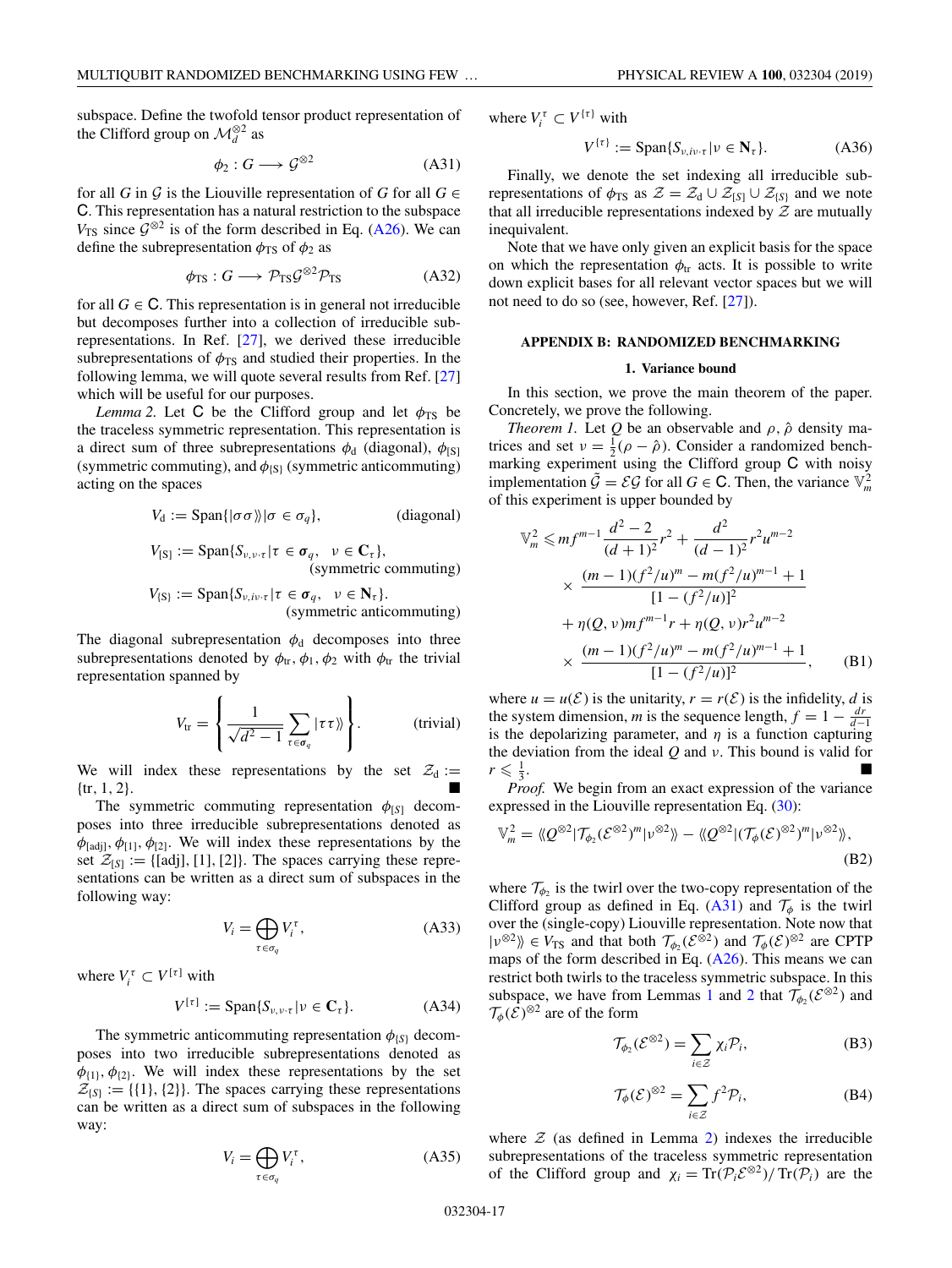<span id="page-18-0"></span>
$$
\mathbb{V}_m^2 = \langle \! \langle \mathcal{Q}^{\otimes 2} | \sum_{i \in \mathcal{Z}} \chi_i^m \mathcal{P}_i | v^{\otimes 2} \rangle \! \rangle - \langle \! \langle \mathcal{Q}^{\otimes 2} | \sum_{i \in \mathcal{Z}} f^{2m} \mathcal{P}_i | v^{\otimes 2} \rangle \! \rangle
$$
\n
$$
= \sum_{i \in \mathcal{Z}} \langle \! \langle \mathcal{Q}^{\otimes 2} | \mathcal{P}_i | v^{\otimes 2} \rangle \! \rangle (\chi_i^m - f^{2m}). \tag{B5}
$$

We now apply a telescoping series identity, which is proven in Corollary [1](#page-29-0) of Lemma [7,](#page-28-0) to the factor  $\chi_i^m - f^{2m}$  in the above equation (for all  $i \in \mathcal{Z}$ ). This gives

$$
\mathbb{V}_m^2 = mf^{2(m-1)} \sum_{i \in \mathcal{Z}} \langle \langle Q^{\otimes 2} | \mathcal{P}_i | \nu^{\otimes 2} \rangle \rangle (\chi_i - f^2) \quad \text{(B6a)}
$$

$$
+ \sum_{i \in \mathcal{Z}} \langle \langle Q^{\otimes 2} | \mathcal{P}_i | \nu^{\otimes 2} \rangle \rangle (\chi_i - f^2)^2
$$

$$
\times \sum_{s=2}^m (s-1) \chi_i^{m-s} f^{2(s-2)}.
$$
 (B6b)

This equation contains two terms, Eqs.  $(B6a)$  and  $(B6b)$ , which we will bound separately. We now proceed to upper bound the first term, that is, Eq. (B6a). For this, we will split the the input and output operators  $Q$ ,  $\nu$  into their ideal parts (that is, the Pauli operator  $\sigma_{\mathbf{P}} := \mathbf{P}/\sqrt{d}$ ) and deviations from that ideal. We define the functions

$$
H_i(Q, \nu) := \langle \langle Q^{\otimes 2} | \mathcal{P}_i | \nu^{\otimes 2} \rangle \rangle - Q_{\mathbf{P}}^2 \nu_{\mathbf{P}}^2 \langle \sigma_{\mathbf{P}}^{\otimes 2} | \mathcal{P}_i | \sigma_{\mathbf{P}}^{\otimes 2} \rangle
$$
 (B7)

for all  $i \in \mathcal{Z}$ , where  $Q_{\mathbf{P}} = \text{Tr}(Q \sigma_{\mathbf{P}})$ , and similarly for  $v_{\mathbf{P}}$ . Using this, we can write Eq.  $(B6a)$  as

$$
mf^{2(m-1)}\sum_{i\in\mathcal{Z}} \langle \langle Q^{\otimes 2}|\mathcal{P}_i|\nu^{\otimes 2}\rangle \rangle(\chi_i - f^2)
$$
  
=  $Q_P^2 \nu_P^2 mf^{2(m-1)}\sum_{i\in\mathcal{Z}} \langle \sigma_P^{\otimes 2}|\mathcal{P}_i|\sigma_P^{\otimes 2}\rangle(\chi_i - f^2)$  (B8a)

$$
+ mf^{2(m-1)} \sum_{i \in \mathcal{Z}} H_i(Q, \nu)(\chi_i - f^2).
$$
 (B8b)

Now consider the first term of the right-hand side, Eq. (B8s). First note from Lemma [3](#page-21-0) that for  $i \notin \mathcal{Z}_d = \{tr, 1, 2\}$ we have  $\mathcal{P}_i | \sigma_{\mathbf{P}}^{\otimes 2} \rangle \rangle = 0$ . Hence, we have

$$
Q_{\mathbf{P}}^2 v_{\mathbf{P}}^2 m f^{2(m-1)} \sum_{i \in \mathcal{Z}} \langle \sigma_{\mathbf{P}}^{\otimes 2} | \mathcal{P}_i | \sigma_{\mathbf{P}}^{\otimes 2} \rangle (\chi_i - f^2)
$$
  
\n
$$
= Q_{\mathbf{P}}^2 v_{\mathbf{P}}^2 m f^{2(m-1)} \sum_{i \in \mathcal{Z}_d} \langle \sigma_{\mathbf{P}}^{\otimes 2} | \mathcal{P}_i | \sigma_{\mathbf{P}}^{\otimes 2} \rangle (\chi_i - f^2)
$$
  
\n
$$
= Q_{\mathbf{P}}^2 v_{\mathbf{P}}^2 m f^{2(m-1)} \sum_{i \in \mathcal{Z}_d} \frac{\text{Tr}(\mathcal{P}_i)}{d^2 - 1} \left( \frac{\text{Tr}(\mathcal{P}_i \mathcal{E}^{\otimes 2})}{\text{Tr}(\mathcal{P}_i)} - f^2 \right)
$$
  
\n
$$
= Q_{\mathbf{P}}^2 v_{\mathbf{P}}^2 m f^{2(m-1)} \left[ \frac{1}{d^2 - 1} \text{Tr} \left( \sum_{i \in \mathcal{Z}_d} \mathcal{P}_i \mathcal{E}^{\otimes 2} \right) - f^2 \right]
$$
  
\n
$$
= Q_{\mathbf{P}}^2 v_{\mathbf{P}}^2 m f^{2(m-1)} \left[ \frac{1}{d^2 - 1} \sum_{\tau \in \sigma_q} \langle \langle \tau^{\otimes 2} | \mathcal{E}^{\otimes 2} | \tau^{\otimes 2} \rangle \rangle - f^2 \right],
$$
  
\n(B9)

where we used Lemma [3](#page-21-0) in the first and second equalities and the fact that

$$
\sum_{i \in \mathcal{Z}_d} \mathcal{P}_i = \sum_{\tau \in \sigma_q} |\tau^{\otimes 2}\rangle \langle \langle \tau^{\otimes 2}|
$$
 (B10)

in the last equality (this can be seen from Lemma [2\)](#page-17-0). Now, we use Lemma [4](#page-22-0) and the fact that  $Q_{\mathbf{P}} \nu_{\mathbf{P}} \leq 1/4$  to obtain an upper bound:

$$
Q_{\mathbf{P}}^2 v_{\mathbf{P}}^2 m f^{2(m-1)} \sum_{i \in \mathcal{Z}} \langle \sigma^{\otimes 2} | \mathcal{P}_i | \sigma^{\otimes 2} \rangle \rangle (\chi_i - f^2)
$$
  

$$
\leq m f^{2(m-1)} \frac{d^2 - 2}{4(d-1)^2} r^2.
$$
 (B11)

This leaves us with the second term in the right-hand side, Eq. (B8b). Here, we cannot attain a bound that is quadratic in *r*. Instead, we will attempt a bound that is linear in *r* using Lemma [6.](#page-25-0) We can write

$$
mf^{2(m-1)} \sum_{i \in \mathcal{Z}} H_i(Q, v)(\chi_i - f^2)
$$
  
\n
$$
\leq mf^{2(m-1)} \sum_{i \in \mathcal{Z}} |H_i(Q, v)||\chi_i - f^2|
$$
  
\n
$$
\leq mf^{2(m-1)} \frac{2dr}{d-1} \sum_{i \in \mathcal{Z}} |H_i(Q, v)|
$$
 (B12)

subject to the condition  $r \leq \frac{1}{3}$ . Writing  $\eta(Q, \nu)$  :=  $\sum_{i \in \mathcal{Z}} |H_i(Q, v)|$ , we have a bound on Eq. (B6a).

We continue by upper bounding the second term in the variance, that is, Eq. (B6b). We again split off the ideal components of *Q* and ν and write

$$
\sum_{i\in\mathbb{Z}} \langle Q^{\otimes 2} | \mathcal{P}_i | \nu^{\otimes 2} \rangle\!\rangle (\chi_i - f^2)^2 \sum_{s=2}^m (s-1) \chi_i^{m-s} f^{2(s-2)}
$$
\n
$$
= Q_{\mathbf{P}}^2 \nu_{\mathbf{P}}^2 \sum_{i\in\mathbb{Z}} \langle \sigma_{\mathbf{P}}^{\otimes 2} | \mathcal{P}_i | \sigma_{\mathbf{P}}^{\otimes 2} \rangle (\chi_i - f^2)^2
$$
\n
$$
\times \sum_{s=2}^m (s-1) \chi_i^{m-s} f^{2(s-2)}
$$
\n
$$
+ \sum_{i\in\mathbb{Z}} H_i(Q, \nu) (\chi_i - f^2)^2 \sum_{s=2}^m (s-1) \chi_i^{m-s} f^{2(s-2)}
$$
\n
$$
\leq \frac{1}{4} \sum_{i\in\mathbb{Z}} \frac{\text{Tr}(\mathcal{P}_i)}{d^2 - 1} (\chi_i - f^2)^2 \sum_{s=2}^m (s-1) \chi_i^{m-s} f^{2(s-2)}
$$
\n
$$
+ \sum_{i\in\mathbb{Z}} |H_i(Q, \nu)| (\chi_i - f^2)^2 \chi_i^{m-2} \sum_{s=2}^m (s-1) \chi_i^{m-s} f^{2(s-2)},
$$
\n(B13)

where we have used the definition of the function  $H_i(Q, \nu)$ , Lemma [3,](#page-21-0) and the triangle inequality. Now, we use Lemma [6](#page-25-0) to upper bound this quantity as

$$
\sum_{i \in \mathcal{Z}} \langle Q^{\otimes 2} | \mathcal{P}_i | v^{\otimes 2} \rangle \rangle (\chi_i - f^2)^2 \sum_{s=2}^m (s-1) \chi_i^{m-s} f^{2(s-2)}
$$
  

$$
\leq \sum_{i \in \mathcal{Z}_d} \frac{\text{Tr}(\mathcal{P}_i)}{d^2 - 1} \left( \frac{dr}{d - 1} \right)^2 \sum_{s=2}^m (s-1) \chi_i^{m-s} f^{2(s-2)}
$$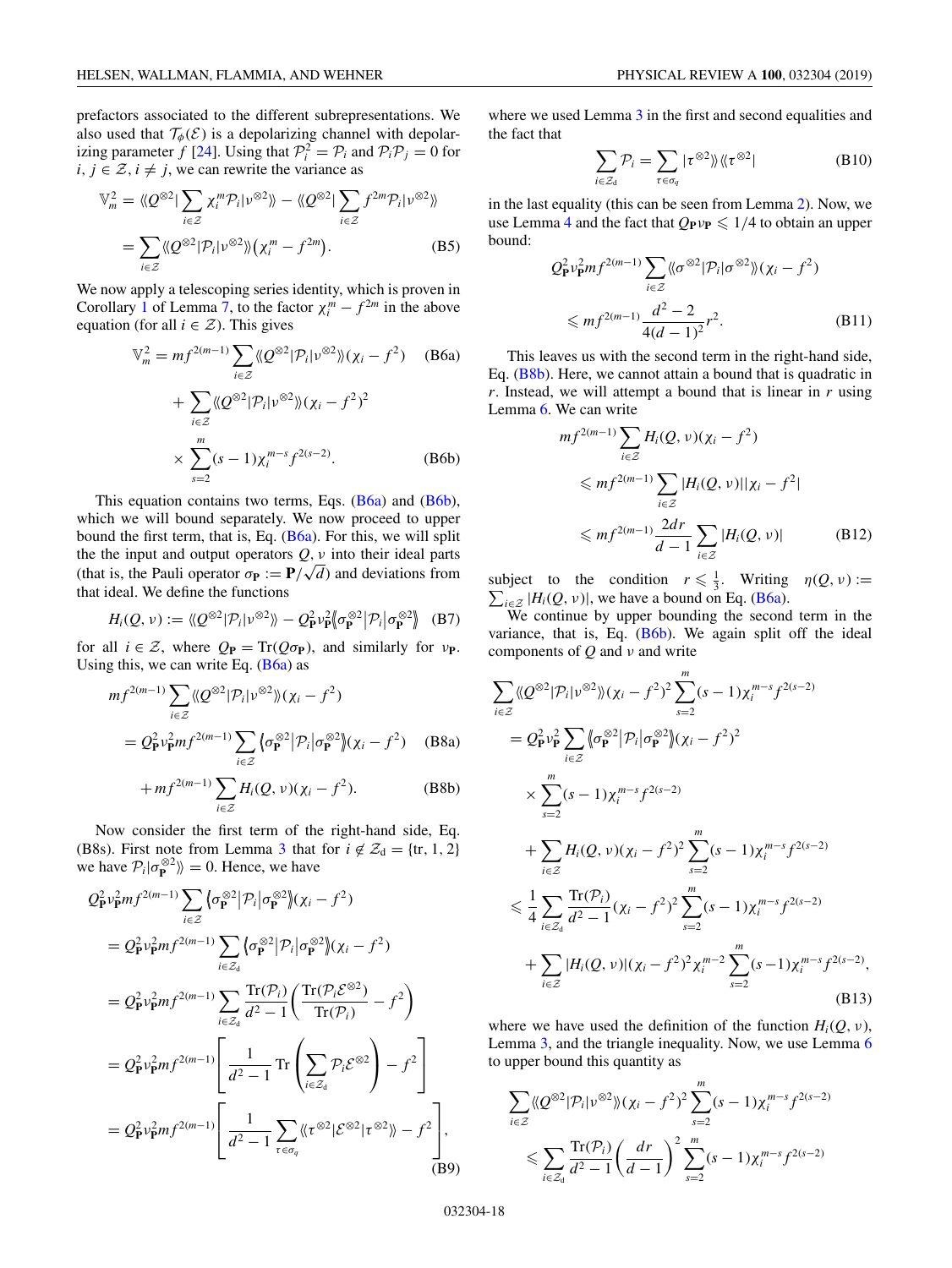$$
+ \sum_{i \in \mathcal{Z}} |H_i(Q, \nu)| \left(\frac{2dr}{d-1}\right)^2 \sum_{s=2}^m (s-1) \chi_i^{m-s} f^{2(s-2)} \n\leq \frac{d^2r^2}{(d-1)^2} \sum_{s=2}^m (s-1) \chi_i^{m-s} f^{2(s-2)} \n+ \frac{4d^2r^2}{(d-1)^2} \sum_{i \in \mathcal{Z}} |H_i(Q, \nu)| \sum_{s=2}^m (s-1) \chi_i^{m-s} f^{2(s-2)},
$$
\n(B14)

where we have used the fact that  $\sum_{i \in \mathbb{Z}_0} \text{Tr}(\mathcal{P}_i) = d^2 - 1$ . It remains to deal with the last factor. This we do by using Lemma [5,](#page-24-0) which states that  $\chi_i \leq u$  for all  $i \in \mathcal{Z}$ , where *u*  $\sum_{i \in \mathcal{Z}} |H_i(Q, v)|$ , we then have is the unitarity of the channel *E*. Writing again  $\eta(Q, \nu)$  :=

$$
\sum_{i\in\mathcal{Z}} \langle Q^{\otimes 2} | \mathcal{P}_i | v^{\otimes 2} \rangle\!\rangle (\chi_i - f^2)^2 \sum_{s=2}^m (s-1) \chi_i^{m-s} f^{2(s-2)}
$$
  

$$
\leq \frac{d^2 r^2}{(d-1)^2} \sum_{s=2}^m (s-1) u^{m-s} f^{2(s-2)}
$$
  

$$
+ \frac{4d^2 r^2}{(d-1)^2} \sum_{i\in\mathcal{Z}} |H_i(Q, v)| \sum_{s=2}^m (s-1) u^{m-s} f^{2(s-2)}.
$$
(B15)

We can further make sense of this quantity by using the wellknown series identity

$$
\sum_{k=1}^{m} (k-1)x^{k-2} = \frac{(m-1)x^m - mx^{m-1} + 1}{(1-x)^2}, \ m \in \mathbb{N}.
$$
 (B16)

Factoring out a factor of  $u^{m-2}$  and setting  $x = f^2/u$ , we obtain the following:

$$
\sum_{i \in \mathbb{Z}} \langle \langle Q^{\otimes 2} | \mathcal{P}_i | v^{\otimes 2} \rangle \rangle (\chi_i - f^2)^2 \sum_{s=2}^m (s-1) \chi_i^{m-s} f^{2(s-2)}
$$
  
\$\leq \frac{d^2 r^2}{(d-1)^2} [1 + 4\eta(Q, v)] u^{m-2}\$  
\$\times \frac{(m-1)(f^2/u)^m - m(f^2/u)^{m-1} + 1}{[1 - (f^2/u)]^2}.\$ (B17)

This finishes the upper bounding of Eq. [\(B6b\)](#page-18-0). Gathering all terms, we come to a final bound

$$
\mathbb{V} \leq m f^{m-1} \frac{d^2 - 2}{4(d+1)^2} r^2 + \frac{d^2}{(d-1)^2} r^2 u^{m-2}
$$
  
 
$$
\times \frac{(m-1)(f^2/u)^m - m(f^2/u)^{m-1} + 1}{[1 - (f^2/u)]^2}
$$
  
 
$$
+ \eta(Q, v) m f^{m-1} r + \eta(Q, v) r^2 u^{m-2}
$$
  
 
$$
\times \frac{(m-1)(f^2/u)^m - m(f^2/u)^{m-1} + 1}{[1 - (f^2/u)]^2}, \quad (B18)
$$

which is the bound we set out to find.

Noting that  $f^2 \leq u$  and that the factor

$$
\frac{(m-1)(f^2/u)^m - m(f^2/u)^{m-1} + 1}{[1 - (f^2/u)]^2}
$$
 (B19)

is monotonically decreasing in *u*, we can upper bound this factor by taking the limit  $u \to f^2$ . This gives

$$
\lim_{u \to f^2} \frac{(m-1)(f^2/u)^m - m(f^2/u)^{m-1} + 1}{[1 - (f^2/u)]^2} = \frac{m(m-1)}{2},
$$
(B20)

which can be confirmed by an application of l'Hôpital's rule. Plugging this in to Eq.  $(B18)$ , we obtain Eq.  $(10)$ .

#### **2. State preparation and measurement (SPAM) terms**

In the central bound on the variance (Theorem [1\)](#page-17-0), we had to account for the fact that the variance can depend on how well the input states  $\rho$ ,  $\hat{\rho}$  and the output POVM *Q* can be implemented. The ideal behaviors of  $v = \frac{1}{2}(\rho - \hat{\rho})$  and *Q* are given by

$$
Q_{\rm id} = \frac{1}{2} (\mathbb{1} + \mathbf{P}), \tag{B21}
$$

$$
v_{\rm id} = \frac{\mathbf{P}}{2d},\tag{B22}
$$

where **P** is a prespecified element of the Pauli group (see Fig. [1\)](#page-3-0). The deviation of *Q* and ν from this ideal can be captured by writing

$$
Q = Q_{id} + Q_{spam}, \tag{B23}
$$

$$
\nu = \nu_{\rm id} + \nu_{\rm spam},\tag{B24}
$$

where  $\langle Q_{\rm id}, Q_{\rm spam} \rangle = \langle v_{\rm id}, v_{\rm spam} \rangle = 0.$ 

In the variance bound, the deviation from the ideal has an effect which is measured by the parameter  $\eta(Q, \nu)$ . This parameter  $\eta(Q, \nu)$  was defined as

$$
\eta(Q, \nu) = \sum_{i \in \mathcal{Z}} H_i(Q, \nu) = \sum_{i \in \mathcal{Z}} \left| \langle \langle Q^{\otimes 2} | \mathcal{P}_i | \nu^{\otimes 2} \rangle \rangle \right|
$$

$$
- \left\langle \langle Q_{\text{id}}^{\otimes 2} | \mathcal{P}_i | \nu_{\text{id}}^{\otimes 2} \rangle \right|, \tag{B25}
$$

where  $Z$  indexes the irreducible representations of the traceless symmetric representation of the Clifford group and the  $P_i$ are projectors onto the spaces carrying these subrepresentations (Lemma [2\)](#page-17-0). Let us now analyze these terms further. For  $i \in \mathcal{Z}_d$ , we have

$$
H_i(Q, \nu) = |\langle (Q_{\text{id}} + Q_{\text{spam}})^{\otimes 2} | \mathcal{P}_i | (\nu_{\text{id}} + \nu_{\text{spam}})^{\otimes 2} \rangle \rangle
$$
  
 
$$
- \langle \langle Q_{\text{id}}^{\otimes 2} | \mathcal{P}_i | \nu_{\text{id}}^{\otimes 2} \rangle \rangle|
$$
  
 
$$
= |\langle \langle Q_{\text{id}}^{\otimes 2} | \mathcal{P}_i | \nu_{\text{spam}}^{\otimes 2} \rangle \rangle + \langle \langle Q_{\text{id}}^{\otimes 2} | \mathcal{P}_i | \nu_{\text{id}}^{\otimes 2} \rangle \rangle
$$
  
 
$$
+ \langle \langle Q_{\text{spam}}^{\otimes 2} | \mathcal{P}_i | \nu_{\text{spam}}^{\otimes 2} \rangle \rangle|, \qquad (B26)
$$

where we have used that  $\langle Q_{\text{id}}, Q_{\text{spam}} \rangle = \langle v_{\text{id}}, v_{\text{spam}} \rangle = 0$ , which implies that  $\langle Q_{id} \otimes Q_{\text{spam}} | \mathcal{P}_i = \mathcal{P}_i | \nu_{id} \otimes \nu_{\text{spam}} \rangle = 0$ for  $i \in \mathcal{Z}_d$ . Using the triangle inequality and the Cauchy-Schwarz inequality, we can get

$$
H_{i}(Q, \nu) \leq \left| \left\langle \left| Q_{\text{id}}^{\otimes 2} \right| \mathcal{P}_{i} \right| \nu_{\text{span}}^{\otimes 2} \right\rangle \right| + \left| \left\langle \left| Q_{\text{span}}^{\otimes 2} \right| \mathcal{P}_{i} \right| \nu_{\text{id}}^{\otimes 2} \right\rangle \right|
$$
  
+  $\left| \left\langle \left| Q_{\text{span}}^{\otimes 2} \right| \mathcal{P}_{i} \right| \nu_{\text{span}}^{\otimes 2} \right\rangle \right|$   
 $\leq \left| Q_{\text{id}}^{\otimes 2} \right|_{2} \left\| \mathcal{P}_{i} \left( \nu_{\text{span}}^{\otimes 2} \right) \right\|_{2} + \left\| Q_{\text{span}}^{\otimes 2} \right\|_{2} \left\| \mathcal{P}_{i} \left( \nu_{\text{id}}^{\otimes 2} \right) \right\|_{2}$   
+  $\left\| Q_{\text{span}}^{\otimes 2} \right\|_{2} \left\| \mathcal{P}_{i} \left( \nu_{\text{span}}^{\otimes 2} \right) \right\|_{2}$   
 $\leq \left\| \mathcal{P}_{i} \right\|_{2 \to 2} \left( \left\| Q_{\text{id}} \right\|_{2}^{2} \left\| \nu_{\text{span}} \right\|_{2}^{2} + \left\| Q_{\text{span}} \right\|_{2}^{2} \left\| \nu_{\text{id}} \right\|_{2}^{2}$   
+  $\left\| Q_{\text{span}} \right\|_{2}^{2} \left\| \nu_{\text{span}} \right\|_{2}^{2} \right),$  (B27)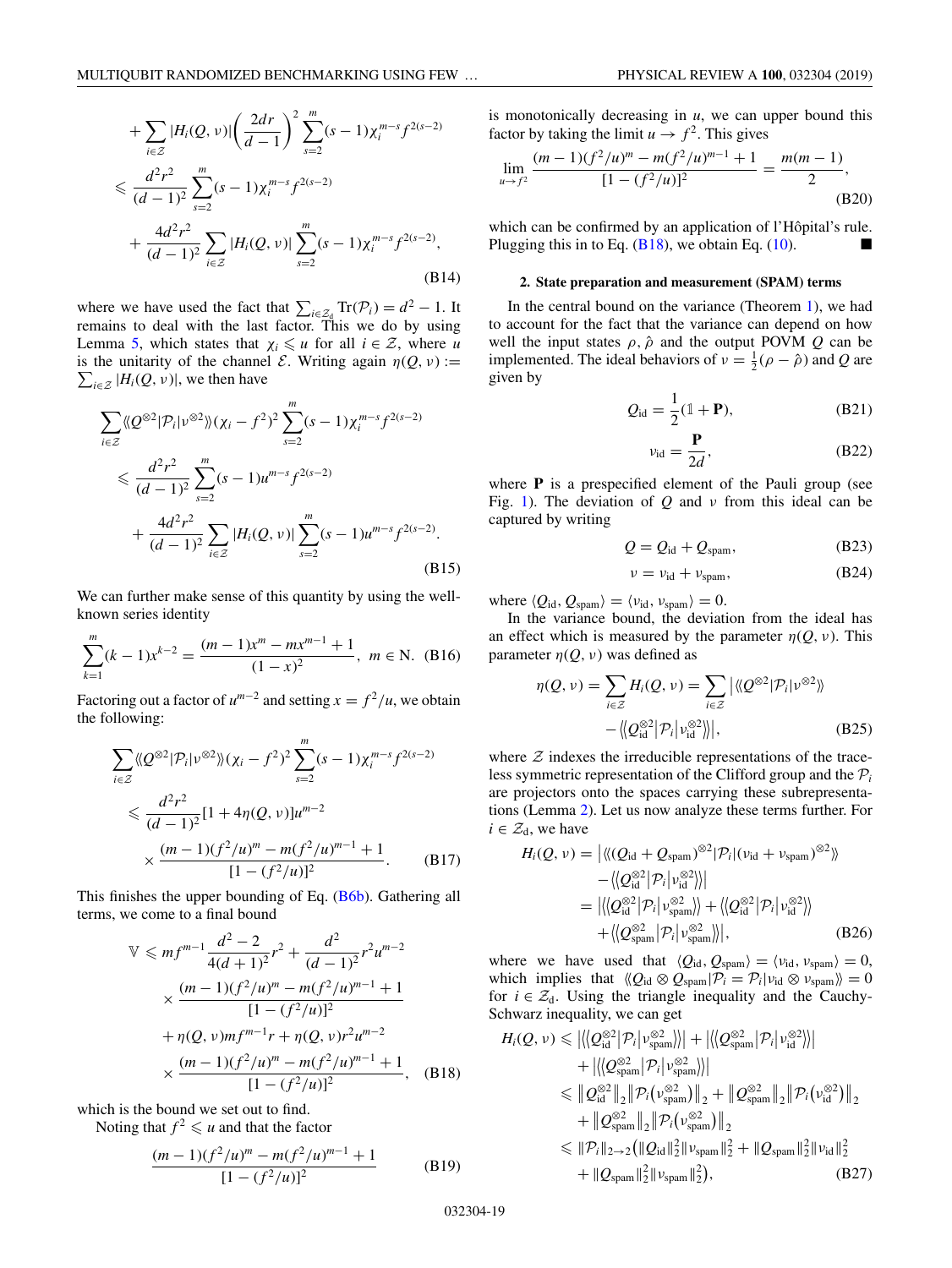<span id="page-20-0"></span>where  $\|\mathcal{P}_i\|_{2\to 2}$  is the induced 2-norm of the superoperator  $\mathcal{P}_i$ . It is well known that this norm is equal to the largest singular value of the Liouville representation of  $P_i$  [\[24\]](#page-30-0), which, since the Liouville representation of  $P_i$  is an orthonormal projection, is equal to 1. This means we have for  $i \in \mathcal{Z}_d$  that

$$
H_i(Q, \nu) \leq \|Q_{id}\|_2^2 \|v_{\text{spam}}\|_2^2 + \|Q_{\text{spam}}\|_2^2 \|v_{\text{id}}\|_2^2
$$
  
+  $||Q_{\text{spam}}\|_2^2 \|v_{\text{spam}}\|_2^2$   
=  $||Q_{id}\|_2^2 \| \nu - \nu_{id}\|_2^2 + ||Q - Q_{id}\|_2^2 \|v_{\text{id}}\|_2^2$   
+  $||Q - Q_{id}\|_2^2 \| \nu - \nu_{id}\|_2^2$ . (B28)

Note that this expression is zero when both *Q* and ν are ideally implemented but is nonzero when either of them is not. This behavior is in general unavoidable, as we argue in the main text (Sec. [IV G\)](#page-13-0). But first, we will consider the functions  $H_i(Q, \nu)$  for  $i \in Z_{[S]} \cup Z_{\{S\}}$ . Note first that since  $\text{supp}(\mathcal{P}_i) \subset \text{Span}\{S_{\sigma,\sigma'} \parallel \sigma, \sigma' \in \sigma_q, \sigma \neq \sigma'\}$ , we must have that  $P_i | v_{id}^{\otimes 2} \rangle = \langle Q_{id}^{\otimes 2} | P_i = 0$ . This means we can write

$$
H_i(Q, \nu) = |\langle Q^{\otimes 2} | \mathcal{P}_i | \nu^{\otimes 2} \rangle \rangle - \langle \langle Q_{\text{id}}^{\otimes 2} | \mathcal{P}_i | \nu_{\text{id}}^{\otimes 2} \rangle \rangle| \qquad \text{(B29)}
$$
  
\n
$$
= |\langle Q_{\text{spam}}^{\otimes 2} \mathcal{P}_i | \nu_{\text{id}} \otimes \nu_{\text{spam}} + \nu_{\text{spam}} \otimes \nu_{\text{id}} \rangle \rangle
$$
  
\n
$$
+ \langle Q_{\text{id}} \otimes Q_{\text{spam}} + Q_{\text{spam}} \otimes Q_{\text{id}} | \mathcal{P}_i | \nu_{\text{spam}}^{\otimes 2} \rangle \rangle
$$
  
\n
$$
+ \langle \langle Q_{\text{spam}}^{\otimes 2} | \mathcal{P}_i | \nu_{\text{spam}}^{\otimes 2} \rangle \rangle + \langle \langle Q_{\text{id}} \otimes Q_{\text{spam}} + \nu_{\text{spam}} \otimes \nu_{\text{id}} \rangle \rangle | \qquad \text{(B30)}
$$

$$
\leq \|P_i\|_{2\to 2} (\|Q_{\text{span}}^{\otimes 2}\|_2 \|v_{\text{span}}^{\otimes 2}\|_2 + 2 \|Q_{\text{span}}\|_2 \|Q_{\text{id}}\|_2 \|v_{\text{span}}^{\otimes 2}\|_2 + 2 \|v_{\text{span}}\|_2 \|v_{\text{id}}\|_2 \|Q_{\text{span}}^{\otimes 2}\|_2 + 4 \|v_{\text{span}}\|_2 \|v_{\text{id}}\|_2 \|Q_{\text{span}}\|_2 \|Q_{\text{id}}\|_2),
$$
(B31)

which we can rewrite as

$$
H_i(Q, \nu) \leq \|Q - Q_{id}\|_2 \|\nu - \nu_{id}\|_2 (\|Q - Q_{id}\|_2 \|\nu - \nu_{id}\|_2 + 2\|\nu - \nu_{id}\|_2 \|Q_{id}\|_2 + 2\|Q - Q_{id}\|_2 \|\nu_{id}\|_2 + 4\|\nu_{id}\|_2 \|Q_{id}\|_2),
$$
 (B32)

which makes manifest that  $H_i(Q, \nu) = 0$  if Q and  $\nu$  are ideal and moreover that this term actually scales with the product of the deviations in *Q* and ν (as measured in the 2-norm). Hence, we see that to lowest order in  $Q_{\text{spam}}$  and  $v_{\text{spam}}$  the SPAM parameter  $\eta(Q, \nu)$  is proportional to

$$
\eta \approx \|Q - Q_{\text{id}}\|_2 \|v - v_{\text{id}}\|_2 + \|Q - Q_{\text{id}}\|_2^2 + \|v - v_{\text{id}}\|_2^2
$$
\n(B33)

with the exact expression being

$$
\eta(Q, \nu) \leq 3 \left[ \|Q_{id}\|_{2}^{2} \| \nu - \nu_{id} \|_{2}^{2} + \|Q - Q_{id}\|_{2}^{2} \| \nu_{id} \|_{2}^{2} + \|Q - Q_{id}\|_{2}^{2} \| \nu - \nu_{id} \|_{2}^{2} \right]
$$
  
+ 
$$
5\left[ \|Q - Q_{id}\|_{2} \| \nu - \nu_{id} \|_{2} ( \|Q - Q_{id}\|_{2} \| \nu - \nu_{id} \|_{2} + 2 \| \nu - \nu_{id} \|_{2} \|Q_{id}\|_{2} + 2 \|Q - Q_{id}\|_{2} \| \nu_{id} \|_{2} + 4 \| \nu_{id} \|_{2} \|Q_{id}\|_{2} \right], \qquad (B34)
$$

where the factors 3 and 5 arise from the fact that  $|\mathcal{Z}_d| = 3$ and  $|Z_{[S]} \cup Z_{[S]}| = 5$  respectively (this is for  $q \ge 3$ ; for  $q = 1$ , we get the significantly better  $|\mathcal{Z}_d| = 2$  and  $|Z_{[S]} \cup Z_{[S]}| = 1$ instead [\[27\]](#page-30-0)).

## **3. Sample complexity of iteratively reweighted least squares**

In this section, we analyze the sample complexity of the RB fitting procedure using iteratively reweighted least squares, as outlined in Sec. IVC. Given a set of sequence lengths M, we will assume that *N* random sequences are sampled for each sequence length. It is possible to let *N* be a function of the sequence length *m* and prove a more general version of the theorem presented here but we will not pursue this here. We will also only be interested in the uncertainty around the estimate for the depolarizing parameter  $f$ , and it is straightforward to extend our analysis to also include the uncertainty around estimate for the prefactor *A*. The methods we use are all standard and can be found in Refs. [\[29,30\]](#page-30-0). See also Ref. [\[25\]](#page-30-0) for an earlier calculation of this form in the context of randomized benchmarking (not taking into account the heteroskedasticity of randomized benchmarking data).

*Theorem 2.* Let M be a set of integers denoting sequence lengths and let {*km*,*<sup>N</sup>*}*m*∈<sup>M</sup> be a set of RB data points obtained by sampling *N* random sequences for each sequence length *m* ∈ M. Denote by  $f^*$ ,  $A^*$  the true values for the RB fitting parameters and denote by *f*est, *A*est their estimates as obtained by the iteratively reweighted least squares procedure outlined in algorithm 1. We then have that

$$
\Pr[|f^* - f_{\text{est}}| \leq \epsilon] \geq 1 - \delta, \tag{B35}
$$

where  $\delta$  is upper bounded by

$$
\delta \leqslant 2H[\mathbb{V}_{\text{fit}}, \epsilon_{\text{fit}}]^{N|\mathsf{M}|} \tag{B36}
$$

with  $H$  defined in Eq.  $(15)$  and

$$
\mathbb{V}_{\text{fit}} = \frac{1}{|\mathsf{M}|} \sum_{m \in \mathsf{M}} \mathbb{V}_m(f^*) w(f_{\text{est}}, m), \tag{B37}
$$

$$
\epsilon_{\text{fit}} = \frac{\epsilon [J^T J]}{J_1},\tag{B38}
$$

and

$$
J = \left[ -\frac{1}{|\mathsf{M}|} \sum_{m \in \mathsf{M}} m A^* f^{*m-1} w(f^*) \right],
$$
  
 
$$
\times \frac{1}{|\mathsf{M}|} \sum_{m \in \mathsf{M}} f^{*m} w(f^*, m) \right],
$$
 (B39)

and  $J_1$  is the first entry of this vector.

*Proof.* The starting point for this proof is given by Eq.  $(1.6.19)$  in Ref.  $[29, p. 45]$  $[29, p. 45]$ , which states that the outcome of the IRLS procedure satisfies the following equality

$$
\frac{1}{|\mathsf{M}|} \sum_{m \in \mathsf{M}} \left( k_{m,N} - A_{\text{est}} f_{\text{est}}^m \right) w(f_{\text{est}}, m) = 0, \quad \text{(B40)}
$$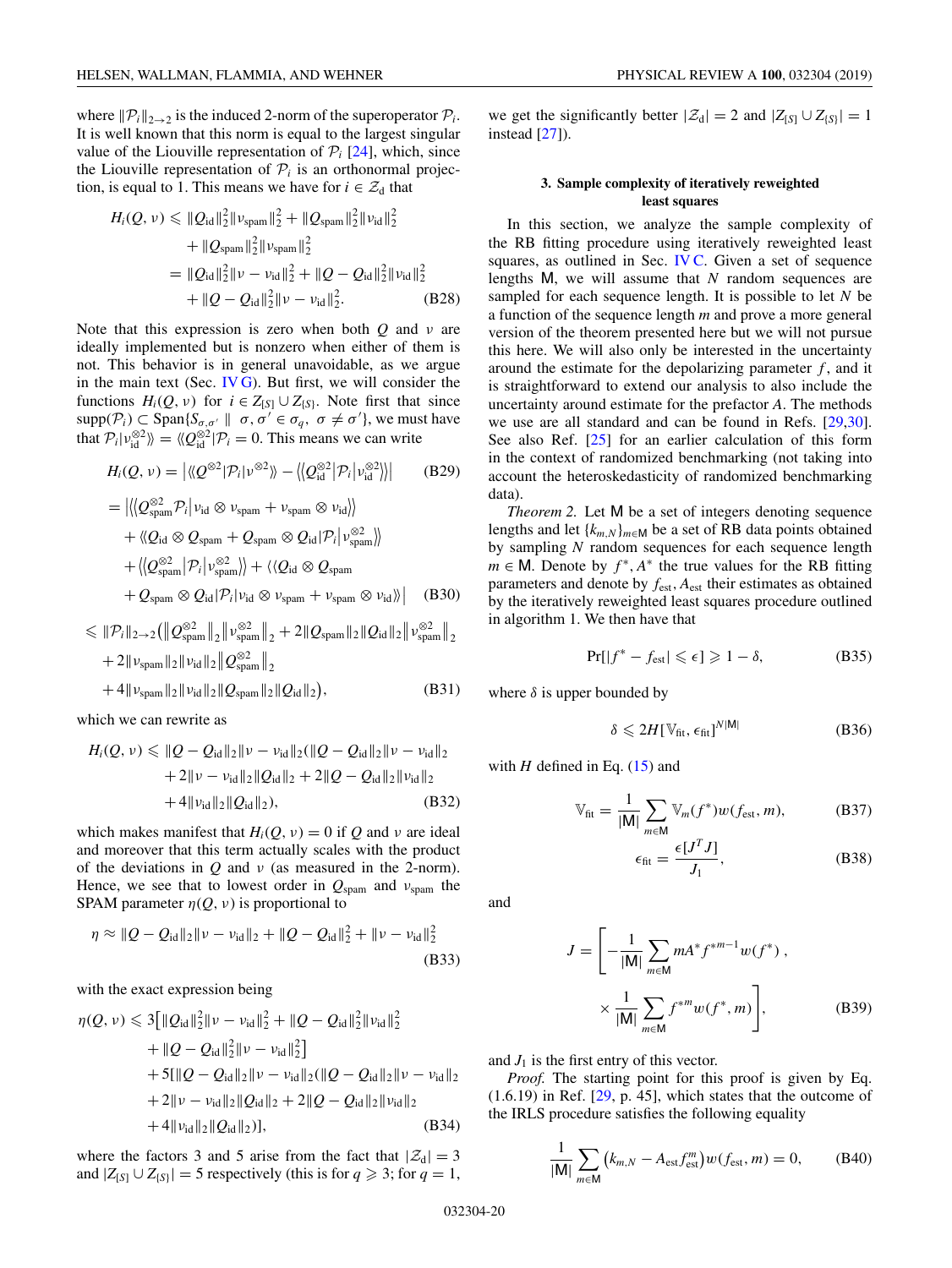<span id="page-21-0"></span>where  $w(f, m)$  is the weight function given by the inverse of Eq. [\(30\)](#page-11-0) (we suppress the dependency on the unitarity here for notational simplicity). We can rewrite Eq. [\(B40\)](#page-20-0) as

$$
\frac{1}{|\mathbf{M}|} \sum_{m \in \mathbf{M}} \left( k_{m,N} + A^* f^{*m} - A^* f^{*m} - A_{\text{est}} f_{\text{est}}^m \right) w(f_{\text{est}}, m) = 0,
$$
\n(B41)\n
$$
\iff \frac{1}{|\mathbf{M}|} \sum_{m \in \mathbf{M}} \left( A^* f^{*m} - A_{\text{est}} f_{\text{est}}^m \right) w(f_{\text{est}}, m)
$$
\n
$$
= -\frac{1}{|\mathbf{M}|} \sum_{m \in \mathbf{M}} \left( k_{m,N} - A^* f^{*m} \right) w(f_{\text{est}}, m). \quad \text{(B42)}
$$

We can now think of the left-hand side of Eq. (B42) as a function of the vector  $[f_{\text{est}}, A_{\text{est}}]$ . Assuming  $[f_{\text{est}}, A_{\text{est}}]$  is close to  $[f^*, A^*]$ , we can expand the left-hand side of Eq. ( $\overline{B42}$ ) to first order to get

$$
\frac{1}{|\mathsf{M}|} \sum_{m \in \mathsf{M}} \left( A^* f^{*m} - A_{\text{est}} f_{\text{est}}^m \right) w(f_{\text{est}}, m)
$$
  
 
$$
\approx J[f^* - f_{\text{est}}, A^* - A_{\text{est}}]^T,
$$
 (B43)

where *J* is the Jacobian associated to the left-hand side of Eq. (B42), that is,

$$
J = \left[ -\frac{1}{|M|} \sum_{m \in M} m A^* f^{*m-1} w(f^*) \right],
$$
  
 
$$
\times \frac{1}{|M|} \sum_{m \in M} f^{*m} w(f^*, m) \right].
$$
 (B44)

Taking the Moore-Penrose inverse  $J^{\text{MP}} = (J^T J)^{-1} J^T$  of *J* and inserting this in the first entry of Eq. (B43), we can say that

$$
f^* - f_{\text{est}} \approx (JJ^T)^{-1} J_1 \frac{1}{|\mathsf{M}|}
$$

$$
\times \sum_{m \in \mathsf{M}} \left( A^* f^{*m} - A_{\text{est}} f_{\text{est}}^m \right) w(f_{\text{est}}, m), \quad \text{(B45)}
$$

where  $J_1$  is the first entry of  $J$ . Now, we can say that

$$
\text{Prob}[|f^* - f_{\text{est}}| \ge \epsilon]
$$
\n
$$
\approx \text{Prob}\left[\left| [JJ^T]^{-1}J_1 \frac{1}{|\mathbf{M}|} \sum_{m \in \mathbf{M}} \left( A^* f^{*m} - A_{\text{est}} f_{\text{est}}^m \right) \right| \right]
$$
\n
$$
\times w(f_{\text{est}}, m) \ge \epsilon \right]
$$
\n
$$
\text{Prob}\left[\left| [JJ^T]^{-1}J_1 \frac{1}{|\mathbf{M}|} \sum_{k=1}^{\infty} (k - A^* f^{*m}) \right| \left| \sum_{k=1}^{\infty} |A_k^* f^{*m}| \right| \right]
$$

$$
= \operatorname{Prob}\Biggl[ \Biggl|[JJ^T]^{-1}J_1 \frac{1}{|M|} \sum_{m \in M} (k_{m,N} - A^* f^{*m}) w(f_{\text{est}}, m) \Biggr| \ge \epsilon \Biggr].
$$
\n(B47)

Now note that  $k_{m,N}$  can be seen as a number drawn from a random variable  $K_m$  with mean  $A^*(f^*)^m$  and variance  $V_m(f^*)/N^2$ , where *N* is the number of random sequences drawn for each data point  $k_{m,N}$ . Moreover,  $k_{m,N}$  and  $k_{N,m'}$  for  $m \neq m'$  are drawn from independent random variables  $K_m$  and  $K_{m'}$ . Hence, we can apply the concentration inequality given

$$
Prob[|f^* - f_{est}| \ge \epsilon] \le 2H[\mathbb{V}_{\text{fit}}, \epsilon_{\text{fit}}]^{N|\mathsf{M}|} \qquad (B48)
$$

with  $V_{\text{fit}}$ ,  $\epsilon_{\text{fit}}$  given by

$$
\mathbb{V}_{\text{fit}} = \frac{1}{|\mathbf{M}|} \sum_{m \in \mathbf{M}} \mathbb{V}_m(f^*) w(f_{\text{est}}, m), \tag{B49}
$$

$$
\epsilon_{\text{fit}} = \frac{\epsilon [JJ^T]}{J_1},\tag{B50}
$$

which completes the proof.

Using Eqs.  $(9)$  or  $(11)$  then gives an upper bound on total amount of data that needs to be gathered for rigorous RB.  $\blacksquare$ 

#### **APPENDIX C: TECHNICAL LEMMAS**

In this section, we give proofs of all technical lemmas used in the main result, Theorem [1.](#page-17-0)

### **1. Projectors in the traceless symmetric subspace**

In Lemma 3, we prove a series of useful upper bounds on the trace overlap between the superoperator projectors associated to the traceless-symmetric representation of the Clifford group and the normalized Pauli matrices. The saturated versions of these inequalities are critical to establishing the quadratic scaling with infidelity of the variance bound in the case of SPAM-free RB.

*Lemma 3.* Let  $\mathcal{E}: \mathcal{M}_d \to \mathcal{M}_d$  be a quantum channel and consider the twirled operator  $\mathcal{T}_{\phi_{TS}}(\mathcal{E}^{\otimes 2})$  with respect to the traceless-symmetric representation. This operator can then be written as (Lemmas [1](#page-15-0) and [2\)](#page-17-0)

$$
\mathcal{T}_{\phi_{TS}}(\mathcal{E}^{\otimes 2}) = \sum_{i \in \mathcal{Z}} \frac{\text{Tr}(\mathcal{E}\mathcal{P}_i)}{\text{Tr}(\mathcal{P}_i)} \mathcal{P}_i,
$$
 (C1)

with  $\mathcal{Z} = \{tr, 1, 2, [1], [2], [3], \{1\}, \{2\}\}\$  and  $\mathcal{P}_i$  the projector onto the spaces  $V_i \subset \mathcal{M}_d^{\otimes 2}$ . Let  $I(x \in A)$  be the indicator function for the set *A* [that is  $I(x \in A) = 1$  if  $x \in A$  and  $I(x \in A)$  $A$ ) = 0 otherwise]. We have the following statements:

(1) For  $i \in \mathcal{Z}$  and  $\sigma, \sigma' \in \sigma_q$ , we have that

$$
|\langle \langle \sigma^{\otimes 2} | \mathcal{P}_i | \sigma'^{\otimes 2} \rangle \rangle| = |\langle \langle \sigma^{\otimes 2} | \mathcal{P}_i | \sigma'^{\otimes 2} \rangle \rangle| I(i \in \mathcal{Z}_d)
$$
  

$$
\leq \frac{\text{Tr}(\mathcal{P}_i) I(i \in \mathcal{Z}_d)}{d^2 - 1}
$$
 (C2)

with equality when  $\sigma = \sigma'$ .

(2) For  $i \in \mathcal{Z}$ ,  $\tau$ ,  $\tau' \in \sigma_q$  and  $\sigma \in \mathbb{C}_{\tau}$ ,  $\sigma' \in \mathbb{C}_{\tau'}$ , we have that

$$
|\langle\langle S_{\sigma,\sigma\cdot\tau}|\mathcal{P}_i|S_{\sigma',\sigma'\cdot\tau'}\rangle\rangle| = |\langle\langle S_{\sigma,\sigma\cdot\tau}|\mathcal{P}_i|S_{\sigma',\sigma'\cdot\tau}\rangle\rangle|I(i \in \mathcal{Z}_{[S]})\delta_{\tau,\tau'}\rangle
$$
  

$$
\leq \frac{2\operatorname{Tr}(\mathcal{P}_i)I(i \in \mathcal{Z}_{[S]})\delta_{\tau,\tau'}}{(d^2-1)(d^2/2-2)} \tag{C3}
$$

with equality when  $\sigma = \sigma'$ .

(3) For  $i \in \mathcal{Z}$ ,  $\tau, \tau' \in \sigma_q$  and  $\sigma \in \mathbb{N}_{\tau}, \sigma' \in \mathbb{N}_{\tau'}$  we have that

$$
|\langle\langle S_{\sigma,i\sigma\cdot\tau}|\mathcal{P}_i|S_{\sigma',i\sigma'\cdot\tau'}\rangle\rangle| = |\langle\langle S_{\sigma,i\sigma\cdot\tau}|\mathcal{P}_i|S_{\sigma',i\sigma'\cdot\tau}\rangle\rangle|I(i \in \mathcal{Z}_{\{S\}})\delta_{\tau,\tau'}\rangle
$$
  

$$
\leq \frac{2\operatorname{Tr}(\mathcal{P}_i)I(i \in \mathcal{Z}_{\{S\}})\delta_{\tau,\tau'}}{(d^2 - 1)(d^2/2)} \tag{C4}
$$

with equality when  $\sigma = \sigma'$ .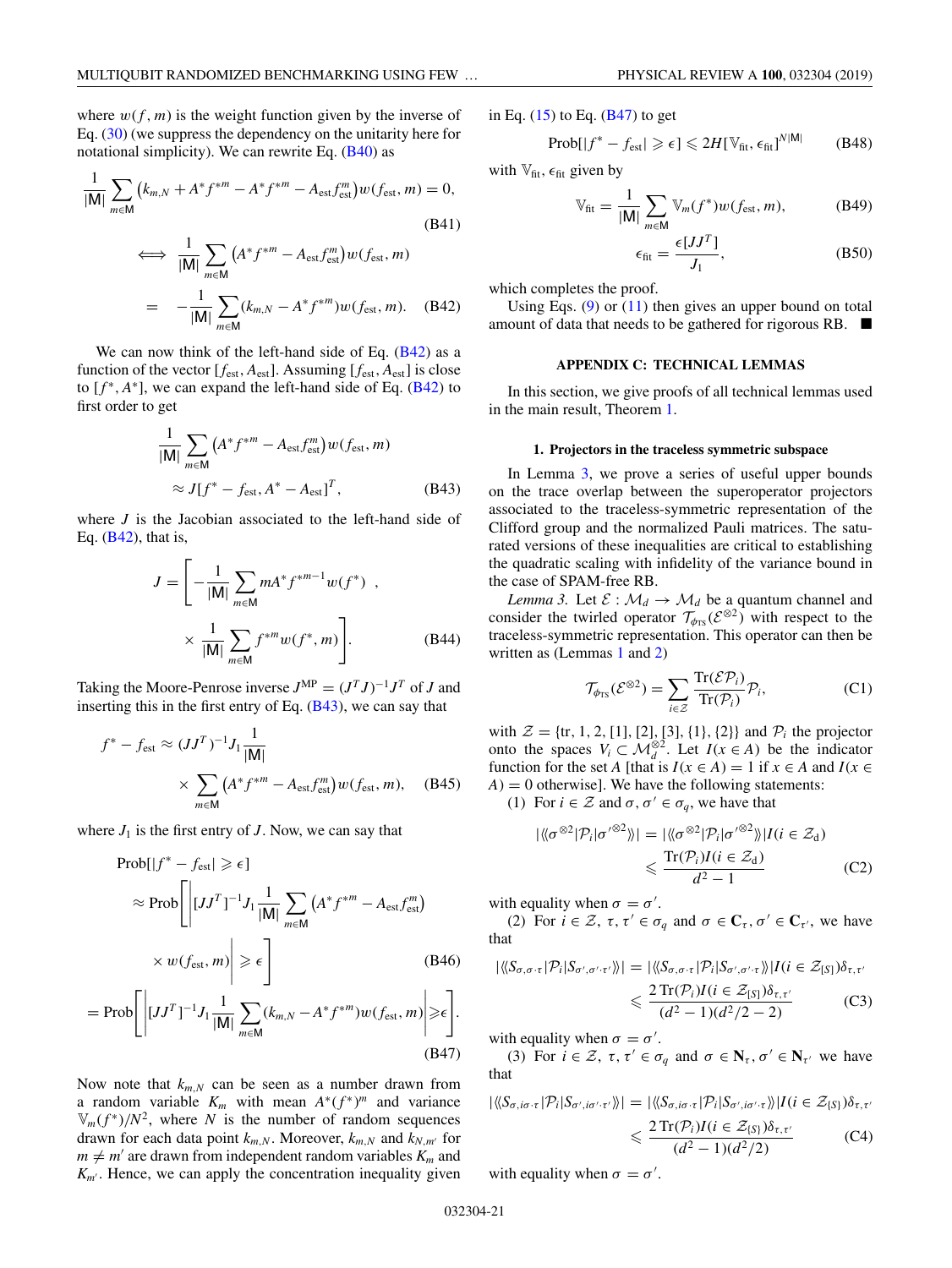<span id="page-22-0"></span>The sets  $Z_d$ ,  $\mathcal{Z}_{\{S\}}$ ,  $\mathcal{Z}_{\{S\}}$  are defined in Lemma [2.](#page-17-0) *Proof.* We begin by proving the first claim. Let  $P_i$  be a projector as defined in the lemma statement with  $i \in \mathcal{Z}$  and take  $\sigma, \sigma' \in \sigma_q$ . From Lemma [2,](#page-17-0) we have immediately that

$$
\langle \langle \sigma^{\otimes 2} | \mathcal{P}_i | \sigma'^{\otimes 2} \rangle \rangle = \langle \langle \sigma^{\otimes 2} | \mathcal{P}_i | \sigma'^{\otimes 2} \rangle \rangle I(i \in \mathcal{Z}_d). \tag{C5}
$$

Now consider  $i \in \mathcal{Z}_d$ . Note that since  $\mathcal{P}_i$  is a projector it is a real matrix and we have that  $P_i \geq 0$ , that is  $P_i$  is a positive semidefinite matrix. This means that we have, by the Sylvester principal minor conditions, that

$$
|\langle\langle \sigma^{\otimes 2}|\mathcal{P}_i|\sigma'^{\otimes 2}\rangle\rangle| \leq \sqrt{\langle\langle \sigma'^{\otimes 2}|\mathcal{P}_i|\sigma'^{\otimes 2}\rangle\rangle\langle\langle \sigma^{\otimes 2}|\mathcal{P}_i|\sigma^{\otimes 2}\rangle\rangle} \quad (C6)
$$

for all  $\sigma, \sigma' \in \sigma_q$ . Now consider the case  $\sigma = \sigma'$ . Note that for all  $\tau, \sigma \in \sigma_q$  there is a  $G^{\sigma}_{\tau} \in \mathbb{C}$  such that  $\mathcal{G}^{\sigma}_{\tau}(\tau) = \pm \sigma$ . That is, the Clifford group acts transitively on  $\sigma_q$  [\[66\]](#page-31-0). This means we can write

$$
\langle \langle \sigma^{\otimes 2} | \mathcal{P}_i | \sigma^{\otimes 2} \rangle \rangle = \frac{1}{d^2 - 1} \sum_{\tau \in \sigma_q} \langle \mathcal{G}_{\tau}^{\sigma}(\tau)^{\otimes 2} | \mathcal{P}_i | \mathcal{G}_{\tau}^{\sigma}(\tau) \rangle
$$
  
\n
$$
= \frac{1}{d^2 - 1} \sum_{\tau \in \sigma_q} \langle \langle \tau^{\otimes 2} | (\mathcal{G}_{\tau}^{\sigma})^{\dagger \otimes 2} \mathcal{P}_i (\mathcal{G}_{\tau}^{\sigma})^{\otimes 2} | \tau^{\otimes 2} \rangle \rangle
$$
  
\n
$$
= \frac{1}{d^2 - 1} \sum_{\tau \in \sigma_q} \langle \langle \tau^{\otimes 2} | \mathcal{P}_i | \tau^{\otimes 2} \rangle \rangle
$$
  
\n
$$
= \frac{\text{Tr}(\mathcal{P}_i)}{d^2 - 1}, \tag{C7}
$$

where we used the fact that  $\mathcal{P}_i$  commutes with  $\mathcal{G}^{\otimes 2}$  for all  $G \in$ C and the fact that  $V_i \subset V_d$  (where  $V_d$  is defined in Lemma [2\)](#page-17-0). This proves the first claim of the lemma.

Next, we consider the second claim of the lemma. Let  $\tau, \tau' \in \sigma_q$  and take  $\sigma \in \mathbb{C}_{\tau}$  and  $\sigma' \in \mathbb{C}_{\tau'}$ . Again, from Lemma [2,](#page-17-0) we have immediately that

$$
\langle\!\langle S_{\sigma,\sigma\cdot\tau}|\mathcal{P}_i|S_{\sigma',\sigma'\cdot\tau'}\rangle\!\rangle = \langle\!\langle S_{\sigma,\sigma\cdot\tau}|\mathcal{P}_i|S_{\sigma',\sigma'\cdot\tau'}\rangle\!\rangle I(i \in \mathcal{Z}_{[S]}).
$$
\n(C8)

Now consider  $i \in \mathcal{Z}_{[S]}$ . From Lemma [2,](#page-17-0) we can write

$$
\mathcal{P}_i = \sum_{\tau \in \sigma_q} \mathcal{P}_i^{\tau},\tag{C9}
$$

where  $P_i^{\tau}$  has support in the space

$$
V^{[\tau]} = \{S_{\sigma,\sigma\cdot\tau} | \sigma \in \mathbf{C}_{\tau}\}.
$$
 (C10)

From this, we immediately get

$$
\langle \langle S_{\sigma,\sigma \cdot \tau} | \mathcal{P}_i | S_{\sigma',\sigma' \cdot \tau'} \rangle \rangle = \langle \langle S_{\sigma,\sigma \cdot \tau} | \mathcal{P}_i | S_{\sigma',\sigma' \cdot \tau'} \rangle \rangle \delta_{\tau,\tau'}.
$$
 (C11)

Now consider  $\tau = \tau'$ . Again, from the Sylvester minor conditions we get for all  $\sigma, \sigma' \in \mathbb{C}_{\tau}$  that

$$
\langle \langle S_{\sigma,\sigma \cdot \tau} | \mathcal{P}_i | S_{\sigma',\sigma' \cdot \tau} \rangle \rangle | \leq \sqrt{\langle \langle S_{\sigma',\sigma' \cdot \tau} | \mathcal{P}_i | S_{\sigma',\sigma' \cdot \tau} \rangle \rangle \langle \langle S_{\sigma,\sigma \cdot \tau} | \mathcal{P}_i | S_{\sigma,\sigma \cdot \tau} \rangle \rangle}.
$$
 (C12)

Now consider the case  $\sigma = \sigma'$ . From Ref. [\[66\]](#page-31-0), we can see that the action of the Clifford group on the set  $A = \{(\sigma, \sigma \cdot \sigma)\}$  $\tau$ )  $\|\tau \in \sigma_q$ ,  $\sigma \in \mathbb{C}_{\tau}$  is 2-transitive. That is, for all pairs  $(v, \mu) \in A$ , there is a  $G_{v,\mu}^{\sigma,\tau} \in \mathbb{C}$  such that

$$
\mathcal{G}_{\nu,\mu}^{\sigma,\tau\otimes 2}(S_{\sigma,\sigma\cdot\tau})=S_{\nu,\nu\cdot\mu}.
$$
 (C13)

This implies we can make essentially the same argument as before, that is,

$$
\langle\langle S_{\sigma,\sigma\cdot\tau}|\mathcal{P}_i|S_{\sigma,\sigma\cdot\tau}\rangle\rangle = \frac{1}{|A|} \sum_{(\mu,\nu)\in A} \langle\langle S_{\nu,\nu\cdot\mu}|(\mathcal{G}_{\nu,\mu}^{\sigma,\tau})^{\dagger\otimes 2} \rangle
$$

$$
\times \mathcal{P}_i \mathcal{G}_{\nu,\mu}^{\sigma,\tau\otimes 2} |S_{\nu,\nu\cdot\mu}\rangle\rangle
$$

$$
= \frac{1}{|A|} \sum_{(\mu,\nu)\in A} \langle\langle S_{\nu,\nu\cdot\mu}|\mathcal{P}_i|S_{\nu,\nu\cdot\mu}\rangle\rangle
$$

$$
= \frac{2 \operatorname{Tr}(\mathcal{P}_i)}{(d^2 - 1)(d^2/2 - 2)}, \qquad (C14)
$$

where we have used the fact that  $\mathcal{G}^{\otimes 2}$  commutes with  $\mathcal{P}_i$  for all  $G \in \mathbb{C}$  and also the definition of the space  $V_{[S]}$  (given in Lemma [2\)](#page-17-0). The factor of 2 appears from the fact that the set *A* counts the basis of  $V_{[S]}$  twice since  $S_{\nu,\nu,\mu} = S_{\nu,\mu,\nu}$  for all  $(\mu, \nu \cdot \mu) \in A$ . We have also used that  $|A| = |\sigma_q||\mathbf{C}_\tau|$  $(d^2 - 1)(d^2/2 - 2)$ . This proves the second claim of the lemma.

The proof of the third claim of the lemma proceeds in the same way as the proof of the second claim with the difference that anticommuting rather than commuting elements of the Pauli group must considered. We will not write it down explicitly.  $\blacksquare$ 

#### **2. Bound on sum of squares of the diagonal elements of a quantum channel**

This lemma (Lemma 4) proves that the diagonal elements of a CPTP map are generically quite close to their mean. The key technique used here is the fact that the diagonal elements of a CPTP map are invariant under Pauli twirling. This is a structural result about quantum channels on arbitrarily many qubits and might be of independent interest. We use it to establish the quadratic scaling of the variance in the infidelity in the case of SPAM-free RB.

*Lemma 4.* Let  $\mathcal{E}: \mathcal{M}_d \to \mathcal{M}_d$  be a quantum channel with infidelity *r* and depolarizing parameter  $f = 1 - \frac{dr}{d-1}$ . The quantity

$$
\frac{1}{d^2 - 1} \sum_{\tau \in \sigma_q} \mathcal{E}_{\tau, \tau}^2,\tag{C15}
$$

where  $\mathcal{E}_{\tau,\tau} = \langle \tau, \mathcal{E}(\tau) \rangle$ , has the following upper and lower bounds in terms of the infidelity *r*:

$$
f^{2} = 1 - \frac{2d}{d-1}r + \frac{d^{2}}{(d-1)^{2}}r^{2} \le \frac{1}{d^{2}-1} \sum_{\tau \in \sigma_{q}} \mathcal{E}_{\tau,\tau}^{2}
$$
  

$$
\le 1 - \frac{2d}{d-1}r + \frac{2(d+1)}{(d-1)}r^{2}.
$$
 (C16)

-*Proof.* We begin by noting that upper and lower bounds of the quantity Eq.  $(C15)$  can be found by maximizing and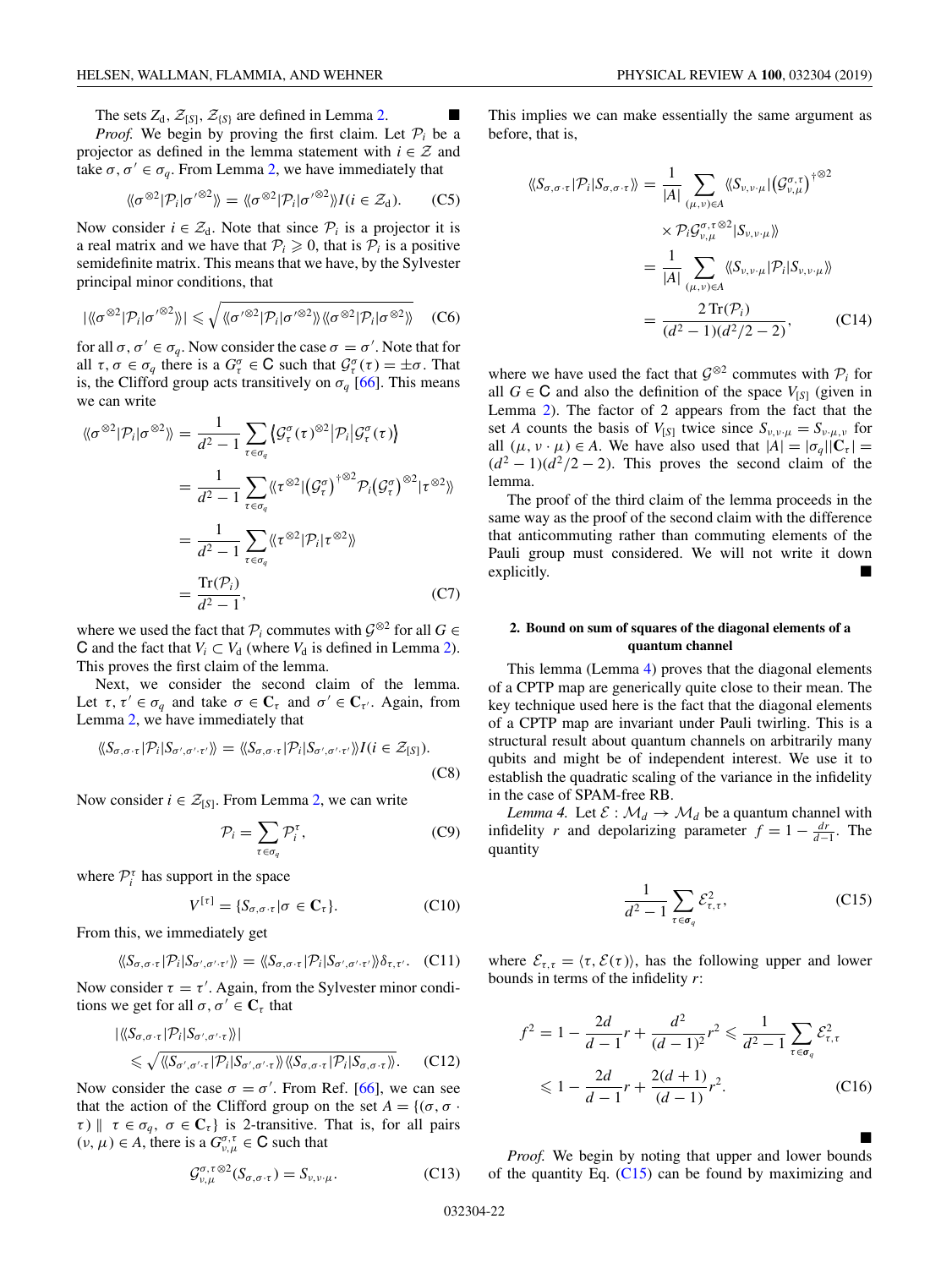<span id="page-23-0"></span>minimizing respectively the following optimization:

$$
\max_{\{\mathcal{E}_{\tau\tau}\}_{\tau}} \min_{\mathcal{E}_{\tau \in \sigma_q}} \sum_{\tau \in \sigma_q} \mathcal{E}_{\tau,\tau}^2
$$
\n
$$
\text{subject to} \quad \sum_{\tau \in \sigma_q} \mathcal{E}_{\tau,\tau} = (d^2 - 1)f \quad (C17)
$$
\n
$$
\mathcal{E} \text{ a CPTP map.}
$$

Here, we maximize (minimize) the quantity Eq. [\(C15\)](#page-22-0) over all possible CPTP maps which have depolarizing parameter *f* . Solving this optimization problem is not easy since it not clear how to express the CP condition in terms of the optimization parameters  $\mathcal{E}_{\tau\tau}$ . We will therefore relax this problem to an easier one which we can solve. We begin by noting that the optimization variables  $\mathcal{E}_{\tau\tau}$  are invariant under the action of a Pauli channel; i.e., for all  $G \in \mathsf{P}$  with  $\mathsf{P}$  the Pauli group, we have that

$$
\begin{aligned} (\mathcal{G}^{\dagger} \mathcal{EG})_{\tau,\tau} &= \langle \tau, G\mathcal{E}(G^{\dagger} \tau G)G^{\dagger} \rangle = \langle G^{\dagger} \tau G, \mathcal{E}(G^{\dagger} \tau G) \rangle \\ &= [\text{sgn}(\tau, G)]^2 \langle G^{\dagger} G \tau, \mathcal{E}(G^{\dagger} G \tau) \rangle \\ &= \langle \tau, \mathcal{E}(\tau) \rangle = \mathcal{E}_{\tau,\tau}, \end{aligned} \tag{C18}
$$

for all  $\tau \in \sigma_q \cup \sigma_0$ , where sgn( $\tau$ , G) is defined as

$$
sgn(\tau, G) = \begin{cases} -1 & \text{if } \{\tau, G\} = 0, \\ +1 & \text{if } [G, \tau] = 0, \end{cases}
$$
 (C19)

which, since  $\tau \in \sigma_q \cup \sigma_0$  is a normalized element of the Pauli group, is well defined because elements of the multiqubit Pauli group can either commute  $([-,-])$  or anticommute  $([-,-])$ with each other  $[33]$ . By Eq.  $(C18)$  and linearity, we can now note that the optimization variables in the optimization Eq. (C17) are invariant under twirling over the Pauli group P, i.e.,

$$
\mathcal{T}_P(\mathcal{E})_{\tau,\tau} = \frac{1}{|P|} \sum_{G \in P} \langle G^\dagger \tau G, \mathcal{E}(G^\dagger \tau G) \rangle
$$

$$
= \frac{1}{|P|} \sum_{G \in P} \mathcal{E}_{\tau,\tau} = \mathcal{E}_{\tau,\tau}.
$$
(C20)

Note also that the "twirl" operation, for any group, preserves complete positivity [\[52\]](#page-31-0). This means we can relax the optimization Eq.  $(C17)$  to

$$
\max_{\{\mathcal{T}_{\mathsf{P}}(\mathcal{E})_{\tau,\tau}\}_\tau} (\min) \sum_{\tau \in \sigma_q} \mathcal{T}_{\mathsf{P}}(\mathcal{E})_{\tau,\tau}^2
$$
\n
$$
\text{subject to} \sum_{\tau \in \sigma_q} \mathcal{T}_{\mathsf{P}}(\mathcal{E})_{\tau,\tau} = (d^2 - 1)f \tag{C21}
$$
\n
$$
\mathcal{T}_{\mathsf{P}}(\mathcal{E}) \text{ a CPTP map.}
$$

Note that this is a relaxation of the previous optimization because while the twirl of a CP map will always be CP, the opposite need no be true. Now, we use the following result due to Holevo [\[67\]](#page-31-0), which states that any CPTP map  $\mathcal{E}$ , twirled over the Pauli group, is of the form

$$
\mathcal{T}_{\mathsf{P}}(\mathcal{E})(X) = \sum_{G \in \mathsf{P}} p_G G X G^{\dagger} \quad \forall X \in \mathbb{C}^{d \times d},\tag{C22}
$$

where  $\{p_G\}_G$  is a probability distribution, i.e.,  $p_G \geqslant 0$ ,  $\forall G \in$ P and  $\sum_{G \in \mathsf{P}} p_G = 1$ . Let us now rewrite the optimization Eq. (C21) in terms of this probability distribution. We begin by noting that since  $\mathcal E$  is TP we have that  $\mathcal E_{\sigma_0\sigma_0} = 1$  and hence we can write the depolarizing constraint in Eq.  $(C21)$  as

$$
\sum_{\tau \in \sigma_q} \mathcal{T}_{\mathsf{P}}(\mathcal{E})_{\tau,\tau} = (d^2 - 1)f \iff \sum_{\tau \in \sigma_q \cup \sigma_0} \mathcal{T}_{\mathsf{P}}(\mathcal{E})_{\tau,\tau}
$$

$$
= (d^2 - 1)f + 1.
$$
 (C23)

Now, using the form of the Pauli-twirled channel, we can write the right-hand side of this equivalence as

$$
\sum_{\tau \in \sigma_q \cup \sigma_0} \mathcal{T}_P(\mathcal{E})_{\tau,\tau} = \sum_{\tau \in \sigma_q \cup \sigma_0} \sum_{G \in P} p_G \langle \tau, G \tau G^{\dagger} \rangle
$$

$$
= \sum_{G \in P} p_G \sum_{\tau \in \sigma_q \cup \sigma_0} \text{sgn}(\tau, G)
$$

$$
= p_I d^2, \qquad (C24)
$$

where in the last line we used that the identity Pauli element *I* commutes with all Pauli matrices  $\tau \in \sigma_q \cup \sigma_0$ , whereas every nonidentity Pauli *G* commutes with exactly the elements of  $\sigma_q \cup \sigma_0$  and anticommutes with the other half. We also used that  $|\sigma_q \cup \sigma_0| = d^2$ . We can make a similar calculation for the objective of Eq.  $(C21)$ , which gives

$$
\sum_{\tau \in \sigma_q} \mathcal{T}_{P}(\mathcal{E})^2_{\tau,\tau} = \sum_{\tau \in \sigma_q \cup \sigma_0} \mathcal{T}_{P}(\mathcal{E})^2_{\tau,\tau} - 1
$$
\n
$$
= (-1) + \sum_{\tau \in \sigma_q \cup \sigma_0} \left( \sum_{G \in P} p_G(\tau, G \tau G^{\dagger}) \right)^2 = (-1)
$$
\n
$$
+ \sum_{G, \hat{G} \in P} p_G p_{\hat{G}} \sum_{\tau \in \sigma_q \cup \sigma_0} \text{sgn}(\tau, G) \text{sgn}(\tau, \hat{G}^{\dagger})
$$
\n
$$
= (-1) + \sum_{G \in P} p_G^2 \sum_{\tau \in \sigma_q \cup \sigma_0} \text{sgn}(\tau, GG^{\dagger})
$$
\n
$$
+ \sum_{\substack{G, \hat{G} \in P \\ G \neq \hat{G}}} p_G p_{\hat{G}} \sum_{\tau \in \sigma_q \cup \sigma_0} \text{sgn}(\tau, G\hat{G}^{\dagger})
$$
\n
$$
= (-1) + d^2 \sum_{G \in P} p_G^2, \qquad (C25)
$$

where we have used that  $sgn(\tau, G)sgn(\tau, \hat{G}) = sgn(\tau, G\hat{G})$ , that  $GG^{\dagger} = I$ ,  $\forall G \in \mathsf{P}$ , and again that the Pauli identity *I* commutes with all elements of  $\sigma_q \cup \sigma_0$  while every nonidentity Pauli  $G\tilde{G}^{\dagger}$ ,  $G \neq G\tilde{G}$  commutes with exactly half of the elements of  $\sigma_q \cup \sigma_0$  and anticommutes with the other half. We have now rewritten the optimization Eq. (C21) completely in terms of the probability distribution  $\{p_G\}_G$ . This becomes

$$
\max_{\{p_G\}_G} (\min) \quad (-1) + d^2 \sum_{G \in \mathsf{P}} p_G^2
$$
\n
$$
\text{subject to} \quad d^2 p_I = (d^2 - 1)f + 1
$$
\n
$$
\sum_{G \in \mathsf{P}} p_G = 1
$$
\n
$$
p_G \geq 0 \qquad G \in \mathsf{P}.
$$
\n( C26)

Noting that the element  $p_I$  is essentially fixed, we can eliminate this element from the optimization and obtain an even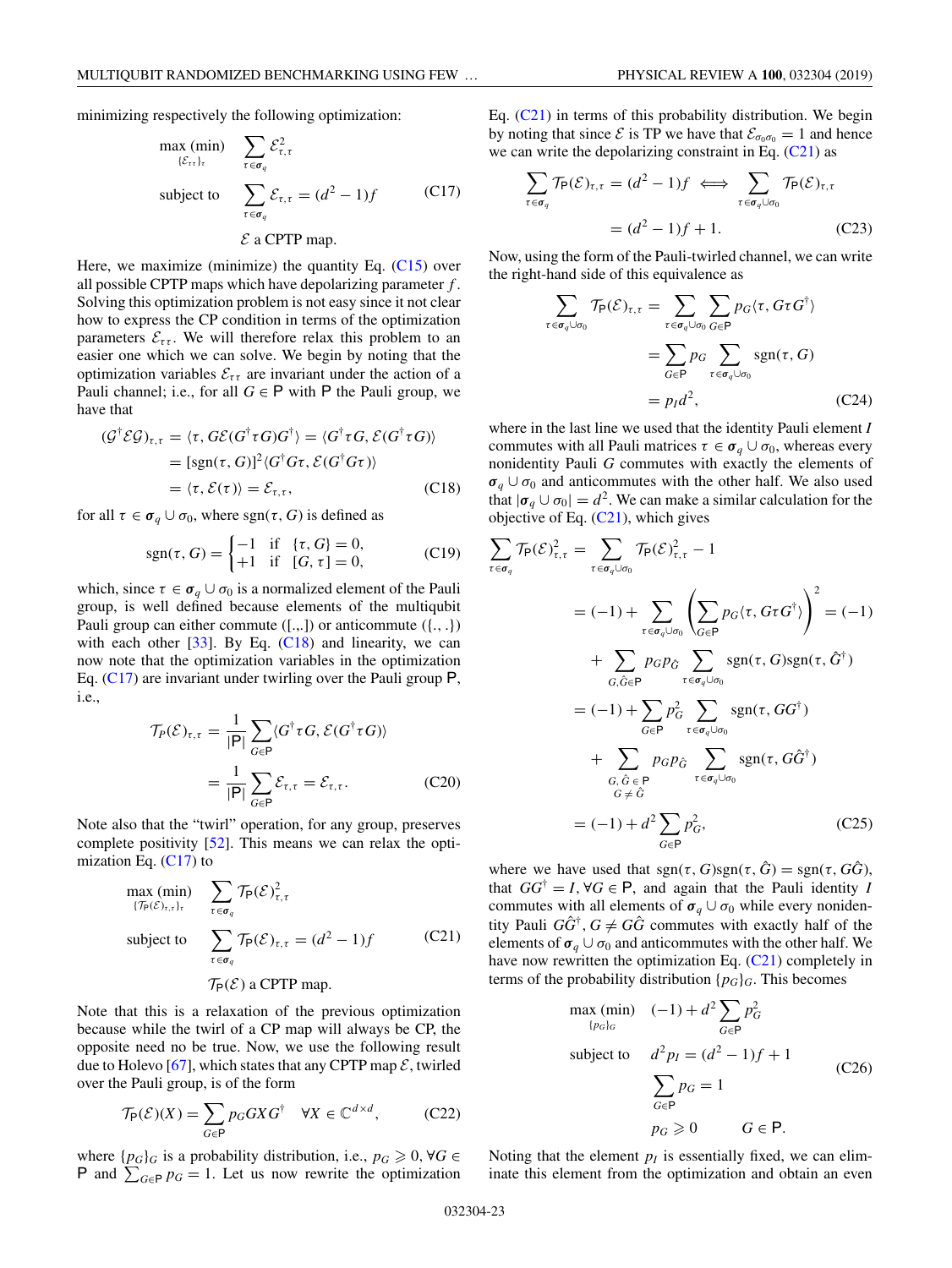<span id="page-24-0"></span>simpler optimization:

$$
\max_{\{p_G\}_G} (\min) \quad (-1) + d^2 \sum_{G \in \mathsf{P}/\{I\}} p_G^2 + d^2 \left(\frac{d^2 - 1}{d^2} f + \frac{1}{d^2}\right)^2
$$

subject to  $\sum$ 

$$
\sum_{G \in P/I} p_G = 1 - \frac{d^2 - 1}{d^2} f - \frac{1}{d^2}
$$
  
\n
$$
p_G \ge 0 \qquad G \in P/I.
$$
 (C27)

The above optimization is a well-studied instance of a class of optimization problems called quadratic programs [\[68\]](#page-31-0). This problem has the minimum [\[68,](#page-31-0) Chapter 4, Section 4]:

$$
p_{G,\min} = \frac{1}{d^2 - 1} \left( 1 - \frac{d^2 - 1}{d^2} f - \frac{1}{d^2} \right) \quad \forall G \in \mathsf{P}/\{I\} \tag{C28}
$$

and has  $d^2 - 1$  degenerate maxima indexed by the nonidentity Pauli elements  $\tilde{G}$  of the form

$$
p_{G,max} = \begin{cases} 1 - \frac{d^2 - 1}{d^2} f - \frac{1}{d^2} & \text{if } G = \tilde{G} \\ 0 & \text{otherwise.} \end{cases}
$$
 (C29)

This means we can lower bound the quantity Eq.  $(C15)$ , for any CPTP map  $\mathcal{E}$ , by

$$
\frac{1}{d^2 - 1} \sum_{\tau \in \sigma_q} \mathcal{E}_{\tau, \tau}^2 \ge \frac{d^2}{d^2 - 1} \left( \frac{d^2 - 1}{d^2} f + \frac{1}{d^2} \right)^2
$$

$$
+ \frac{d^2}{(d^2 - 1)^2} \left( 1 - \frac{d^2 - 1}{d^2} f - \frac{1}{d^2} \right)^2
$$

$$
- \frac{1}{d^2 - 1}.
$$
(C30)

By using the relation  $f = 1 - \frac{dr}{d-1}$ , we can rewrite this lower bound in terms of the infidelity *r*. This process is straightforward but rather tedious so we will not write it down. At the end of the calculation, we obtain

$$
\frac{1}{d^2 - 1} \sum_{\tau \in \sigma_q} \mathcal{E}_{\tau, \tau}^2 \ge 1 - \frac{2dr}{d - 1} + \frac{d^2r^2}{(d - 1)^2}.
$$
 (C31)

Similarly, we can write for the upper bound

$$
\frac{1}{d^2 - 1} \sum_{\tau \in \sigma_q} \mathcal{E}_{\tau, \tau}^2 \leq \frac{d^2}{d^2 - 1} \left( \frac{d^2 - 1}{d^2} f + \frac{1}{d^2} \right)^2
$$

$$
+ \frac{d^2}{d^2 - 1} \left( 1 - \frac{d^2 - 1}{d^2} f - \frac{1}{d^2} \right)^2
$$

$$
- \frac{1}{d^2 - 1}, \tag{C32}
$$

which, by essentially the same tedious but straightforward calculation, yields

$$
\frac{1}{d^2 - 1} \sum_{\tau \in \sigma_q} \mathcal{E}_{\tau \tau} \leq 1 - 2 \frac{dr}{d - 1} + \frac{2(d + 1)}{(d - 1)} r^2, \quad (C33)
$$

which completes the lemma.

#### **3. Eigenvalues of twirled quantum channels**

Lemma 5 proves that the unitarity upper bounds the eigenvalues of the twirled superoperator  $\mathcal{T}_{\phi_{TS}}(\mathcal{E}^{\otimes 2})$ . This resolves an open question posed in Ref. [\[24\]](#page-30-0) and allows us to establish the long sequence length behavior of the variance of RB.

*Lemma 5.* Let  $\mathcal{E}: \mathcal{M}_d \to \mathcal{M}_d$  be a quantum channel with unitarity *u* and consider the twirled operator  $\mathcal{T}_{\phi_{TS}}(\mathcal{E}^{\otimes 2})$  with respect to the traceless-symmetric representation. This operator can then be written as (Lemmas [1](#page-15-0) and [2\)](#page-17-0)

$$
\mathcal{T}_{\phi_{TS}}(\mathcal{E}^{\otimes 2}) = \sum_{i \in \mathcal{Z}} \chi_i \mathcal{P}_i \tag{C34}
$$

with  $\mathcal{Z} = \{tr, 1, 2, [1], [2], [3], \{1\}, \{2\}\}, \mathcal{P}_i$  the projector onto the spaces  $V_i \subset \mathcal{M}_d^{\otimes 2}$  and

$$
\chi_i := \frac{\text{Tr}(\mathcal{E}\mathcal{P}_i)}{\text{Tr}(\mathcal{P}_i)},\tag{C35}
$$

where the trace is taken over superoperators. We now have for all  $i \in \mathcal{Z}$  that

$$
\chi_i \leqslant u. \tag{C36}
$$

-*Proof.* We begin by considering  $i \in \mathcal{Z}_d$ . Note first that for  $i =$  tr we have that

$$
\chi_{\rm i} = \frac{\text{Tr}(\mathcal{P}_{\rm tr}\mathcal{E}^{\otimes 2})}{\text{Tr}(\mathcal{P}_{\rm tr})} = \frac{1}{d^2 - 1} \sum_{\tau, \tau' \in \sigma_q} \langle \langle \tau^{\otimes 2} | \mathcal{E}^{\otimes 2} | \tau'^{\otimes 2} \rangle \rangle, \quad \text{(C37)}
$$

where we have used the definition of  $P_{tr}$  (Lemma [2\)](#page-17-0). We can calculate

$$
\frac{1}{d^2 - 1} \sum_{\tau, \tau' \in \sigma_q} \langle \langle \tau^{\otimes 2} | \mathcal{E}^{\otimes 2} | \tau'^{\otimes 2} \rangle \rangle = \frac{1}{d^2 - 1} \sum_{\tau, \tau' \in \sigma_q} \langle \langle \tau | \mathcal{E} | \tau' \rangle \rangle^2
$$

$$
= \frac{1}{d^2 - 1} \sum_{\tau, \tau' \in \sigma_q} \langle \langle \tau | \mathcal{E} | \tau' \rangle \rangle
$$

$$
= \frac{1}{d^2 - 1} \sum_{\tau, \tau' \in \sigma_q} \langle \langle \tau | \mathcal{E}_u \mathcal{E}_u^{\dagger} | \tau \rangle \rangle
$$

$$
= u(\mathcal{E}), \qquad (C38)
$$

where we have used the definition of the unitarity. Now consider  $i \in \mathcal{Z}_d$ . We have

$$
\chi_{i} = \frac{\text{Tr}(\mathcal{P}_{i}\mathcal{E}^{\otimes 2})}{\text{Tr}(\mathcal{P}_{i})}
$$
\n
$$
= \frac{1}{\text{Tr}(\mathcal{P}_{i})} \sum_{\tau \in \sigma_{q}} \langle \langle \tau^{\otimes 2} | \mathcal{P}_{i}\mathcal{E}^{\otimes 2} | \tau^{\otimes 2} \rangle \rangle
$$
\n
$$
= \frac{1}{\text{Tr}(\mathcal{P}_{i})} \sum_{\tau, \tau' \in \sigma_{q}} \langle \langle \tau^{\otimes 2} | \mathcal{P}_{i} | \tau'^{\otimes 2} \rangle \rangle \langle \langle \tau'^{\otimes 2} | \mathcal{E}^{\otimes 2} | \tau^{\otimes 2} \rangle \rangle, \quad \text{(C39)}
$$

where we have used that the support of  $P_i$  lies in  $V_d$  (defined in Lemma [2\)](#page-17-0). Now, we can use Lemma [3](#page-21-0) to upper bound this

032304-24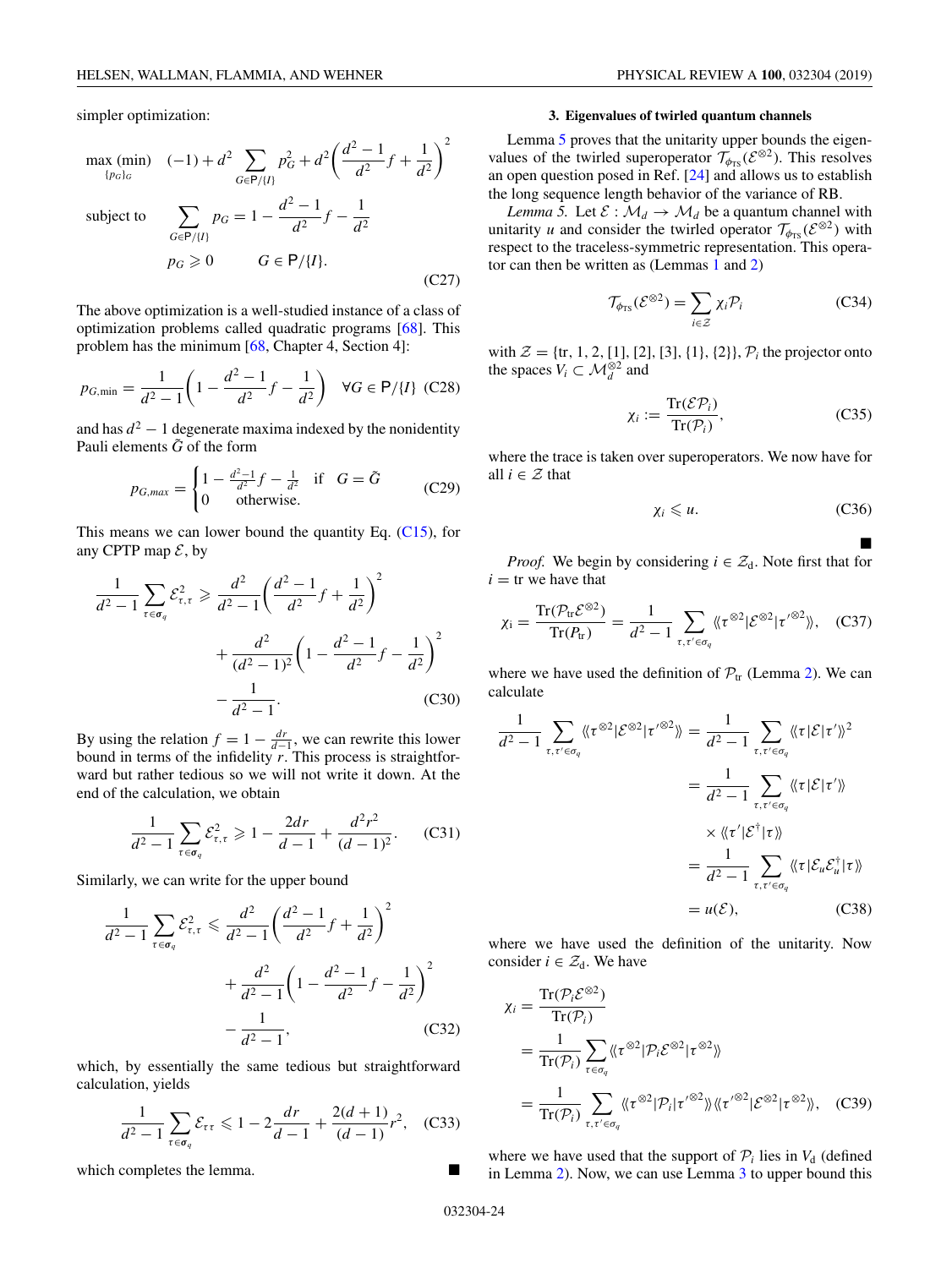<span id="page-25-0"></span>quantity. We have

$$
\chi_i \leq \frac{1}{\text{Tr}(\mathcal{P}_i)} \sum_{\tau, \tau' \in \sigma_q} \frac{\text{Tr}(\mathcal{P}_i)}{d^2 - 1} \langle \tau'^{\otimes 2} | \mathcal{E}^{\otimes 2} | \tau^{\otimes 2} \rangle
$$
  
= 
$$
\frac{1}{d^2 - 1} \sum_{\tau, \tau' \in \sigma_q} \langle \langle \tau' | \mathcal{E} | \tau \rangle \rangle \langle \tau | \mathcal{E}^\dagger | \tau' \rangle \rangle
$$
  
= *u*, (C40)

where we have again used the definition of the unitarity.

Next, we consider the case of  $i \in \mathcal{Z}_{[S]}$ . We have

$$
\chi_{i} = \frac{\text{Tr}(\mathcal{P}_{i}\mathcal{E}^{\otimes 2})}{\text{Tr}(\mathcal{P}_{i})} = \frac{1}{4} \frac{1}{\text{Tr}(\mathcal{P}_{i})} \sum_{\tau,\tau' \in \sigma_{q}} \sum_{\substack{\sigma \in \mathbf{C}_{\tau} \\ \sigma' \in \mathbf{C}_{\tau'}}} \langle \langle S_{\sigma,\sigma\cdot\tau} | \mathcal{P}_{i} | S_{\sigma',\sigma'\cdot\tau'} \rangle \rangle \langle \langle S_{\sigma',\sigma'\cdot\tau'} | \mathcal{E}^{\otimes 2} | S_{\sigma,\sigma\cdot\tau} \rangle \rangle, \tag{C41}
$$

where we have used that the support of  $P_i$  lies in  $V_{[S]}$  (defined in Lemma [2\)](#page-17-0) and the factor of  $1/4$  accounts for the fact that we are double counting the basis of  $V_{[S]}$  since  $S_{\sigma,\sigma,\tau} = S_{\sigma,\tau,\sigma}$  (we double count twice: once in the definition of the trace and once in the resolution of the identity on *V*[*<sup>S</sup>*]). From Lemma [3,](#page-21-0) we can lose one of the sums and get

$$
\chi_{i} = \frac{1}{4} \frac{1}{\text{Tr}(\mathcal{P}_{i})} \sum_{\tau, \tau' \in \sigma_{q}} \sum_{\sigma \in \mathbf{C}_{\tau}} \langle \langle S_{\sigma, \sigma \cdot \tau} | \mathcal{P}_{i} | S_{\sigma', \sigma' \cdot \tau'} \rangle \rangle \delta_{\tau, \tau'} \langle \langle S_{\sigma', \sigma' \cdot \tau'} | \mathcal{E}^{\otimes 2} | S_{\sigma, \sigma \cdot \tau} \rangle \rangle
$$
  
= 
$$
\frac{1}{4} \frac{1}{\text{Tr}(\mathcal{P}_{i})} \sum_{\tau \in \sigma_{q}} \sum_{\sigma, \sigma' \in \mathbf{C}_{\tau}} \langle \langle S_{\sigma, \sigma \cdot \tau} | \mathcal{P}_{i} | S_{\sigma', \sigma' \cdot \tau} \rangle \rangle \langle \langle S_{\sigma', \sigma' \cdot \tau} | \mathcal{E}^{\otimes 2} | S_{\sigma, \sigma \cdot \tau} \rangle \rangle. \tag{C42}
$$

We can further use Lemma [3](#page-21-0) to upper bound this quantity as

$$
\chi_{i} \leq \frac{1}{4} \frac{1}{\text{Tr}(\mathcal{P}_{i})} \sum_{\tau \in \sigma_{q}} \sum_{\sigma,\sigma' \in \mathcal{C}_{\tau}} |\langle \langle S_{\sigma,\sigma \cdot \tau} | \mathcal{P}_{i} | S_{\sigma',\sigma' \cdot \tau} \rangle \rangle| |\langle \langle S_{\sigma',\sigma' \cdot \tau} | \mathcal{E}^{\otimes 2} | S_{\sigma,\sigma \cdot \tau} \rangle \rangle|
$$
  
\n
$$
\leq \frac{1}{4} \frac{1}{\text{Tr}(\mathcal{P}_{i})} \sum_{\tau \in \sigma_{q}} \sum_{\sigma,\sigma' \in \mathcal{C}_{\tau}} \frac{2 \text{Tr}(\mathcal{P}_{i})}{(d^{2} - 1)(d/2 - 2)} |\langle \langle S_{\sigma',\sigma' \cdot \tau} | \mathcal{E}^{\otimes 2} | S_{\sigma,\sigma \cdot \tau} \rangle \rangle|
$$
  
\n
$$
= \frac{1}{2} \frac{1}{(d^{2} - 1)(d^{2}/2 - 2)} \sum_{\tau \in \sigma_{q}} \sum_{\sigma,\sigma' \in \mathcal{C}_{\tau}} |\langle \langle \sigma | \mathcal{E} | \sigma' \rangle \rangle| \langle \sigma \cdot \tau | \mathcal{E} | \sigma' \cdot \tau \rangle \rangle + \langle \langle \sigma \cdot \tau | \mathcal{E} | \sigma' \rangle \rangle \langle \langle \sigma | \mathcal{E} | \sigma' \cdot \tau \rangle \rangle|, \tag{C43}
$$

where we have also used the triangle inequality for the absolute value. Using the triangle inequality again, together with the fact that  $2|ab| \le a^2 + b^2$  for all  $a, b \in \mathbb{R}$ , we can write

 $\sqrt{ }$ 

$$
\chi_{i} \leq \frac{1}{2} \frac{1}{(d^{2}-1)(d^{2}/2-2)} \sum_{\tau \in \sigma_{q}} \sum_{\sigma,\sigma' \in \mathbf{C}_{\tau}} |\mathcal{E}_{\sigma,\sigma'} \mathcal{E}_{\sigma \cdot \tau,\sigma' \cdot \tau}| + |\mathcal{E}_{\sigma \cdot \tau,\sigma'} \mathcal{E}_{\sigma,\sigma' \cdot \tau}|
$$
  

$$
\leq \frac{1}{4} \frac{1}{(d^{2}-1)(d^{2}/2-2)} \sum_{\tau \in \sigma_{q}} \sum_{\sigma,\sigma' \in \mathbf{C}_{\tau}} \mathcal{E}_{\sigma,\sigma'}^{2} + \mathcal{E}_{\sigma \cdot \tau,\sigma' \cdot \tau}^{2} + \mathcal{E}_{\sigma \cdot \tau,\sigma'}^{2} + \mathcal{E}_{\sigma,\sigma' \cdot \tau}^{2}.
$$
 (C44)

Now, since  $\sigma \in \mathbb{C}_{\tau} \iff \sigma \cdot \tau \in \mathbb{C}_{\tau}$  we can roll the four sums in the above expression into one, that is,

$$
\chi_i \leq \frac{1}{(d^2 - 1)(d^2/2 - 2)} \sum_{\tau \in \sigma_q} \sum_{\sigma, \sigma' \in C_{\tau}} \mathcal{E}_{\sigma, \sigma'}^2
$$

$$
= \sum_{\sigma, \sigma' \in \sigma_q} \sum_{\tau \in C_{\sigma} \cap C_{\sigma'}} \mathcal{E}_{\sigma, \sigma'}^2
$$

$$
\leq \frac{1}{(d^2 - 1)} \sum_{\sigma, \sigma' \in \sigma_q} \mathcal{E}_{\sigma, \sigma'}^2
$$

$$
= u,
$$
 (C45)

where we used the fact that  $\sigma \in \mathbb{C}_{\tau} \iff \tau \in \mathbb{C}_{\sigma}$ , the fact that  $|\mathbf{C}_{\sigma} \cap \mathbf{C}_{\sigma'}| \leq |\mathbf{C}_{\sigma}| = d^2/2 - 2$ , and the definition of the unitarity. This means we have  $\chi_i \leq u$  for all  $i \in \mathcal{Z}_{[S]}$ . The argument for  $i \in \mathcal{Z}_{\{S\}}$  is conceptually the same as that for  $i \in \mathcal{Z}_{[S]}$ , so we will not write it down.

Lemma 6 proves that the eigenvalues of the twirled superoperator  $\mathcal{T}_{\phi_{TS}}(\mathcal{E}^{\otimes 2})$  are close to the depolarizing parameter *f*. This fact is key in our analysis of the variance of RB in the presence of SPAM.

*Lemma 6.* Let  $\mathcal{E}: \mathcal{M}_d \to \mathcal{M}_d$  be a quantum channel with infidelity *r* and depolarizing parameter  $f = 1 - \frac{dr}{d-1}$  and consider the twirled operator  $\mathcal{T}_{\phi_{TS}}(\mathcal{E}^{\otimes 2})$  with respect to the traceless-symmetric representation. This operator can then be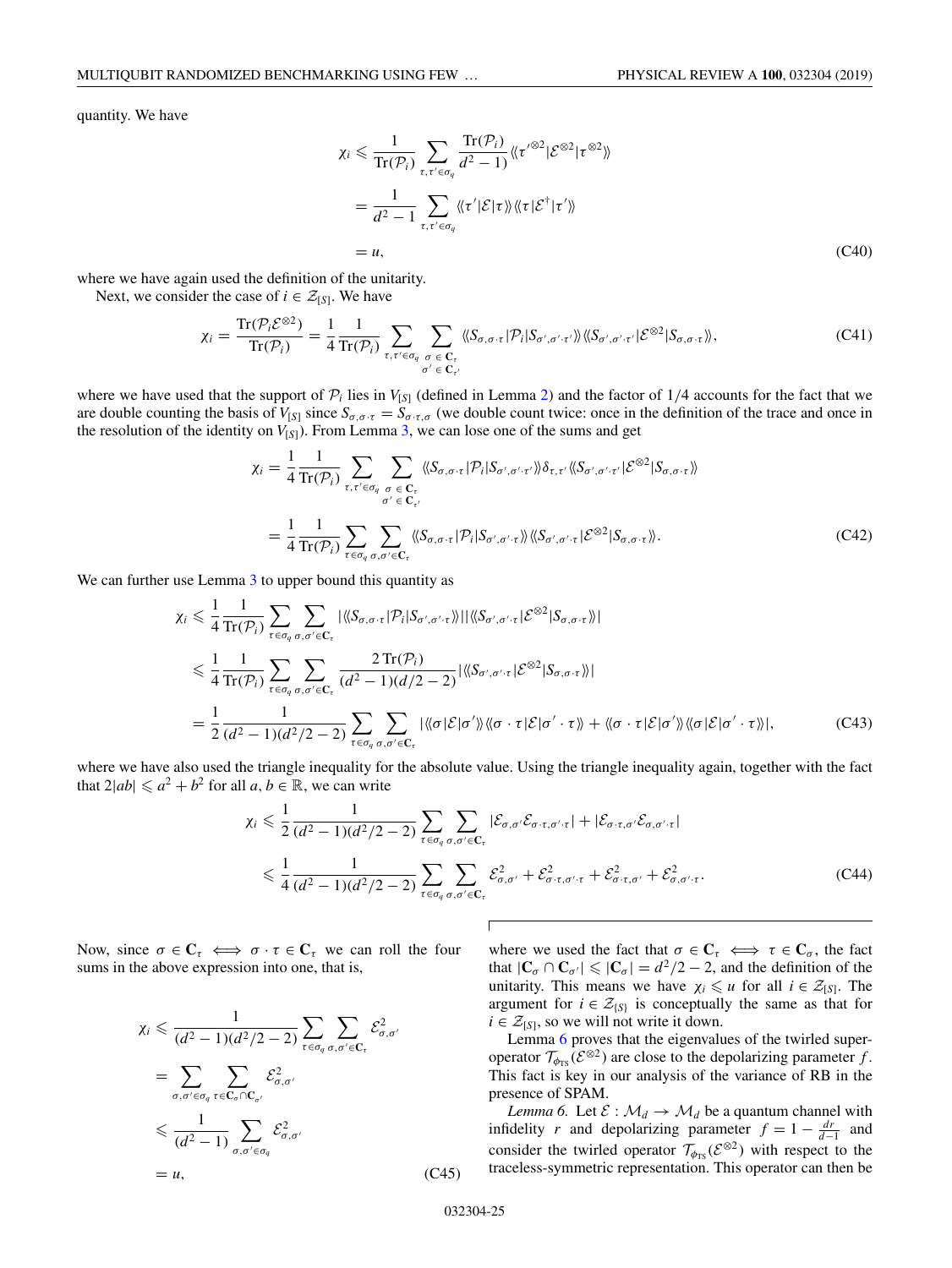written as (Lemmas [1](#page-15-0) and [2\)](#page-17-0)

$$
\mathcal{T}_{\phi_{TS}}(\mathcal{E}^{\otimes 2}) = \sum_{i \in \mathcal{Z}} \chi_i \mathcal{P}_i
$$
 (C46)

with  $\mathcal{Z} = \{tr, 1, 2, [1], [2], [3], \{1\}, \{2\}\}, \mathcal{P}_i$  the projector onto the spaces  $V_i \subset \mathcal{M}_d^{\otimes 2}$ , and

$$
\chi_i := \frac{\operatorname{Tr}(\mathcal{E}\mathcal{P}_i)}{\operatorname{Tr}(\mathcal{P}_i)},\tag{C47}
$$

where the trace is taken over superoperators. We now have for all  $i \in \mathcal{Z}_d$ 

$$
|\chi_i - f^2| \leqslant \frac{2dr}{d-1} \tag{C48}
$$

and for all  $i \in \mathcal{Z}_{[S]} \cup \mathcal{Z}_{\{S\}}$ 

$$
|\chi_i - f^2| \leqslant \frac{2dr}{d-1}.\tag{C49}
$$

subject to the constraint  $r \leq \frac{1}{3}$ .

*Proof.* From Lemma [5,](#page-24-0) we have that  $\chi_i \leq u$  for all  $i \in \mathcal{Z}$ . And since  $u \leq 1$  for all quantum channels [\[19\]](#page-30-0), we certainly have that

$$
\chi_i - f^2 \leq 1 - \left(1 - \frac{dr}{d-1}\right)^2 \leq \frac{2dr}{d-1}.\tag{C50}
$$

Hence, we are only interested in upper bounding  $f^2 - \chi_i$ , and thus lower bounding  $\chi_i$  for all  $i \in \mathcal{Z}$ . First, consider  $i \in \mathcal{Z}_d$ . We proceed in much the same way as Lemma [5.](#page-24-0) We have

$$
\chi_{i} = \frac{\text{Tr}(\mathcal{P}_{i}\mathcal{E}^{\otimes 2})}{\text{Tr}(\mathcal{P}_{i})} = \frac{1}{\text{Tr}(\mathcal{P}_{i})} \sum_{\tau, \tau' \in \sigma_{q}} \langle \langle \tau^{\otimes 2} | \mathcal{P}_{i} | \tau'^{\otimes 2} \rangle \rangle \langle \langle \tau'^{\otimes 2} | \mathcal{E} | \tau^{\otimes 2} \rangle \rangle
$$
  

$$
= \frac{1}{\text{Tr}(\mathcal{P}_{i})} \sum_{\tau \in \sigma_{q}} \langle \langle \tau^{\otimes 2} | \mathcal{P}_{i} | \tau^{\otimes 2} \rangle \rangle \mathcal{E}_{\tau, \tau}^{2} + \frac{1}{\text{Tr}(\mathcal{P}_{i})} \sum_{\substack{\tau, \tau' \in \sigma_{q} \\ \tau \neq \tau'}} \langle \langle \tau^{\otimes 2} | \mathcal{P}_{i} | \tau'^{\otimes 2} \rangle \rangle \mathcal{E}_{\tau', \tau}^{2}. \tag{C51}
$$

We begin by considering the first term in Eq.  $(C51)$ . Using Lemma [3,](#page-21-0) we can say

$$
\frac{1}{\operatorname{Tr}(\mathcal{P}_i)} \sum_{\tau \in \sigma_q} \langle \langle \tau^{\otimes 2} | \mathcal{P}_i | \tau^{\otimes 2} \rangle \rangle \mathcal{E}_{\tau,\tau}^2 = \frac{\operatorname{Tr}(\mathcal{P}_i)}{(d^2 - 1) \operatorname{Tr}(\mathcal{P}_i)} \sum_{\tau \in \sigma_q} \mathcal{E}_{\tau,\tau}^2 \ge f^2,\tag{C52}
$$

where we have also used the lower bound from Lemma [4.](#page-22-0) Now let us consider the second term in Eq. (C51). We have

$$
\frac{1}{\text{Tr}(\mathcal{P}_{i})} \sum_{\substack{\tau, \tau' \in \sigma_{q} \\ \tau \neq \tau' \\ \tau' \neq \tau'}} \langle \langle \tau^{\otimes 2} | \mathcal{P}_{i} | \tau'^{\otimes 2} \rangle \rangle \mathcal{E}_{\tau', \tau}^{2} \geq -\frac{1}{\text{Tr}(\mathcal{P}_{i})} \sum_{\substack{\tau, \tau' \in \sigma_{q} \\ \tau \neq \tau' \\ \tau' \neq \tau' \\ \tau' \neq \tau' \neq \tau'}} |\langle \langle \tau^{\otimes 2} | \mathcal{P}_{i} | \tau'^{\otimes 2} \rangle \rangle |\mathcal{E}_{\tau', \tau}^{2}
$$
\n
$$
\geq -\frac{1 \text{Tr}(\mathcal{P}_{i})}{(d^{2} - 1) \text{Tr}(\mathcal{P}_{i})} \sum_{\substack{\tau, \tau' \in \sigma_{q} \\ \tau \neq \tau' \\ \tau' \neq \tau' \\ d^{2} - 1} \sum_{\tau \in \sigma_{q}} \mathcal{E}_{\tau, \tau}^{2}
$$
\n
$$
\geq -u + f^{2}, \tag{C53}
$$

where we have again used Lemma [3,](#page-21-0) the lower bound from Lemma [4,](#page-22-0) and the definition of unitarity. We can now see that for  $i \in \mathcal{Z}_d$  we have

$$
f^{2} - \chi_{i} \leqslant f^{2} - 2f^{2} + u = u - f^{2} \leqslant 1 - \left(1 - \frac{dr}{d - 1}\right)^{2} \leqslant \frac{2dr}{d - 1}.
$$
 (C54)

Now, consider  $i \in \mathcal{Z}_{[S]}$  (note that we are implicitly taking  $d \geq 4$  for this part of the proof; this is justified as the set  $\mathcal{Z}_{[S]}$  is empty for  $q = 1$ ). From Lemma [5](#page-24-0) and in particular Eq. [\(C42\)](#page-25-0), we get

$$
\chi_i = \frac{1}{4} \frac{1}{\text{Tr}(\mathcal{P}_i)} \sum_{\tau \in \sigma_q} \sum_{\sigma, \sigma' \in \mathbf{C}_{\tau}} \langle \langle S_{\sigma, \sigma \cdot \tau} | \mathcal{P}_i | S_{\sigma', \sigma' \cdot \tau} \rangle \rangle \langle \langle S_{\sigma', \sigma' \cdot \tau} | \mathcal{E}^{\otimes 2} | S_{\sigma, \sigma \cdot \tau} \rangle \rangle. \tag{C55}
$$

We can rewrite this a little bit as follows:

$$
\chi_{i} = \frac{1}{4} \frac{1}{\text{Tr}(\mathcal{P}_{i})} \sum_{\tau \in \sigma_{q}} \sum_{\sigma,\sigma' \in \mathbf{C}_{\tau}} \langle \langle S_{\sigma,\sigma \cdot \tau} | \mathcal{P}_{i} | S_{\sigma',\sigma' \cdot \tau} \rangle \rangle \langle \mathcal{E}_{\sigma',\sigma} \mathcal{E}_{\sigma' \cdot \tau,\sigma \cdot \tau} + \mathcal{E}_{\sigma',\sigma \cdot \tau} \mathcal{E}_{\sigma' \cdot \tau,\sigma} \rangle \tag{C56}
$$

$$
= \frac{1}{4} \frac{1}{\text{Tr}(\mathcal{P}_i)} \sum_{\tau \in \sigma_q} \sum_{\sigma, \sigma' \in \mathbf{C}_{\tau}} \langle \langle S_{\sigma, \sigma \cdot \tau} | \mathcal{P}_i | S_{\sigma', \sigma' \cdot \tau} \rangle \rangle \mathcal{E}_{\sigma', \sigma} \mathcal{E}_{\sigma' \cdot \tau, \sigma \cdot \tau} + \frac{1}{4} \frac{1}{\text{Tr}(\mathcal{P}_i)} \sum_{\tau \in \sigma_q} \sum_{\sigma, \sigma' \in \mathbf{C}_{\tau}} \langle \langle S_{\sigma, \sigma \cdot \tau} | \mathcal{P}_i | S_{\sigma', \sigma' \cdot \tau} \rangle \rangle \mathcal{E}_{\sigma', \sigma \cdot \tau} \mathcal{E}_{\sigma' \cdot \tau, \sigma} \tag{C57}
$$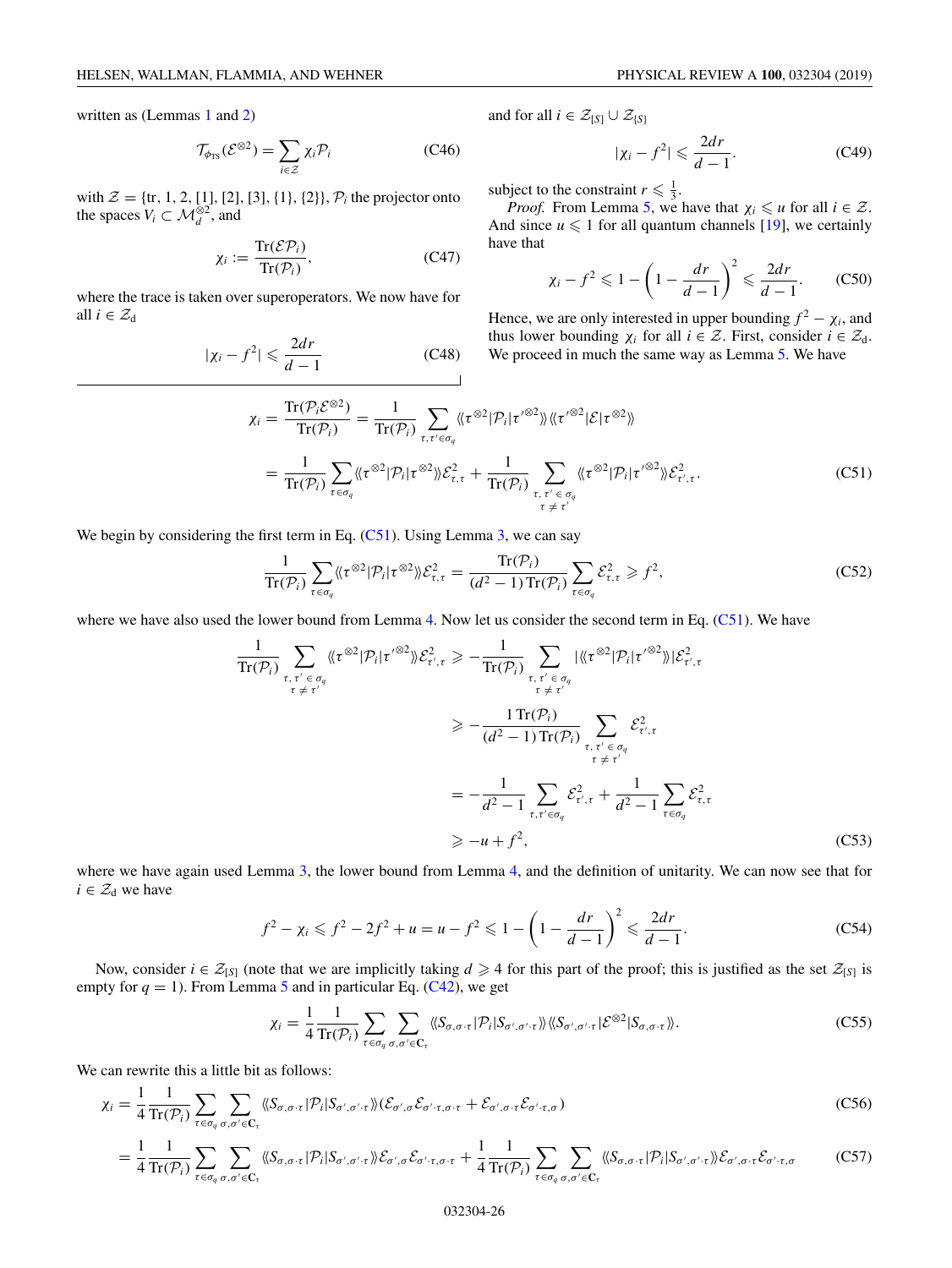<span id="page-27-0"></span>
$$
= \frac{1}{4} \frac{1}{\text{Tr}(\mathcal{P}_i)} \sum_{\tau \in \sigma_q} \sum_{\sigma, \sigma' \in \mathbf{C}_{\tau}} \langle \langle S_{\sigma, \sigma \cdot \tau} | \mathcal{P}_i | S_{\sigma', \sigma', \tau} \rangle \rangle \mathcal{E}_{\sigma', \sigma} \mathcal{E}_{\sigma', \tau, \sigma \cdot \tau} + \frac{1}{4} \frac{1}{\text{Tr}(\mathcal{P}_i)} \sum_{\tau \in \sigma_q} \sum_{\sigma, \sigma' \in \mathbf{C}_{\tau}} \langle \langle S_{\sigma, \sigma \cdot \tau} | \mathcal{P}_i | S_{\sigma', \tau, (\sigma', \tau) \cdot \tau} \rangle \rangle \mathcal{E}_{\sigma', \tau, \sigma \cdot \tau} \mathcal{E}_{(\sigma', \tau) \cdot \tau, \sigma} \tag{C58}
$$

$$
= \frac{1}{2} \frac{1}{\text{Tr}(\mathcal{P}_i)} \sum_{\tau \in \sigma_q} \sum_{\sigma, \sigma' \in \mathbf{C}_{\tau}} \langle \langle S_{\sigma, \sigma \cdot \tau} | \mathcal{P}_i | S_{\sigma', \sigma' \cdot \tau} \rangle \rangle \mathcal{E}_{\sigma', \sigma} \mathcal{E}_{\sigma' \cdot \tau, \sigma \cdot \tau}, \tag{C59}
$$

where we used that  $\sigma' \in \mathbb{C}_{\tau} \iff \sigma' \cdot \tau \in \mathbb{C}_{\tau}$ , that  $(\sigma' \cdot \tau) \cdot \tau = \sigma'$ , and that  $S_{\sigma', \sigma', \tau} = S_{\sigma', \tau, \sigma'}$ . We can again separate off the "diagonal" terms to get

$$
\chi_i = \frac{1}{2} \frac{1}{\text{Tr}(\mathcal{P}_i)} \sum_{\tau \in \sigma_q} \sum_{\sigma \in \mathbf{C}_{\tau}} \langle \langle S_{\sigma, \sigma \cdot \tau} | \mathcal{P}_i | S_{\sigma, \sigma \cdot \tau} \rangle \rangle \mathcal{E}_{\sigma, \sigma} \mathcal{E}_{\sigma \cdot \tau, \sigma \cdot \tau}
$$
(C60a)

$$
+\frac{1}{2}\frac{1}{\operatorname{Tr}(\mathcal{P}_i)}\sum_{\tau\in\sigma_q}\sum_{\sigma,\,\sigma'\,\in\,\mathbf{C}_{\tau}\sigma\,\neq\,\sigma'}\langle\langle S_{\sigma,\sigma\cdot\tau}|\mathcal{P}_i|S_{\sigma',\sigma'\cdot\tau}\rangle\rangle\mathcal{E}_{\sigma',\sigma}\mathcal{E}_{\sigma'\cdot\tau,\sigma\cdot\tau}.\tag{C60b}
$$

We will analyze the terms Eqs. (C60a) and (C60b) separately. We begin with Eq. (C60a). We can use Lemma [3](#page-21-0) to get

Eq. 
$$
(C60a) = \frac{1}{(d^2 - 1)\left(\frac{d^2}{2} - 2\right)} \sum_{\tau \in \sigma_q} \sum_{\sigma \in \mathbb{C}_{\tau}} \mathcal{E}_{\sigma,\sigma} \mathcal{E}_{\sigma \cdot \tau,\sigma \cdot \tau}.
$$
 (C61)

Now, we use the generic statement  $2ab = a^2 + b^2 - (a - b)^2$  for all  $a, b \in \mathbb{R}$  to write

$$
\text{Eq.} \left(\text{C60a}\right) = \frac{1}{2} \frac{1}{(d^2 - 1)\left(\frac{d^2}{2} - 1\right)} \sum_{\tau \in \sigma_q} \sum_{\sigma \in \mathbb{C}_{\tau}} \mathcal{E}_{\sigma,\sigma}^2 + \mathcal{E}_{\sigma \cdot \tau,\sigma \cdot \tau}^2 - \frac{1}{2} \frac{1}{(d^2 - 1)\left(\frac{d^2}{2} - 2\right)} \sum_{\tau \in \sigma_q} \sum_{\sigma \in \mathbb{C}_{\tau}} (\mathcal{E}_{\sigma,\sigma} - \mathcal{E}_{\sigma \cdot \tau,\sigma \cdot \tau})^2 \tag{C62}
$$

$$
=\frac{1}{(d^2-1)\left(\frac{d^2}{2}-2\right)}\sum_{\tau\in\sigma_q}\sum_{\sigma\in\mathbb{C}_{\tau}}\mathcal{E}_{\sigma,\sigma}^2-\frac{1}{2}\frac{1}{(d^2-1)\left(\frac{d^2}{2}-2\right)}\sum_{\tau\in\sigma_q}\sum_{\sigma\in\mathbb{C}_{\tau}}(\mathcal{E}_{\sigma,\sigma}-\mathcal{E}_{\sigma\cdot\tau,\sigma\cdot\tau})^2
$$
(C63)

$$
=\frac{1}{(d^2-1)\left(\frac{d^2}{2}-2\right)}\sum_{\sigma\in\sigma_q}\sum_{\tau\in\mathbb{C}_{\sigma}}\mathcal{E}_{\sigma,\sigma}^2-\frac{1}{2}\frac{1}{(d^2-1)\left(\frac{d^2}{2}-2\right)}\sum_{\tau\in\sigma_q}\sum_{\sigma\in\mathbb{C}_{\tau}}(\mathcal{E}_{\sigma,\sigma}-\mathcal{E}_{\sigma\cdot\tau,\sigma\cdot\tau})^2
$$
(C64)

$$
=\frac{1}{d^2-1}\sum_{\sigma\in\sigma_q}\mathcal{E}_{\sigma,\sigma}^2-\frac{1}{2}\frac{1}{(d^2-1)\left(\frac{d^2}{2}-2\right)}\sum_{\tau\in\sigma_q}\sum_{\sigma\in\mathbf{C}_{\tau}}(\mathcal{E}_{\sigma,\sigma}-\mathcal{E}_{\sigma\cdot\tau,\sigma\cdot\tau})^2
$$
(C65)

$$
\geqslant f^2 - \frac{1}{2} \frac{1}{(d^2 - 2)\left(\frac{d^2}{2} - 1\right)} \sum_{\tau \in \sigma_q} \sum_{\sigma \in \mathbb{C}_{\tau}} (\mathcal{E}_{\sigma, \sigma} - \mathcal{E}_{\sigma \cdot \tau, \sigma \cdot \tau})^2, \tag{C66}
$$

where we again used that  $\sigma \in \mathbb{C}_{\tau} \iff \sigma \cdot \tau \in \mathbb{C}_{\tau}$ , that  $\sigma \in$  $C_{\tau} \iff \tau \in C_{\sigma}$ , and also the lower bound from Lemma [4.](#page-22-0) It remains to bound the second term in Eq. (C66). To do this, we will maximize the quantity  $(W_{\nu,\nu} - W_{\nu,\mu,\nu,\mu})^2$  for  $\mu \in \sigma_q$ and  $v \in \mathbf{C}_{\mu}$  subject to the constraint that W is a CPTP map with depolarizing parameter  $f$ . That is, we will try to solve the maximization problem

max 
$$
(\mathcal{W}_{\nu,\nu} - \mathcal{W}_{\mu,\mu})^2
$$
  
\nsubject to  $\sum_{\tau \in \sigma_q} \mathcal{W}_{\tau\tau} = (d^2 - 1)f$  (C67)  
\n $\mathcal{W}$  a CPTP map.

As in Lemma [4,](#page-22-0) we can restrict ourselves to  $W$  being a Pauli channel (since the optimization function is a function of only the diagonal elements of  $W$ ). That is, we can consider  $W(X) = \sum_{G \in P} p_G G X G^{\dagger}$ , where  $\{p_G\}_G$  is a probability distribution over the Pauli group. We can write the optimization

objective as

$$
\begin{split} (\mathcal{W}_{\nu,\nu} - \mathcal{W}_{\nu,\mu,\nu,\mu})^2 \\ &= \left[ \sum_{G \in \mathsf{P}} p_G \langle \nu, G \nu G^{\dagger} \rangle - \langle \nu \cdot \mu, G \nu \cdot \mu G^{\dagger} \rangle \right]^2 \\ &= \left[ \sum_{G \in \mathsf{P}} p_G \langle \nu, G \nu G^{\dagger} \rangle - \langle \nu \cdot \mu, (G \nu G^{\dagger}) \cdot (G \mu G^{\dagger}) \rangle \right]^2 \\ &= \left\{ \sum_{G \in \mathsf{P}} p_G \text{sgn}(\nu, G) [1 - \text{sgn}(\mu, G)] \right\}^2, \end{split} \tag{C68}
$$

where the sgn( $v$ , *G*) [as defined in Eq. [\(C19\)](#page-23-0)] encodes the commutation relations of the elements of the Pauli group. Note that the above quantity does not depended on  $p_1$  (the weight associated with the Pauli identity) since  $sgn(\mu, 1) = 1$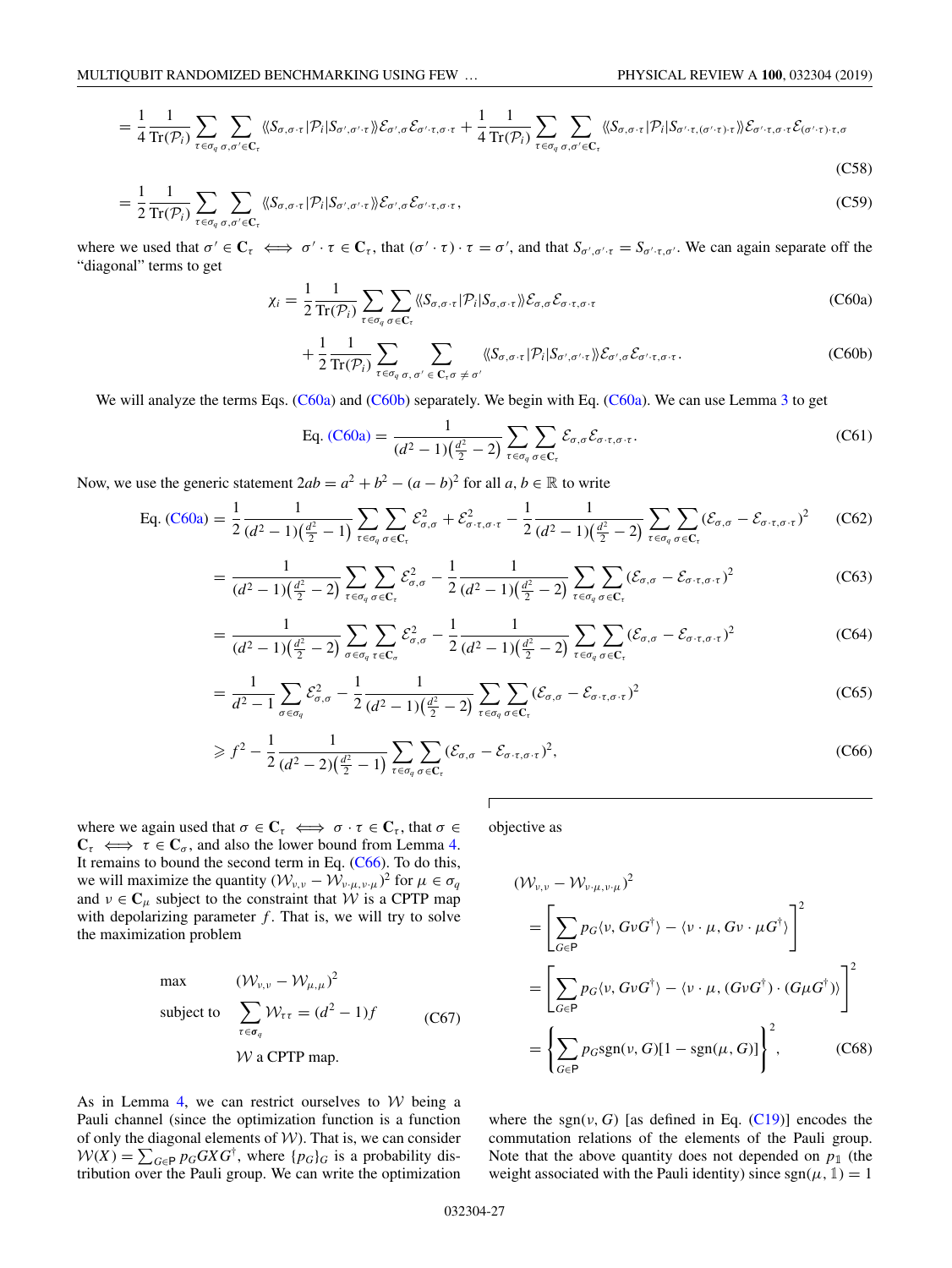$\Gamma$ 

<span id="page-28-0"></span>for all  $\mu \in \sigma_q$ . Hence, we can solve the optimization problem

max

$$
\max \left[ \sum_{G \in P/\{1\}} p_G \text{sgn}(\nu, G)[1 - \text{sgn}(\mu, G)] \right]
$$
  
subject to 
$$
\sum_{G \in P/\{1\}} p_G = 1 - \frac{d^2 - 1}{d^2} f^2 - \frac{1}{d^2}
$$

$$
p_G \ge 0 \quad \forall G \in \mathsf{P}.
$$
 (C69)

⎤

2

This problem has an easily spotted maximum in that we want to put all probability weight on a single  $G \in C_v \cap N_\mu$ and set all other  $p<sub>G</sub>$  to zero [subject to the constraint that the overall channel must have depolarizing parameter *f* , which is encoded in the first constraint of Eq.  $(C69)$ ]. Hence, we have

$$
\left[\sum_{G \in \mathsf{P}} p_G \text{sgn}(\nu, G)[1 - \text{sgn}(\mu, G)]\right]^2 \leq \left[\frac{d^2 - 1}{d^2} (1 - f^2)\right]^2. \tag{C70}
$$

We can feed this back into Eq.  $(C66)$  to obtain

Eq. (C60a) 
$$
\geq f^2 - \frac{1}{2} \frac{1}{(d^2 - 1)(\frac{d^2}{2} - 2)}
$$
  

$$
\times \sum_{\tau \in \sigma_q} \sum_{\sigma \in C_{\tau}} \left[ \frac{d^2 - 1}{d^2} (1 - f^2) \right]^2
$$

$$
= f^2 - \frac{1}{2} \left[ \frac{d^2 - 1}{d^2} (1 - f^2) \right]^2. \tag{C71}
$$

This is a suitable lower bound on Eq.  $(C60a)$ . Next, we consider Eq. [\(C60b\)](#page-27-0). We have

Eq. (C60b) 
$$
\geq -\frac{1}{(d^2 - 1)(\frac{d^2}{2} - 2)} \sum_{\tau \in \sigma_q} \sum_{\sigma, \sigma' \in \mathbf{C}_{\tau}} |\mathcal{E}_{\sigma, \sigma'} \mathcal{E}_{\sigma \cdot \tau, \sigma' \cdot \tau}|
$$
  
\n $\geq -\frac{1}{(d^2 - 1)(\frac{d^2}{2} - 2)} \sum_{\tau \in \sigma_q} \sum_{\substack{\sigma, \sigma' \in \mathbf{C}_{\tau} \\ \sigma \neq \sigma'}} \sum_{\substack{\sigma' \in \mathbf{C}_{\tau} \\ \sigma \neq \sigma'}} \mathcal{E}_{\sigma'}^2$   
\n $\times \frac{1}{2} (\mathcal{E}_{\sigma, \sigma'}^2 + \mathcal{E}_{\sigma \cdot \tau, \sigma' \cdot \tau}^2)$   
\n $= -\frac{1}{(d^2 - 1)(\frac{d^2}{2} - 2)} \sum_{\substack{\sigma, \sigma' \in \sigma_q \\ \sigma \neq \sigma'}} \sum_{\tau \in \mathbf{C}_{\sigma} \cap \mathbf{C}_{\sigma'}} \mathcal{E}_{\sigma, \sigma'}^2$   
\n $= -\frac{\frac{d^4}{4} - 3}{(d^2 - 1)(\frac{d^2}{2} - 2)} \left[ \sum_{\sigma, \sigma' \in \sigma_q} \mathcal{E}_{\sigma, \sigma'}^2 - \sum_{\sigma \in \sigma_q} \mathcal{E}_{\sigma, \sigma'}^2 \right]$   
\n $\geq -\frac{\frac{d^4}{4} - 3}{\frac{d^2}{2} - 2} (u - f^2),$  (C72)

where we used an array of steps that have been used before: the triangle inequality and Lemma [3](#page-21-0) for the first inequality, the fact that  $2|ab| \le a^2 + b^2$  for all  $a, b \in \mathbb{R}$  for the second inequality, the fact that  $\sigma \in \mathbb{C}_{\tau} \iff \tau \in \mathbb{C}_{\sigma}$  for the third equality, the fact that  $|\mathbf{C}_{\sigma} \cap \mathbf{C}_{\sigma}| = d^2/4 - 3$  for  $\sigma \neq \sigma'$  [\[27\]](#page-30-0)

for the fourth equality, and Lemma [4](#page-22-0) and the definition of unitarity for the last equality. This is a good lower bound on Eq. [\(C60b\)](#page-27-0). We can now combine the lower bounds on Eqs. (C60a) and (C60b) to get

$$
\chi_i \ge f^2 - \frac{1}{2} \left[ \frac{d^2 - 1}{d^2} (1 - f^2) \right]^2 - \frac{\frac{d^4}{4} - 3}{\left( \frac{d^2}{2} - 2 \right)} (u - f^2) \tag{C73}
$$

for *i*  $\in \mathcal{Z}_{[S]}$ . This gives a final bound (using *u*  $\leq 1$ )

$$
f^{2} - \chi_{i} \leq f^{2} - f^{2} + \frac{1}{2} \left[ \frac{d^{2} - 1}{d^{2}} (1 - f^{2}) \right]^{2}
$$

$$
+ \frac{\frac{d^{4}}{4} - 3}{\frac{d^{2}}{2} - 2} (1 - f^{2}), \qquad (C74)
$$

which we can rewrite to yield

$$
f^{2} - \chi_{i} \leq \frac{2dr}{d-1} \left[ \frac{\frac{d^{4}}{4} - 3}{\frac{d^{2}}{2} - 2} \left( 1 - \frac{1}{2} \frac{dr}{d-1} \right) + \frac{1}{2} \frac{(d^{2} - 1)^{2}}{d^{4}} \frac{2dr}{d-1} \left( 1 - \frac{1}{2} \frac{dr}{d-1} \right)^{2} \right].
$$
 (C75)

Setting  $(1 - \frac{1}{2} \frac{dr}{d-1})$  ≤ 1 and working out, we get

$$
f^2 - \chi \leqslant \frac{2d}{d-1}r \tag{C76}
$$

for

$$
r \leqslant \left(1 - \frac{\frac{d^4}{4} - 3}{\frac{d^2}{2} - 2}\right) \frac{d^3(d-1)}{(d^2 - 1)^2}.
$$
 (C77)

This completes the proof for  $i \in \mathcal{Z}_{[S]}$ . The proof for  $i \in \mathcal{Z}_{[S]}$  is conceptually the same as that of  $i \in \mathcal{Z}_{[S]}$  and yields the same bound so we will not write it down here. The only notable difference is the difference in size for the sets  $N_{\tau}$  and  $N_{\tau} \cap N_{\tau'}$ for  $\tau, \tau' \in \sigma_q$ , which gives a different area of validity for the bound, namely

$$
r \leqslant \frac{1}{3} \leqslant \left(1 - \frac{\frac{d^4}{4}}{\frac{d^2}{2}}\right) \frac{d^3(d-1)}{(d^2-1)^2}.
$$
 (C78)

Choosing  $r \leq 1/3$  satisfies both constraints for all *d* and thus completes the proof.

#### **4. Telescoping series**

Lemma 7 and Corollary 1 provide us with a powerful tool to break up the analysis of the variance of RB into manageable pieces.

*Lemma 7.* For two arbitrary ordered lists of *m* elements  ${a_1, \ldots, a_m}$  and  ${b_1, \ldots, b_m}$  of an algebra with associative and distributed addition and multiplication, we have

$$
a_{m:1} - b_{m:1} = \sum_{j=1}^{m} a_{m:j+1}(a_j - b_j)b_{j-1:1},
$$
 (C79)

where  $a_{j:k}$  with  $j \ge k$  is defined with respect to the list  ${a_1, \ldots, a_m}$  as

$$
a_{j:k} = a_j a_{j+1} \dots a_{k-1} a_k. \tag{C80}
$$

-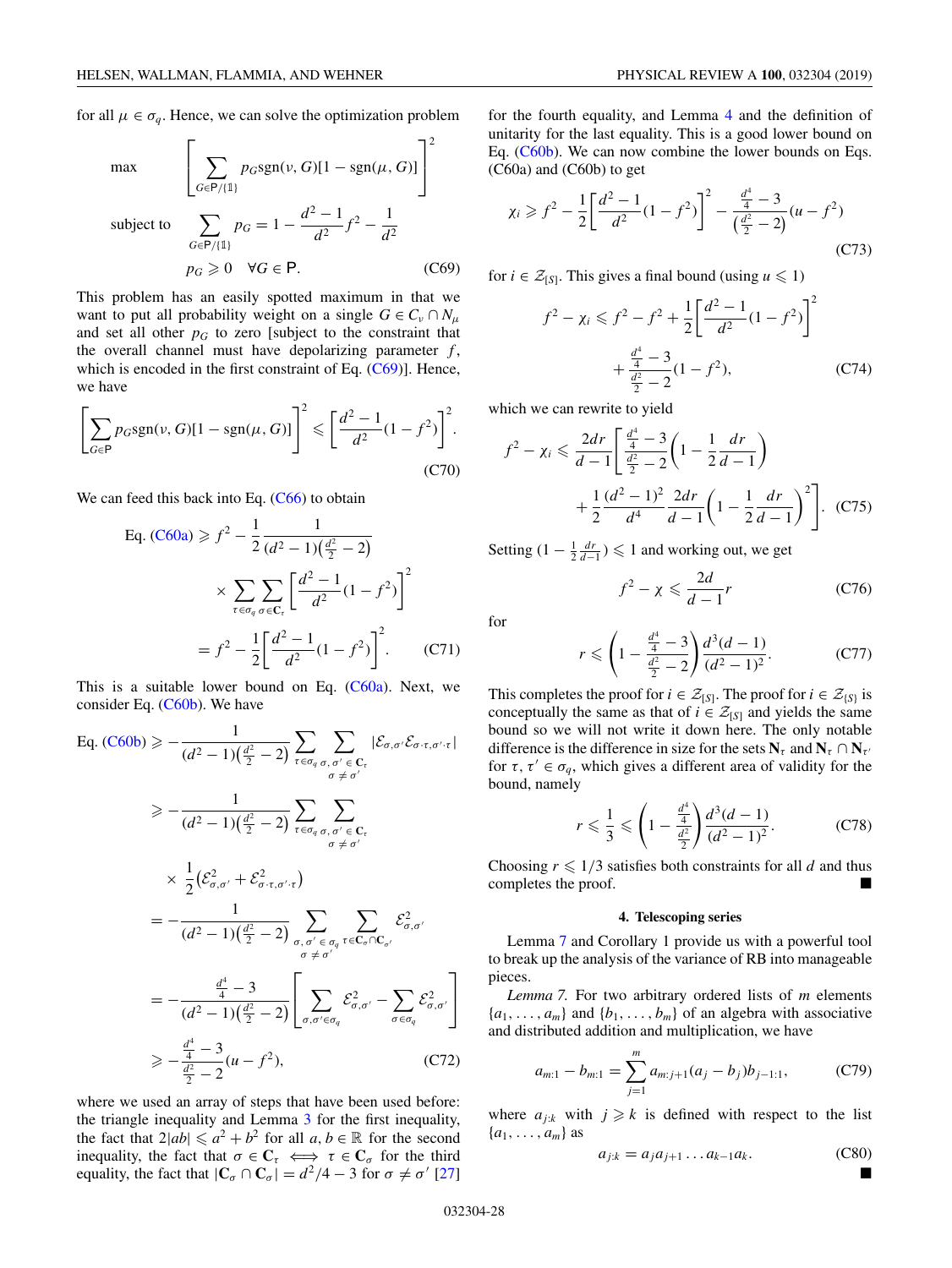<span id="page-29-0"></span>*Proof.* We will prove this by induction. For  $m = 1$ , the statement is trivial. For  $m + 1$ , we have

$$
a_{m+1:1} - b_{m+1:1}
$$
  
=  $a_{m+1}a_{m:1} - a_{m+1}b_{m:1} + a_{m+1}b_{m:1} - b_{m+1}b_{m:1}$   
=  $a_{m+1}(a_{m:1} - b_{m:1}) + (a_{m+1} - b_{m+1})b_{m:1}$   
= 
$$
\sum_{j=1}^{m+1} a_{m:j+1}(a_j - b_j)b_{j-1:1}
$$

by induction hypothesis. This proves the lemma. *Corollary 1.* For  $a, b, c \in \mathbb{C}$  with  $c \geq a$ , we have

$$
a^{m} - b^{m} = mb^{m-1}(a - b) + (a - b)^{2}a^{m-2}
$$

$$
\times \frac{(m - 1)(b/a)^{m} - m(b/a)^{m-1} + 1}{[1 - (b/a)]^{2}}
$$

$$
\leq m b^{m-1}(a - b) + (a - b)^{2}
$$

$$
\times \frac{(m - 1)b^{m} - mcb^{m-1} + c^{m}}{(c - b)^{2}}.
$$

-*Proof.* Note first that the statement is trivial if  $a = b$ . Therefore, assume  $a \neq b$ . We begin by applying Lemma [7](#page-28-0) to  $a^m - b^m$ . This gives

$$
a^{m} - b^{m} = \sum_{j=1}^{m} a^{m-j} (a - b) b^{j-1}.
$$
 (C81)

We now perform the following manipulation:

$$
am - bm = \sum_{j=1}^{m} am-j (a - b) bj-1
$$
  
= 
$$
\sum_{j=1}^{m} (am-j - bm-j + bm-j) (a - b) bj-1
$$
  
= 
$$
(a - b) \sum_{j=1}^{m} bm-j+j-1 + \sum_{j=1}^{m} (am-j - bm-j)
$$
  

$$
\times (a - b) bj-1
$$
  
= 
$$
mbm-1 (a - b) + \sum_{j=1}^{m} (am-j - bm-j) (a - b) bj-1.
$$
 (C82)

- [1] I. L. Chuang and M. A. Nielsen, Prescription for experimental [determination of the dynamics of a quantum black box,](https://doi.org/10.1080/09500349708231894) J. Mod. Opt. **[44](https://doi.org/10.1080/09500349708231894)**, [2455](https://doi.org/10.1080/09500349708231894) [\(1997\)](https://doi.org/10.1080/09500349708231894).
- [2] J. F. Poyatos, J. I. Cirac, and P. Zoller, Complete Characteriza[tion of a Quantum Process: The Two-Bit Quantum Gate,](https://doi.org/10.1103/PhysRevLett.78.390) Phys. Rev. Lett. **[78](https://doi.org/10.1103/PhysRevLett.78.390)**, [390](https://doi.org/10.1103/PhysRevLett.78.390) [\(1997\)](https://doi.org/10.1103/PhysRevLett.78.390).
- [3] S. T. Flammia and Y.-K. Liu, Direct Fidelity Estimation from Few Pauli Measurements, [Phys. Rev. Lett.](https://doi.org/10.1103/PhysRevLett.106.230501) **[106](https://doi.org/10.1103/PhysRevLett.106.230501)**, [230501](https://doi.org/10.1103/PhysRevLett.106.230501) [\(2011\)](https://doi.org/10.1103/PhysRevLett.106.230501).
- [4] M. P. da Silva, O. Landon-Cardinal, and D. Poulin, Practical Characterization of Quantum Devices Without Tomography, [Phys. Rev. Lett.](https://doi.org/10.1103/PhysRevLett.107.210404) **[107](https://doi.org/10.1103/PhysRevLett.107.210404)**, [210404](https://doi.org/10.1103/PhysRevLett.107.210404) [\(2011\)](https://doi.org/10.1103/PhysRevLett.107.210404).

Note that be have used the fact that  $a, b \in \mathbb{C}$  are commutative. Now, we can apply Lemma [7](#page-28-0) again to the factors  $(a^{m-j} - b)$ *b<sup>m−j*</sup>) in the second term in the above to obtain

$$
am - bm = mbm-1(a - b)
$$
  
+ 
$$
\sum_{j=1}^{m} \sum_{t=1}^{m-j} a^{m-j-t} (a - b) b^{j-t-1} (a - b) b^{j-1}
$$
  
= 
$$
mbm-1 (a - b) + (a - b)2 \sum_{j=1}^{m} \sum_{t=1}^{m-j} a^{m-(j+t)} b^{j+t-2}.
$$
 (C83)

Performing the substitution  $s = j + t$  and working out, we obtain

$$
a^{m} + b^{m} = mb^{m-1}(a - b) + (a - b)^{2} \sum_{j=1}^{m} \sum_{t=1}^{m-j} a^{m-(j+t)}b^{j+t-2}
$$
  
=  $mb^{m-1}(a - b) + (a - b)^{2} \sum_{j=1}^{m} \sum_{s=j+1}^{m} a^{m-s}b^{s-2}$   
=  $mb^{m-1}(a - b) + (a - b)^{2} \sum_{s=2}^{m} \sum_{j=1}^{s-1} a^{m-s}b^{s-2}$   
=  $mb^{m-1}(a - b) + (a - b)^{2} \sum_{s=2}^{m} (s - 1)a^{m-s}b^{s-2}$ . (C84)

Now, we can factor out *am*−<sup>1</sup> from the second term to obtain

$$
a^{m} + b^{m} = mb^{m-1}(a - b)
$$
  
+  $(a - b)^{2}a^{m-2} \sum_{s=2}^{m} (s - 1)(b/a)^{s-2}$ . (C85)

We can further rewrite this using the standard series identity

$$
\sum_{k=1}^{m} (k-2)x^{k-2} = \frac{(m-1)x^{m} - mx^{m-1} + 1}{(1-x)^{2}}.
$$
 (C86)

The upper bound follows by upper bounding each term in the sum.

- [5] S. T. Merkel, J. M. Gambetta, J. A. Smolin, S. Poletto, A. D. Córcoles, B. R. Johnson, C. A. Ryan, and M. Steffen, Selfconsistent quantum process tomography, [Phys. Rev. A](https://doi.org/10.1103/PhysRevA.87.062119) **[87](https://doi.org/10.1103/PhysRevA.87.062119)**, [062119](https://doi.org/10.1103/PhysRevA.87.062119) [\(2013\)](https://doi.org/10.1103/PhysRevA.87.062119).
- [6] R. Blume-Kohout, J. K. Gamble, E. Nielsen, J. Mizrahi, J. D. Sterk, and P. Maunz, Robust, self-consistent, closed-form tomography of quantum logic gates on a trapped ion qubit, [arXiv:1310.4492](http://arxiv.org/abs/arXiv:1310.4492) [Nat. Phys. (to be published)].
- [7] J. Emerson, R. Alicki, and K. Zyczkowski, Scalable noise estimation with random unitary operators, [J. Opt. B](https://doi.org/10.1088/1464-4266/7/10/021) **[7](https://doi.org/10.1088/1464-4266/7/10/021)**, [S347](https://doi.org/10.1088/1464-4266/7/10/021) [\(2005\)](https://doi.org/10.1088/1464-4266/7/10/021).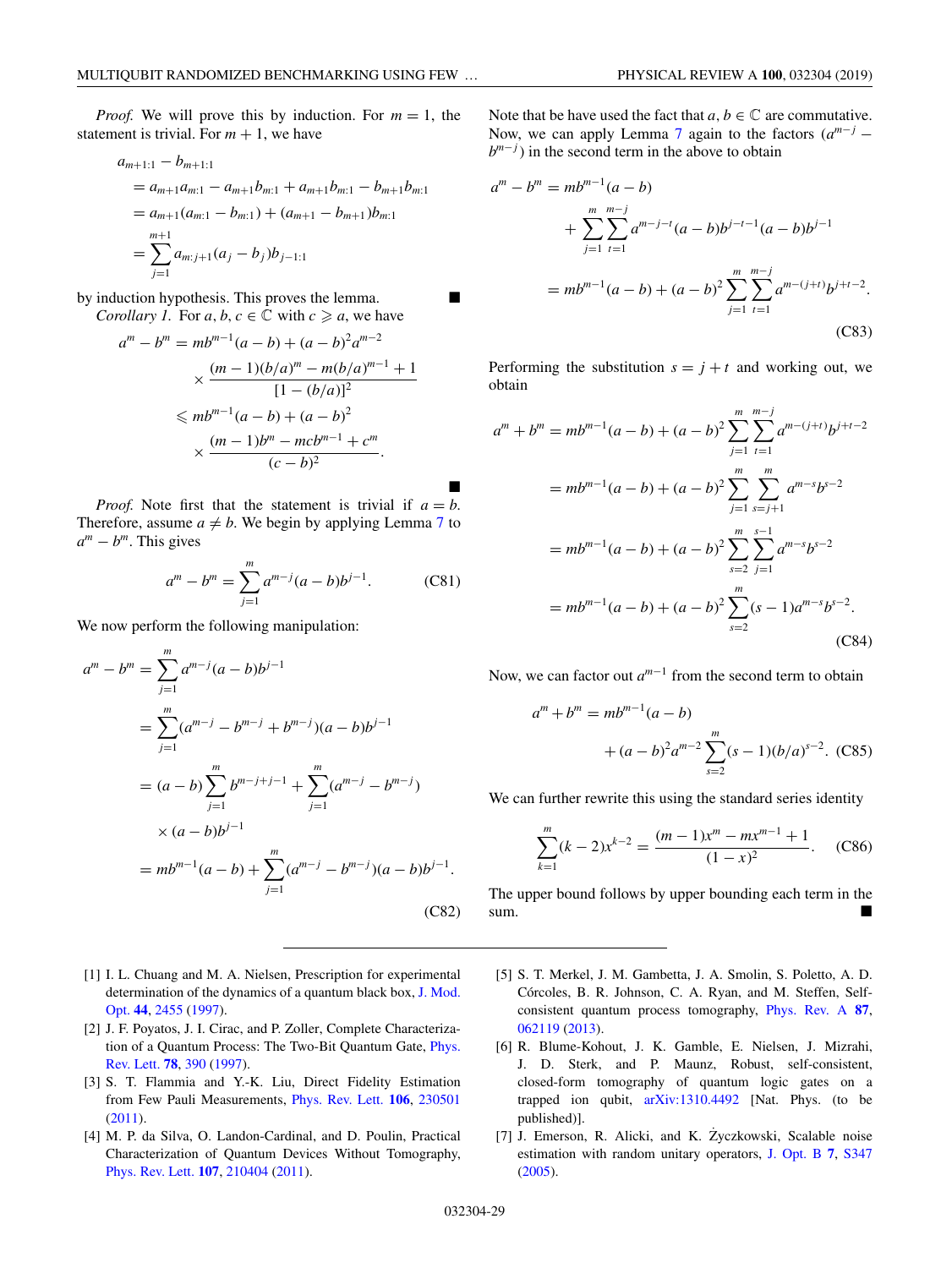- <span id="page-30-0"></span>[8] E. Knill, D. Leibfried, R. Reichle, J. Britton, R. B. Blakestad, J. D. Jost, C. Langer, R. Ozeri, S. Seidelin, and D. J. Wineland, Randomized benchmarking of quantum gates, [Phys. Rev. A](https://doi.org/10.1103/PhysRevA.77.012307) **[77](https://doi.org/10.1103/PhysRevA.77.012307)**, [012307](https://doi.org/10.1103/PhysRevA.77.012307) [\(2008\)](https://doi.org/10.1103/PhysRevA.77.012307).
- [9] E. Magesan, J. M. Gambetta, and J. Emerson, Scalable and Ro[bust Randomized Benchmarking of Quantum Processes,](https://doi.org/10.1103/PhysRevLett.106.180504) Phys. Rev. Lett. **[106](https://doi.org/10.1103/PhysRevLett.106.180504)**, [180504](https://doi.org/10.1103/PhysRevLett.106.180504) [\(2011\)](https://doi.org/10.1103/PhysRevLett.106.180504).
- [10] S. Kimmel, M. P. da Silva, C. A. Ryan, B. R. Johnson, and T. Ohki, Robust Extraction of Tomographic Information Via Randomized Benchmarking, [Phys. Rev. X](https://doi.org/10.1103/PhysRevX.4.011050) **[4](https://doi.org/10.1103/PhysRevX.4.011050)**, [011050](https://doi.org/10.1103/PhysRevX.4.011050) [\(2014\)](https://doi.org/10.1103/PhysRevX.4.011050).
- [11] D. Gross, Y.-K. Liu, S. T. Flammia, S. Becker, and J. Eisert, [Quantum State Tomography Via Compressed Sensing,](https://doi.org/10.1103/PhysRevLett.105.150401) Phys. Rev. Lett. **[105](https://doi.org/10.1103/PhysRevLett.105.150401)**, [150401](https://doi.org/10.1103/PhysRevLett.105.150401) [\(2010\)](https://doi.org/10.1103/PhysRevLett.105.150401).
- [12] S. T. Flammia, D. Gross, Y.-K. Liu, and J. Eisert, Quantum tomography via compressed sensing: Error bounds, sample complexity, and efficient estimators, [New J. Phys.](https://doi.org/10.1088/1367-2630/14/9/095022) **[14](https://doi.org/10.1088/1367-2630/14/9/095022)**, [095022](https://doi.org/10.1088/1367-2630/14/9/095022) [\(2012\)](https://doi.org/10.1088/1367-2630/14/9/095022).
- [13] A. Carignan-Dugas, J. J. Wallman, and J. Emerson, Bounding the average gate fidelity of composite channels using the unitarity, [New J. Phys.](https://doi.org/10.1088/1367-2630/ab1800) **[21](https://doi.org/10.1088/1367-2630/ab1800)**, [053016](https://doi.org/10.1088/1367-2630/ab1800) [\(2019\)](https://doi.org/10.1088/1367-2630/ab1800).
- [14] D. C. McKay, S. Sheldon, J. A. Smolin, J. M. Chow, and J. M. [Gambetta, Three-Qubit Randomized Benchmarking,](https://doi.org/10.1103/PhysRevLett.122.200502) Phys. Rev. Lett. **[122](https://doi.org/10.1103/PhysRevLett.122.200502)**, [200502](https://doi.org/10.1103/PhysRevLett.122.200502) [\(2019\)](https://doi.org/10.1103/PhysRevLett.122.200502).
- [15] L. DiCarlo, J. M. Chow, J. M. Gambetta, L. S. Bishop, B. R. Johnson, D. I. Schuster, J. Majer, A. Blais, L. Frunzio, S. M. Girvin, and R. J. Schoelkopf, Demonstration of two-qubit [algorithms with a superconducting quantum processor,](https://doi.org/10.1038/nature08121) Nature (London) **[460](https://doi.org/10.1038/nature08121)**, [240](https://doi.org/10.1038/nature08121) [\(2009\)](https://doi.org/10.1038/nature08121).
- [16] J. P. Gaebler, A. M. Meier, T. R. Tan, R. Bowler, Y. Lin, D. Hanneke, J. D. Jost, J. P. Home, E. Knill, D. Leibfried, and D. J. Wineland, Randomized Benchmarking of Multiqubit Gates, [Phys. Rev. Lett.](https://doi.org/10.1103/PhysRevLett.108.260503) **[108](https://doi.org/10.1103/PhysRevLett.108.260503)**, [260503](https://doi.org/10.1103/PhysRevLett.108.260503) [\(2012\)](https://doi.org/10.1103/PhysRevLett.108.260503).
- [17] R. Barends, J. Kelly, A. Megrant, D. Veitia, A. Sank, E. Jeffrey, T. C. White, J. Mutus, A. G. Fowler, B. Campbell *et al.*, Superconducting quantum circuits at the surface code threshold for fault tolerance, [Nature \(London\)](https://doi.org/10.1038/nature13171) **[508](https://doi.org/10.1038/nature13171)**, [500](https://doi.org/10.1038/nature13171) [\(2014\)](https://doi.org/10.1038/nature13171).
- [18] S. Asaad, C. Dickel, N. K. Langford, S. Poletto, A. Bruno, M. A. Rol, D. Deurloo, and L. DiCarlo, Independent, extensible control of same-frequency superconducting qubits by selective broadcasting, [npj Quantum Inf.](https://doi.org/10.1038/npjqi.2016.29) **[2](https://doi.org/10.1038/npjqi.2016.29)**, [16029](https://doi.org/10.1038/npjqi.2016.29) [\(2016\)](https://doi.org/10.1038/npjqi.2016.29).
- [19] J. J. Wallman, C. Granade, R. Harper, and S. T. Flammia, Estimating the coherence of noise, [New J. Phys.](https://doi.org/10.1088/1367-2630/17/11/113020) **[17](https://doi.org/10.1088/1367-2630/17/11/113020)**, [113020](https://doi.org/10.1088/1367-2630/17/11/113020)  $(2015)$ .
- [20] J. J Wallman, M. Barnhill, and J. Emerson, Robust characterization of leakage errors, [New J. Phys.](https://doi.org/10.1088/1367-2630/18/4/043021) **[18](https://doi.org/10.1088/1367-2630/18/4/043021)**, [043021](https://doi.org/10.1088/1367-2630/18/4/043021) [\(2016\)](https://doi.org/10.1088/1367-2630/18/4/043021).
- [21] J. J. Wallman, M. Barnhill, and J. Emerson, Robust Characterization of Loss Rates, [Phys. Rev. Lett.](https://doi.org/10.1103/PhysRevLett.115.060501) **[115](https://doi.org/10.1103/PhysRevLett.115.060501)**, [060501](https://doi.org/10.1103/PhysRevLett.115.060501) [\(2015\)](https://doi.org/10.1103/PhysRevLett.115.060501).
- [22] C. J. Wood and J. M. Gambetta, Quantification and characterization of leakage errors, [Phys. Rev. A](https://doi.org/10.1103/PhysRevA.97.032306) **[97](https://doi.org/10.1103/PhysRevA.97.032306)**, [032306](https://doi.org/10.1103/PhysRevA.97.032306) [\(2018\)](https://doi.org/10.1103/PhysRevA.97.032306).
- [23] E. Magesan, J. M. Gambetta, and J. Emerson, Characterizing quantum gates via randomized benchmarking, [Phys. Rev. A](https://doi.org/10.1103/PhysRevA.85.042311) **[85](https://doi.org/10.1103/PhysRevA.85.042311)**, [042311](https://doi.org/10.1103/PhysRevA.85.042311) [\(2012\)](https://doi.org/10.1103/PhysRevA.85.042311).
- [24] J. J. Wallman and S. T. Flammia, Randomized benchmarking with confidence, [New J. Phys.](https://doi.org/10.1088/1367-2630/16/10/103032) **[16](https://doi.org/10.1088/1367-2630/16/10/103032)**, [103032](https://doi.org/10.1088/1367-2630/16/10/103032) [\(2014\)](https://doi.org/10.1088/1367-2630/16/10/103032).
- [25] J. M. Epstein, A. W. Cross, E. Magesan, and J. M. Gambetta, Investigating the limits of randomized benchmarking protocols, [Phys. Rev. A](https://doi.org/10.1103/PhysRevA.89.062321) **[89](https://doi.org/10.1103/PhysRevA.89.062321)**, [062321](https://doi.org/10.1103/PhysRevA.89.062321) [\(2014\)](https://doi.org/10.1103/PhysRevA.89.062321).
- [26] C. Granade, C. Ferrie, and D. G. Cory, Accelerated randomized benchmarking, [New J. Phys.](https://doi.org/10.1088/1367-2630/17/1/013042) **[17](https://doi.org/10.1088/1367-2630/17/1/013042)**, [013042](https://doi.org/10.1088/1367-2630/17/1/013042) [\(2014\)](https://doi.org/10.1088/1367-2630/17/1/013042).
- [27] J. Helsen, J. J. Wallman, and S. Wehner, The two copy representation of the multiqubit clifford group, [J. Math. Phys.](https://doi.org/10.1063/1.4997688) **[59](https://doi.org/10.1063/1.4997688)**, [072201](https://doi.org/10.1063/1.4997688) [\(2018\)](https://doi.org/10.1063/1.4997688).
- [28] H. Zhu, R. Kueng, M. Grassl, and D. Gross, The Clifford group fails gracefully to be a unitary 4-design, [arXiv:1609.08172.](http://arxiv.org/abs/arXiv:1609.08172)
- [29] V. V. Fedorov, *Theory of Optimal Experiments* (Elsevier, Amsterdam, 2013).
- [30] G. A. F. Seber and C. J. Wild, *Nonlinear Regression* (John Wiley & Sons, New York, 1989).
- [31] J. J. Wallman, Randomized benchmarking with gate-dependent noise, [Quantum](https://doi.org/10.22331/q-2018-01-29-47) **[2](https://doi.org/10.22331/q-2018-01-29-47)**, [47](https://doi.org/10.22331/q-2018-01-29-47) [\(2018\)](https://doi.org/10.22331/q-2018-01-29-47).
- [32] T. Proctor, K. Rudinger, K. Young, M. Sarovar, and R. Blume-Kohout, What Randomized Benchmarking Actually Measures, [Phys. Rev. Lett.](https://doi.org/10.1103/PhysRevLett.119.130502) **[119](https://doi.org/10.1103/PhysRevLett.119.130502)**, [130502](https://doi.org/10.1103/PhysRevLett.119.130502) [\(2017\)](https://doi.org/10.1103/PhysRevLett.119.130502).
- [33] D. Gottesman, Theory of fault-tolerant quantum computation, [Phys. Rev. A](https://doi.org/10.1103/PhysRevA.57.127) **[57](https://doi.org/10.1103/PhysRevA.57.127)**, [127](https://doi.org/10.1103/PhysRevA.57.127) [\(1998\)](https://doi.org/10.1103/PhysRevA.57.127).
- [34] J. T. Muhonen, A. Laucht, S. Simmons, J. P. Dehollain, R. Kalra, F. E. Hudson, S. Freer, K. M. Itoh, D. N. Jamieson, J. C. McCallum, A. S. Dzurak, and A. Morello, Quantifying the quantum gate fidelity of single-atom spin qubits in silicon by randomized benchmarking, [J. Phys. Condens. Matter](https://doi.org/10.1088/0953-8984/27/15/154205) **[27](https://doi.org/10.1088/0953-8984/27/15/154205)**, [154205](https://doi.org/10.1088/0953-8984/27/15/154205) [\(2015\)](https://doi.org/10.1088/0953-8984/27/15/154205).
- [35] M. A. Fogarty, M. Veldhorst, R. Harper, C. H. Yang, S. D. Bartlett, S. T. Flammia, and A. S. Dzurak, Nonexponential fidelity decay in randomized benchmarking with low-frequency noise, [Phys. Rev. A](https://doi.org/10.1103/PhysRevA.92.022326) **[92](https://doi.org/10.1103/PhysRevA.92.022326)**, [022326](https://doi.org/10.1103/PhysRevA.92.022326) [\(2015\)](https://doi.org/10.1103/PhysRevA.92.022326).
- [36] In particular, this factor of two ensures that "signal ranges" of the two protocols are equal, that is, standard RB starts at 1 and decays to 1/2 for large *m* and the new protocol starts at 1/2 and decays to 0.
- [37] D. W. T. Rippin, Parameter Estimation in Engineering and Science, [AIChE J.](https://doi.org/10.1002/aic.690240233) **[24](https://doi.org/10.1002/aic.690240233)**, [367](https://doi.org/10.1002/aic.690240233) [\(1978\)](https://doi.org/10.1002/aic.690240233).
- [38] W. Hoeffding, Probability inequalities for sums of bounded random variables, [J. Am. Stat. Assoc.](https://doi.org/10.1080/01621459.1963.10500830) **[58](https://doi.org/10.1080/01621459.1963.10500830)**, [13](https://doi.org/10.1080/01621459.1963.10500830) [\(1963\)](https://doi.org/10.1080/01621459.1963.10500830).
- [39] S. T. Merkel, E. J. Pritchett, and B. H. Fong, Randomized benchmarking as convolution: Fourier analysis of gate dependent errors, [arXiv:1804.05951.](http://arxiv.org/abs/arXiv:1804.05951)
- [40] E. Magesan, J. M. Gambetta, B. R. Johnson, C. A. Ryan, J. M. Chow, S. T. Merkel, M. P. da Silva, G. A. Keefe, M. B. Rothwell, T. A. Ohki *et al.*, Efficient Measurement of Quantum [Gate Error by Interleaved Randomized Benchmarking,](https://doi.org/10.1103/PhysRevLett.109.080505) Phys. Rev. Lett. **[109](https://doi.org/10.1103/PhysRevLett.109.080505)**, [080505](https://doi.org/10.1103/PhysRevLett.109.080505) [\(2012\)](https://doi.org/10.1103/PhysRevLett.109.080505).
- [41] J. Helsen, X. Xue, L. M. K. Vandersypen, and S. Wehner, A [new class of efficient randomized benchmarking protocols,](https://doi.org/10.1038/s41534-019-0182-7) npj Quantum Inf. **[5](https://doi.org/10.1038/s41534-019-0182-7)**, [71](https://doi.org/10.1038/s41534-019-0182-7) [\(2019\)](https://doi.org/10.1038/s41534-019-0182-7).
- [42] A. Erhard, J. J. Wallman, L. Postler, M. Meth, R. Stricker, E. A. Martinez, P. Schindler, T. Monz, J. Emerson, and R. Blatt, Characterizing large-scale quantum computers via cycle benchmarking, [arXiv:1902.08543.](http://arxiv.org/abs/arXiv:1902.08543)
- [43] X. Xue, T. F. Watson, J. Helsen, D. R. Ward, D. E. Savage, M. G. Lagally, S. N. Coppersmith, M. A. Eriksson, S. Wehner, and L. M. K. Vandersypen, Benchmarking Gate Fidelities in a Si/SiGe Two-Qubit Device, [Phys. Rev. X](https://doi.org/10.1103/PhysRevX.9.021011) **[9](https://doi.org/10.1103/PhysRevX.9.021011)**, [021011](https://doi.org/10.1103/PhysRevX.9.021011) [\(2019\)](https://doi.org/10.1103/PhysRevX.9.021011).
- [44] A. Carignan-Dugas, J. J. Wallman, and J. Emerson, Character[izing universal gate sets via dihedral benchmarking,](https://doi.org/10.1103/PhysRevA.92.060302) Phys. Rev. A **[92](https://doi.org/10.1103/PhysRevA.92.060302)**, [060302\(R\)](https://doi.org/10.1103/PhysRevA.92.060302) [\(2015\)](https://doi.org/10.1103/PhysRevA.92.060302).
- [45] A. W. Cross, E. Magesan, L. S. Bishop, J. A. Smolin, and J. M. Gambetta, Scalable randomized benchmark-